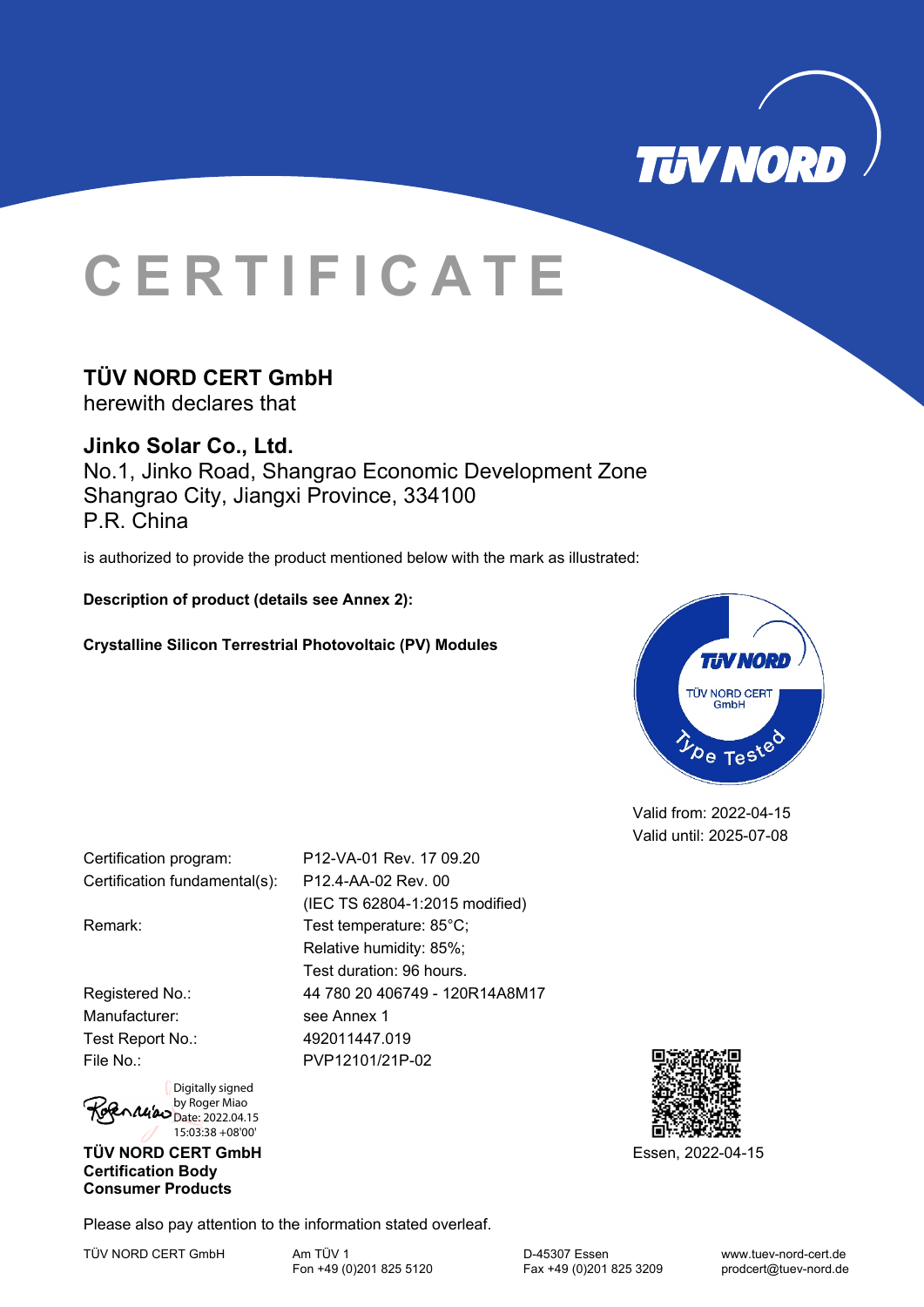

**Anlage 1 zum Zertifikat Nr.: /** *Annex 1 to Certificate No.:* **44 780 20 406749 - 120R14A8M17 Seite /** *Page* **1 von /** *of* **4 Aktenzeichen: /** *File reference:* **PVP12101/21P-02 2022-04-15** 

#### **Manufacturer:**

| Manufacturer 1:                                                                                 | Jinko Solar Co., Ltd.<br>No.1, Jinko Road, Shangrao Economic Development Zone<br>Shangrao City, Jiangxi Province, 334100, P.R. China    |
|-------------------------------------------------------------------------------------------------|-----------------------------------------------------------------------------------------------------------------------------------------|
| Factory inspection report no.:                                                                  | 862010818.009                                                                                                                           |
| Manufacturer 2:                                                                                 | Zhejiang Jinko Solar Co., Ltd.<br>No. 58, Yuan Xi Road, Yuan Hua Town,<br>Haining City, Jiaxing City, Zhejiang, 314416, P. R. China     |
| Factory inspection report no.:                                                                  | 862010206.009                                                                                                                           |
| Manufacturer 3:                                                                                 | Jinko Solar Technology Sdn Bhd.<br>2481, Tingkat Perusahaan 4A, Kawasan Perusahaan Bebas Perai<br>13600, Perai, Penang, Malaysia        |
| Factory inspection report no.:                                                                  | 862010278.006                                                                                                                           |
| Manufacturer 4:                                                                                 | Zhejiang Jinko Solar Co., Ltd.<br>No.35 Haishi Road, Jianshan New District<br>Haining City, Zhejiang Province. 314415, P.R. China       |
| Factory inspection report no.:                                                                  | 862010305.006                                                                                                                           |
| Manufacturer 5:                                                                                 | Jinko Solar Technology Sdn Bhd. (P2)<br>2522, Lorong Perusahaan 4, Kawasan Perusahaan Bebas Perai, Phase 1,<br>13600, Perai, Penang     |
| Factory inspection report no.:                                                                  | 862010306.006                                                                                                                           |
| Manufacturer 6:                                                                                 | Jinko Solar Technology Sdn Bhd. (P3)<br>Lot 10085, Plot C & D, Jalan Perusahaan, Mukim 1, Seberang Perai<br>Tengah, 13600 Perai, Penang |
| Factory inspection report no.:                                                                  | 862010307.005                                                                                                                           |
| Manufacturer 7:                                                                                 | Vina Solar Technology Co., Ltd.<br>E12 factory, lot CN-03, Van Trung Industrial park<br>21000 Bac Giang Province, Vietnam               |
| Factory inspection report no.:                                                                  | 862010318.005                                                                                                                           |
| Digitally signed<br>by Roger Miao<br>Date: 2022.04.15<br>15:03:55 +08'00'<br>TÜV NORD CERT GmbH |                                                                                                                                         |
| <b>Certification Body</b><br><b>Consumer Products</b>                                           |                                                                                                                                         |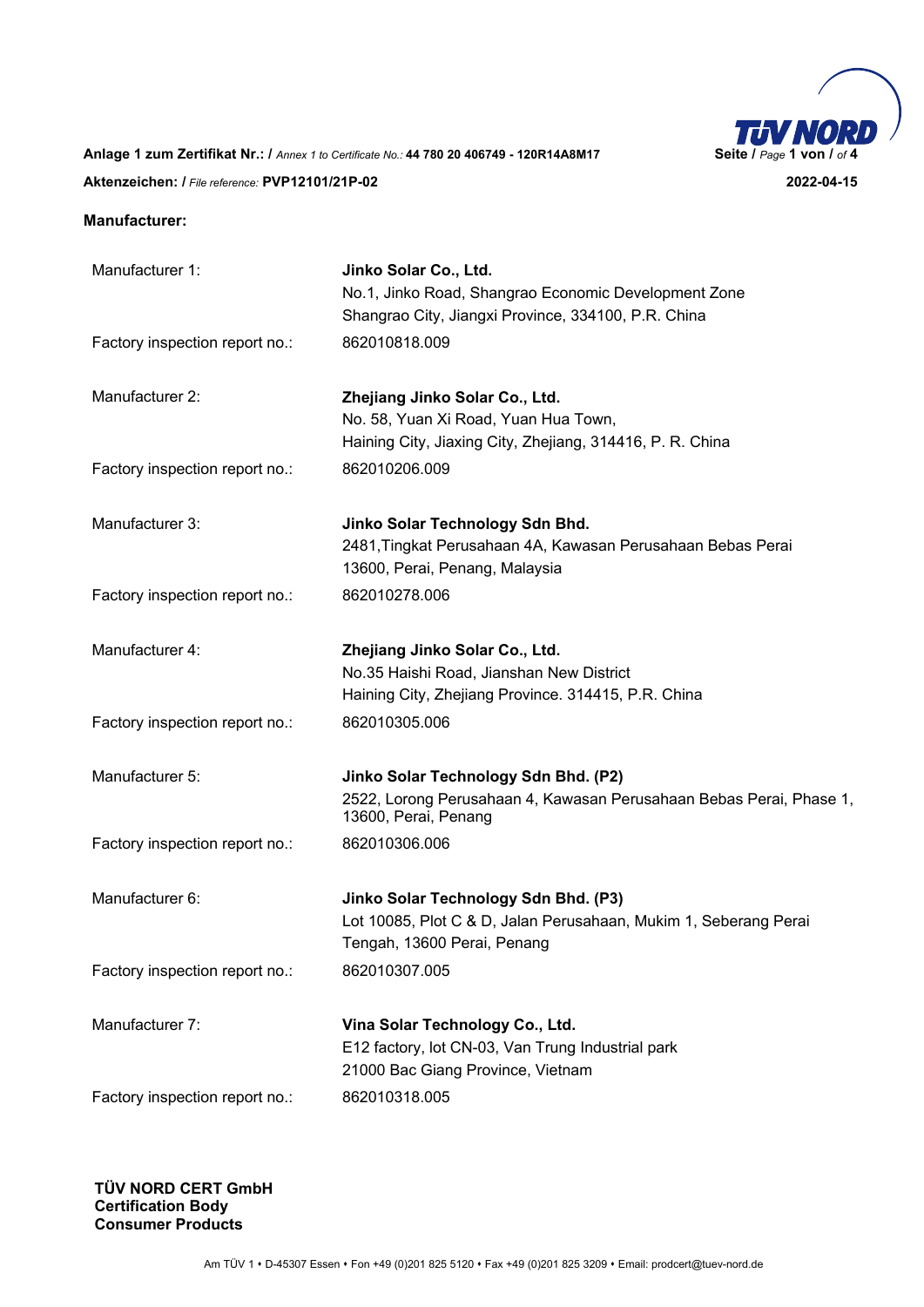

| Manufacturer 8:                                                           | Yuhuan Jinko solar Co., Ltd.                                                                                                                                                                                     |
|---------------------------------------------------------------------------|------------------------------------------------------------------------------------------------------------------------------------------------------------------------------------------------------------------|
|                                                                           | At the Intersection of Shanghai Road and Taizhou Road in the Third Issue<br>of Yuhuan Economic Development Zone                                                                                                  |
|                                                                           | Taizhou City, Zhejiang Province, 317600, P. R. China                                                                                                                                                             |
| Factory inspection report no.:                                            | 862010340.005                                                                                                                                                                                                    |
| Manufacturer 9:                                                           | Jinko Solar Co., Ltd. (fifth factory)<br>NO.1 YingBin Road, Shangrao Economic Development Zone<br>Jiangxi Province, 334100, P. R. China                                                                          |
| Factory inspection report no.:                                            | 862010380.004                                                                                                                                                                                                    |
| Manufacturer 10:                                                          | Jiangsu Focus New Energy Technology Co., Ltd.<br>No. 66, Lifa Avenue Development Zone, Hai'an County<br>Nantong City, Jiangsu Province, 226600, P. R. China                                                      |
| Factory inspection report no.:                                            | 862010410.003                                                                                                                                                                                                    |
| Manufacturer 11:                                                          | Jinko Solar Technology Sdn. Bhd. (P5)<br>Plot 538 Tingkat Perusahaan 4B, Perai Free Trade Zone<br>13600 Perai, Penang, Malaysia                                                                                  |
| Factory inspection report no.:                                            | 862010416.004                                                                                                                                                                                                    |
| Manufacturer 12:                                                          | Jinko Solar Technology Sdn Bhd. (P6)<br>2480 Tingkat Perusahaan, Enam Perai Free Trade Zone<br>13600 Perai, Penang, Malaysia                                                                                     |
| Factory inspection report no.:                                            | 862010417.004                                                                                                                                                                                                    |
| Manufacturer 13:                                                          | <b>HTSOLAR VIETNAM LIMITED COMPANY</b><br>Factory F3-1 and F3-2, Lot F3, Trang Due Industrial park, a part of Dinh<br>Vu-Cat Hai economic zone, Hong phong commune, An Duong District,<br>Haiphong city, Vietnam |
| Factory inspection report no.:                                            | 862010420.003                                                                                                                                                                                                    |
| Manufacturer 14:                                                          | Jinko Solar (U.S.) Industries Inc.<br>4660 Pow-Mia Memorial Parkway, Suite 200<br>Jacksonville, FL, 32221, USA                                                                                                   |
| Factory inspection report no.:                                            | 862010440.003                                                                                                                                                                                                    |
| Digitally signed<br>by Roger Miao<br>Date: 2022.04.15<br>15:05:25 +08'00' |                                                                                                                                                                                                                  |
| TÜV NORD CERT GmbH                                                        |                                                                                                                                                                                                                  |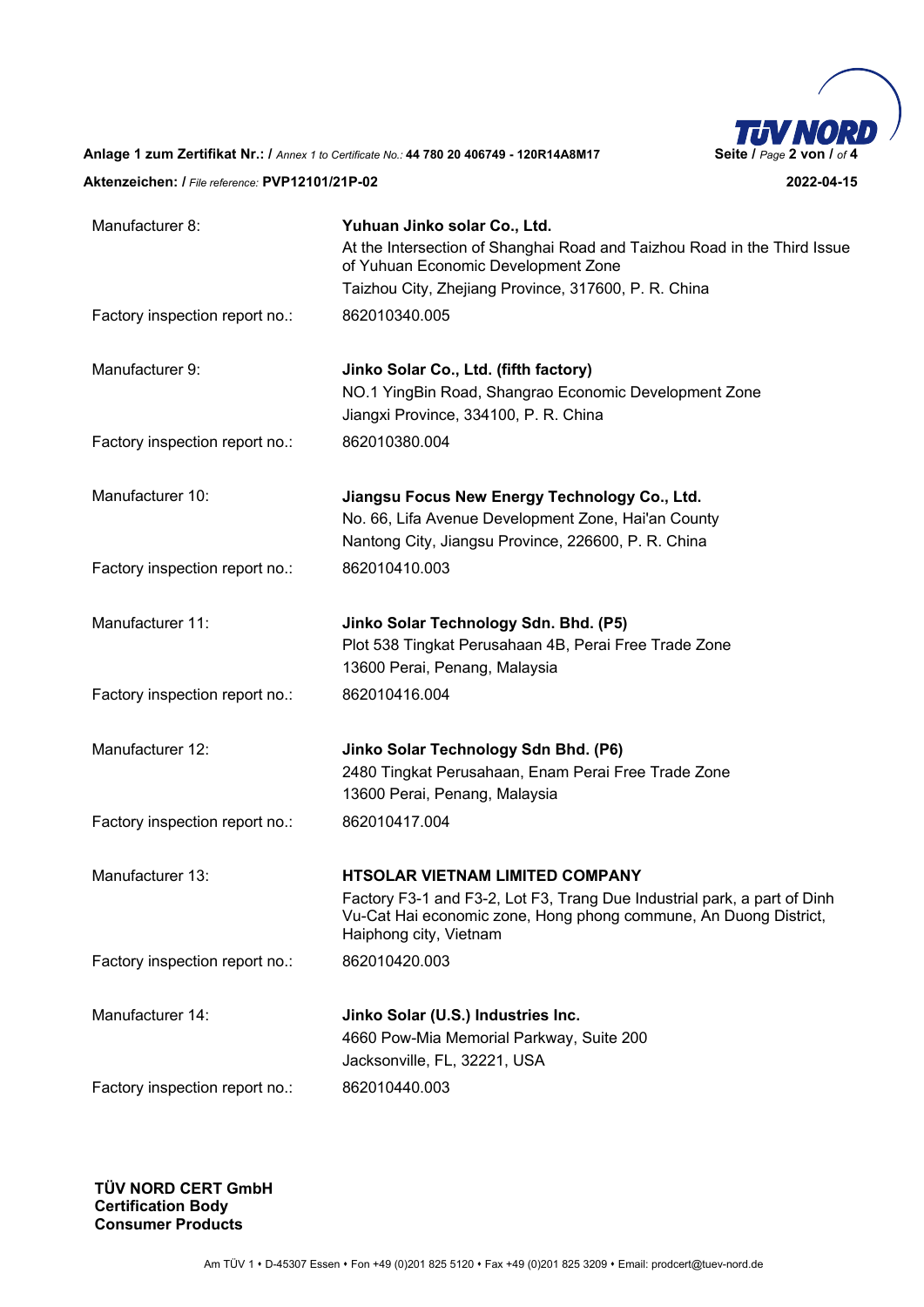

**Anlage 1 zum Zertifikat Nr.: /** *Annex 1 to Certificate No.:* **44 780 20 406749 - 120R14A8M17 Seite /** *Page* **3 von /** *of* **4 Aktenzeichen: /** *File reference:* **PVP12101/21P-02 2022-04-15** 

Manufacturer 15: **Jinko Solar (Haining) Co., Ltd.**  No. 89, Lianhong Road, Yuanhua Town, Haining City, Jiaxing City, Zhejiang, P.R. China Factory inspection report no.: 862010467.003 Manufacturer 16: **Jinko Solar (Yiwu) Co., Ltd.**  1555# Chengxin Road, Niansanli street Yiwu city, Zhejiang Province, P.R. China Factory inspection report no.: 862010488.002 Manufacturer 17: **Jinko Solar (Chuzhou) Co., Ltd.**  No. 18 Liming Road, Lai'an Economic Development Zone Chuzhou City, Anhui Province, P.R. China Factory inspection report no.: 862010491.002 Manufacturer 18: **VIETNAM SUNERGY JOINT STOCK COMPANY**  Lot III - Dong Vang, Dinh Tram Industrial Park, Hoang Ninh Commune Viet Yen District, Bac Giang Province, Vietnam Factory inspection report no.: 862010516.001 Manufacturer 19: **GREEN WING SOLAR TECHNOLOGY CO., LTD.**  Lot D1-1, Dai Dong-Hoan Son Industrial Zone, Hoan Son Commune, Tien Du District, Bac Ninh Province VIETNAM Factory inspection report no.: 862010522.001 Manufacturer 20: **Jinko Solar (Shangrao) Co., Ltd.**  No.1, Yingbin Road, Economic Development Zone, Shangrao City, Jiangxi Province, 334100, P.R. China Factory inspection report no.: 862010534.002 Manufacturer 21: **Mecen Solar Vina Co., Ltd.**  Lot CN2-2 and CN9-4, Yen Phong Industrial Park (expanded area), Yen Trung Commune, Yen Phong District, Bac Ninh Province, Vietnam Factory inspection report no.: 862010544.001

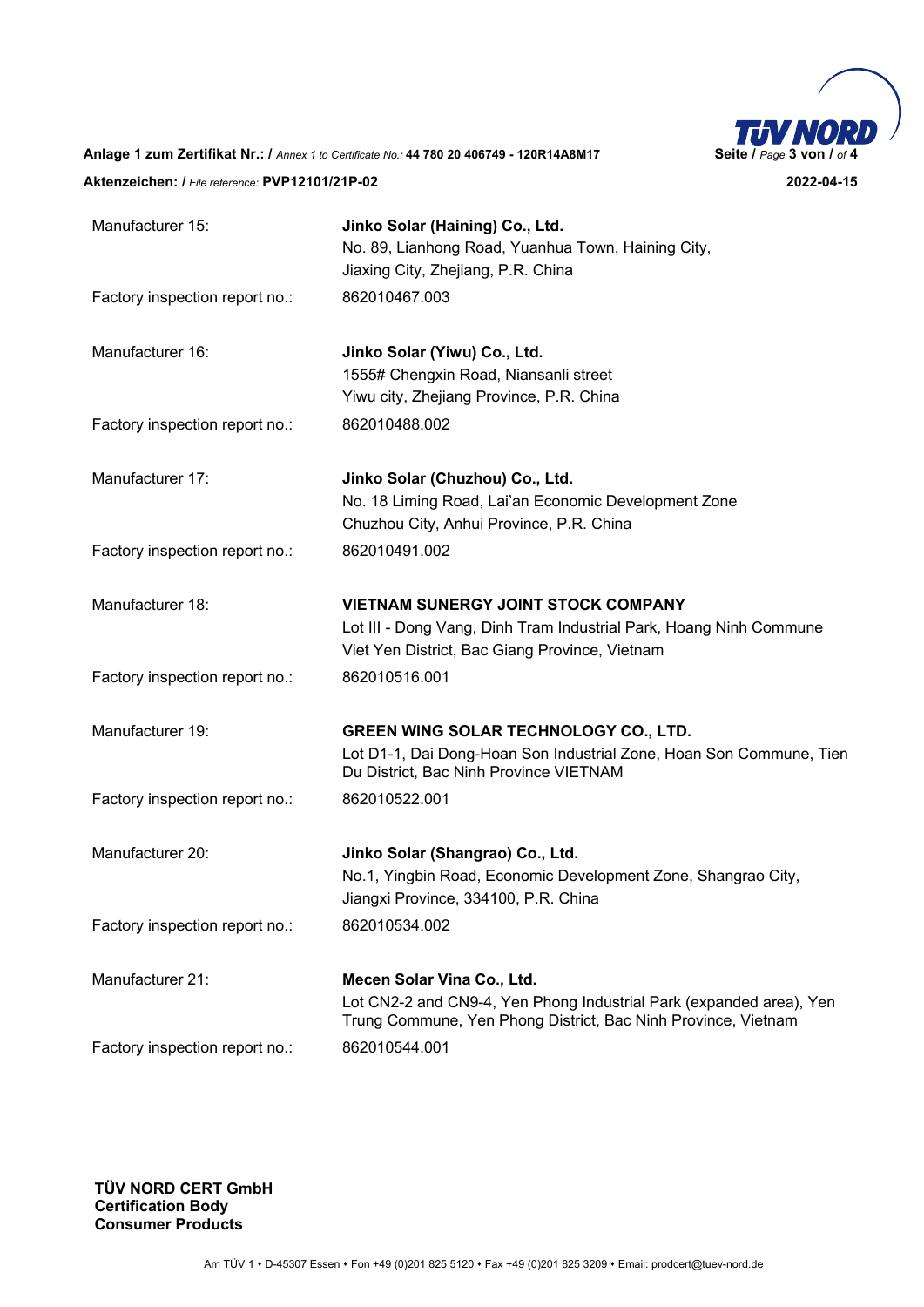

**Anlage 1 zum Zertifikat Nr.: /** *Annex 1 to Certificate No.:* **44 780 20 406749 - 120R14A8M17 Seite /** *Page* **4 von /** *of* **4** 

## **Aktenzeichen: /** *File reference:* **PVP12101/21P-02 2022-04-15**

| Manufacturer 22:               | Green Wing Solar Technology VietNam CO., LTD                                                                                                                 |
|--------------------------------|--------------------------------------------------------------------------------------------------------------------------------------------------------------|
|                                | Leasing workshop of Hai Cuong Phat Co., Ltd at Lot CN 5C-4, Que Vo III<br>Industrial Park, Viet Hung Commune, Que Vo District, Bac Ninh Province,<br>Vietnam |
| Factory inspection report no.: | 862010542.001                                                                                                                                                |
| Manufacturer 23:               | Jinko Solar (Malaysia) Sdn Bhd                                                                                                                               |
|                                | Lot 393, Jalan Perusahaan Valdor                                                                                                                             |
|                                | Kawasan Perindustrian Valdor,                                                                                                                                |
|                                | 14110 Simpang Ampat, Pulau Pinang, Malaysia.                                                                                                                 |
| Factory inspection report no.: | 862010548.001                                                                                                                                                |
| Manufacturer 24:               | Jinko Solar Technology Sdn Bhd                                                                                                                               |
|                                | NO 1412, LORONG PERUSAHAAN 1, KAWASAN PERINDUSTRIAN<br>PERAI, 13600 PERAI, PULAU PINANG                                                                      |
| Factory inspection report no.: | 862010572.001                                                                                                                                                |
| Manufacturer 25:               | Jinko Solar (Haining) Co., Ltd                                                                                                                               |
|                                | No.199, Xinyue Road, Huangwan Town, Haining City,                                                                                                            |
|                                | Zhejiang 314415, P.R.China                                                                                                                                   |
| Factory inspection report no.: | 862010595.001                                                                                                                                                |
|                                |                                                                                                                                                              |

#### Remark:

Factory inspection is mandatory to be performed annually. Please refer to factory inspection report for detailed information.

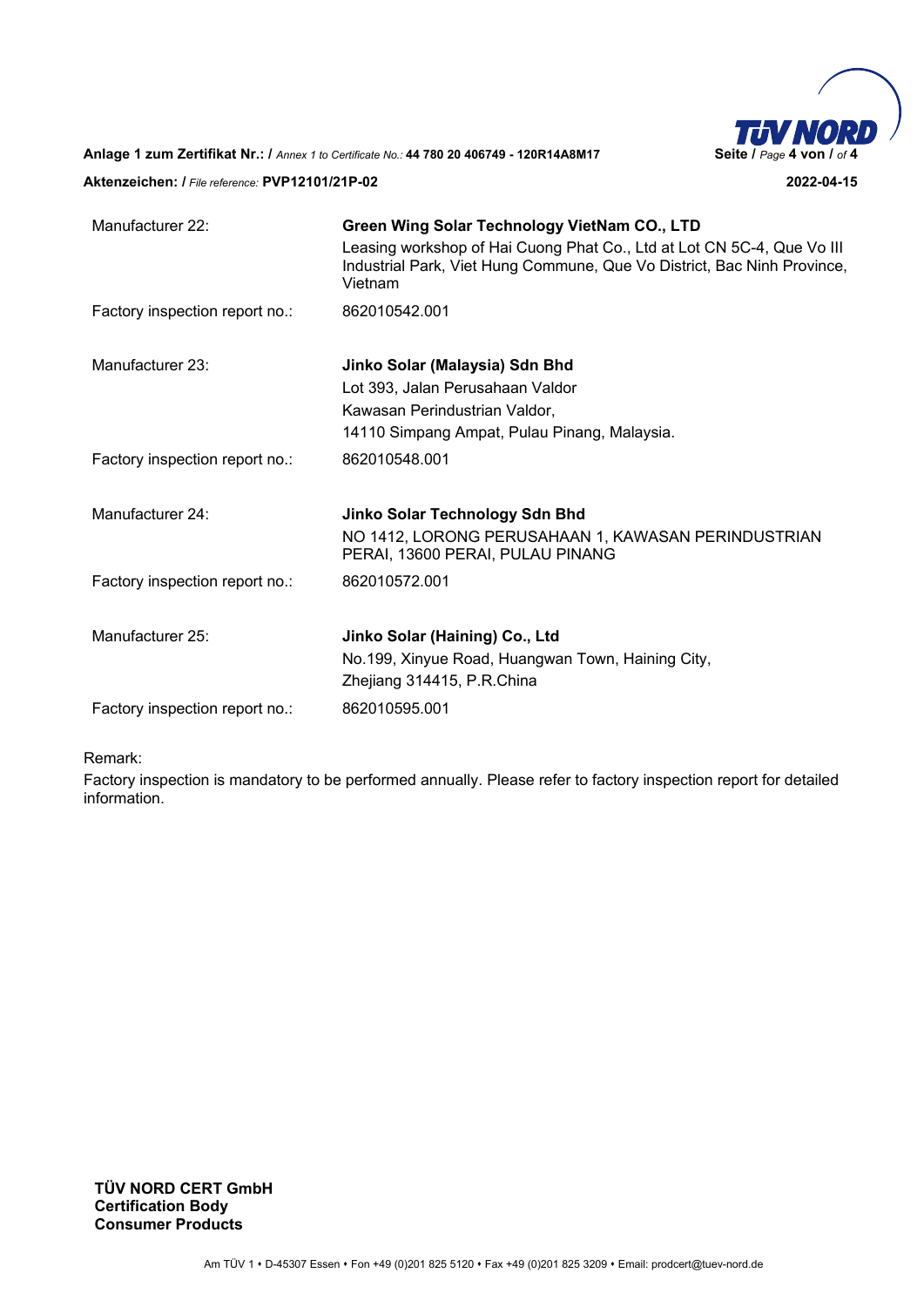

**Anlage 2 zum Zertifikat Nr.: /** *Annex 2 to Certificate No.:* **44 780 20 406749 - 120R14A8M17 Seite /** *Page* **1 von /** *of* **34 Aktenzeichen: /** *File reference:* **PVP12101/21P-02 2022-04-15** 

## **Description of product(s):**

Module types: **PV Modules with 6" Poly-crystalline Silicon Solar Cells**  72 cells: JKMxxxP-72(xxx=250-390, with increments of 5) 72 cells: JKMxxxP-72B(xxx=250-390, with increments of 5) 72 cells: JKMxxxP-72-J(xxx=250-390, with increments of 5) 72 cells: JKMxxxP-72-J4(xxx=250-390, with increments of 5) 72 cells: JKMxxxP-72-J4-J(xxx=250-390, with increments of 5) 72 cells: JKMxxxP-72B-J4(xxx=250-390, with increments of 5) 72 cells: JKMxxxP-72B-J4-J(xxx=250-390, with increments of 5) 72 cells: JKMxxxPP-72(xxx=250-390, with increments of 5) 72 cells: JKMxxxPP-72B(xxx=250-390, with increments of 5) 72 cells: JKMxxxPP-72-J(xxx=250-390, with increments of 5) 72 cells: JKMxxxPP-72-J4(xxx=250-390, with increments of 5) 72 cells: JKMxxxPP-72-J4(Plus) (xxx=250-390, with increments of 5) 72 cells: JKMxxxPP-72-J4-J(xxx=250-390, with increments of 5) 72 cells: JKMxxxPP-72B-J4(xxx=250-390, with increments of 5) 72 cells: JKMxxxPP-72B-J4-J(xxx=250-390, with increments of 5) 72 cells: JKMxxxPP-72(Plus)(xxx=250-390, with increments of 5) 72 cells: JKMxxxPP-72(Plus)-J(xxx=250-390, with increments of 5) 72 cells: JKMxxxPP-72-W(xxx=250-390, with increments of 5) 72 cells: JKMSxxxP-72(xxx=250-390, with increments of 5) 72 cells: JKMSxxxP-72B(xxx=250-390, with increments of 5) 72 cells: JKMSxxxP-72-J(xxx=250-390, with increments of 5) 72 cells: JKMSxxxP-72-J4(xxx=250-390, with increments of 5) 72 cells: JKMSxxxP-72-J4-J(xxx=250-390, with increments of 5) 72 cells: JKMSxxxP-72B-J4(xxx=250-390, with increments of 5) 72 cells: JKMSxxxP-72B-J4-J(xxx=250-390, with increments of 5) 72 cells: JKMSxxxPP-72(xxx=250-390, with increments of 5) 72 cells: JKMSxxxPP-72B(xxx=250-390, with increments of 5) 72 cells: JKMSxxxPP-72-J(xxx=250-390, with increments of 5) 72 cells: JKMSxxxPP-72-J4(xxx=250-390, with increments of 5) 72 cells: JKMSxxxPP-72-J4(Plus) (xxx=250-390, with increments of 5) 72 cells: JKMSxxxPP-72-J4-J(xxx=250-390, with increments of 5) 72 cells: JKMSxxxPP-72B-J4(xxx=250-390, with increments of 5) 72 cells: JKMSxxxPP-72B-J4-J(xxx=250-390, with increments of 5) 72 cells: JKMSxxxPP-72(Plus)(xxx=250-390, with increments of 5) 72 cells: JKMSxxxPP-72(Plus)-J(xxx=250-390, with increments of 5) 72 cells: JKMSxxxPP-72-W(xxx=250-390, with increments of 5) 72 cells: JKMSxxxPP-72-MX(xxx=250-390, with increments of 5)

Digitally signed by Roger Miao  $\ell$ 15:06:26 +08'00'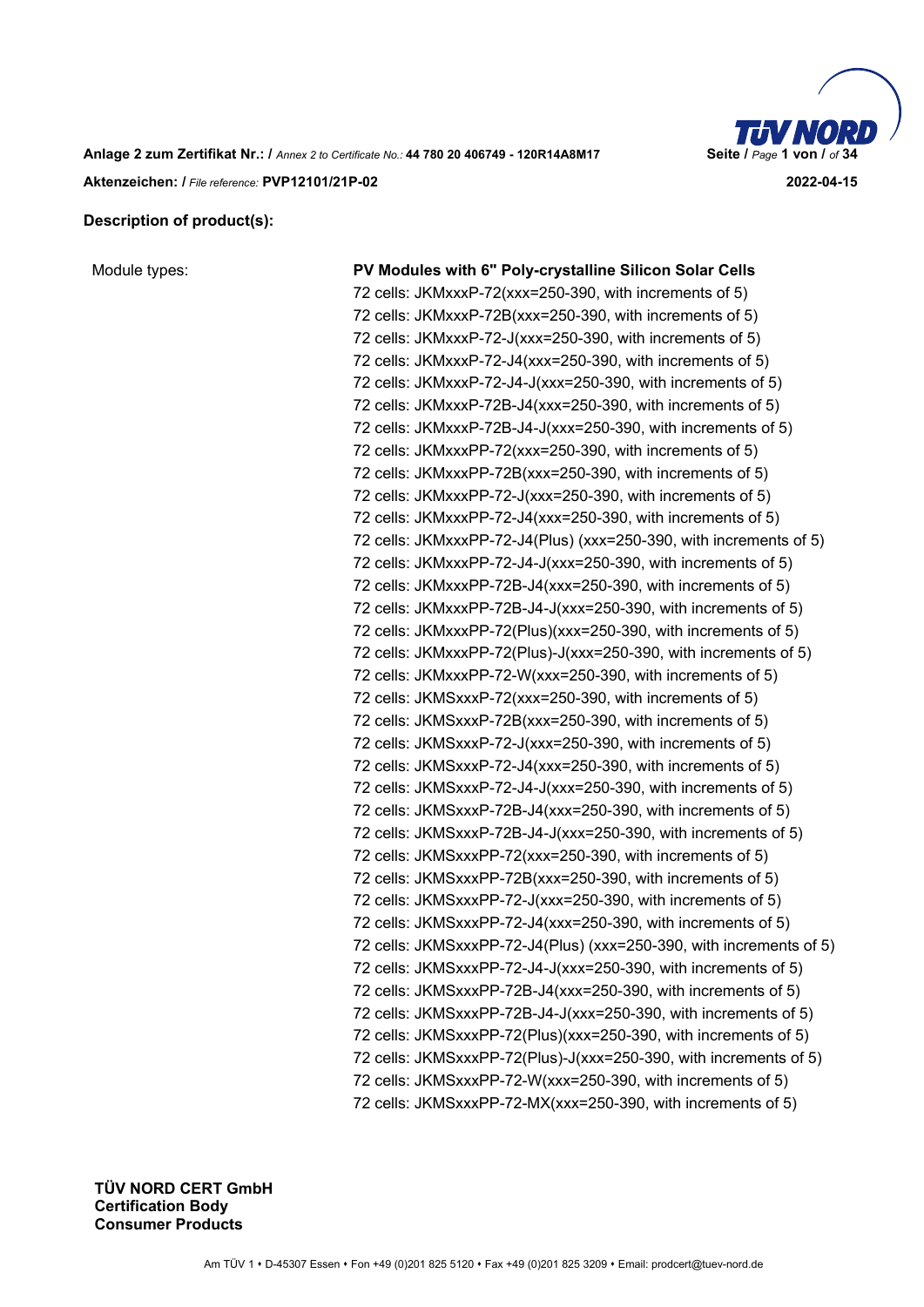

72 cells: JKMSxxxPP-72B-MX (xxx=250-390, with increments of 5) 72 cells: JKMSxxxPP-72-J4-MX(xxx=250-390, with increments of 5) 72 cells: JKMSxxxPP-72B-J4-MX(xxx=250-390, with increments of 5) 72 cells: JKMSxxxPP-72(Plus)-MX (xxx=250-390, with increments of 5) 72 cells: JKMSxxxPP-72-W-MX(xxx=250-390, with increments of 5) 72 cells: JKMSxxxPP-72-MX3(xxx=250-390, with increments of 5) 72 cells: JKMSxxxPP-72B-MX3(xxx=250-390, with increments of 5) 72 cells: JKMSxxxPP-72L-MX3(xxx=250-390, with increments of 5) 72 cells: JKMSxxxPP-72BL-MX3(xxx=320-355, with increments of 5) 60 cells: JKMxxxP-60(xxx=210-325, with increments of 5) 60 cells: JKMxxxP-60B(xxx=210-325, with increments of 5) 60 cells: JKMxxxP-60-J(xxx=210-325, with increments of 5) 60 cells: JKMxxxP-60-J4(xxx=210-325, with increments of 5) 60 cells: JKMxxxP-60-J4-J(xxx=210-325,with increments of 5) 60 cells: JKMxxxP-60B-J4(xxx=210-325,with increments of 5) 60 cells: JKMxxxP-60B-J4-J(xxx=210-325, with increments of 5) 60 cells: JKMxxxPP-60(xxx=210-325, with increments of 5) 60 cells: JKMxxxPP-60B(xxx=210-325, with increments of 5) 60 cells: JKMxxxPP-60-J(xxx=210-325, with increments of 5) 60 cells: JKMxxxPP-60-J4(xxx=210-325, with increments of 5) 60 cells: JKMxxxPP-60-J4(Plus) (xxx=210-325, with increments of 5) 60 cells: JKMxxxPP-60-J4-J(xxx=210-325, with increments of 5) 60 cells: JKMxxxPP-60B-J4(xxx=210-325, with increments of 5) 60 cells: JKMxxxPP-60B-J4-J(xxx=210-325, with increments of 5) 60 cells: JKMxxxPP-60(Plus)(xxx=210-325, with increments of 5) 60 cells: JKMxxxPP-60(Plus)-J(xxx=210-325, with increments of 5) 60 cells: JKMxxxPP-60-W(xxx=210-325, with increments of 5) 60 cells: JKMSxxxP-60(xxx=210-325, with increments of 5) 60 cells: JKMSxxxP-60B(xxx=210-325, with increments of 5) 60 cells: JKMSxxxP-60-J(xxx=210-325, with increments of 5) 60 cells: JKMSxxxP-60-J4(xxx=210-325, with increments of 5) 60 cells: JKMSxxxP-60-J4-J(xxx=210-325, with increments of 5) 60 cells: JKMSxxxP-60B-J4(xxx=210-325, with increments of 5) 60 cells: JKMSxxxP-60B-J4-J(xxx=210-325, with increments of 5) 60 cells: JKMSxxxPP-60(xxx=210-325, with increments of 5) 60 cells: JKMSxxxPP-60B(xxx=210-325, with increments of 5) 60 cells: JKMSxxxPP-60-J(xxx=210-325, with increments of 5) 60 cells: JKMSxxxPP-60-J4(xxx=210-325, with increments of 5) 60 cells: JKMSxxxPP-60-J4(Plus) (xxx=210-325, with increments of 5) 60 cells: JKMSxxxPP-60-J4-J(xxx=210-325, with increments of 5)

Digitally signed by Roger Miao  $\Lambda$ llas Date: 2022.04.15 15:06:43 +08'00'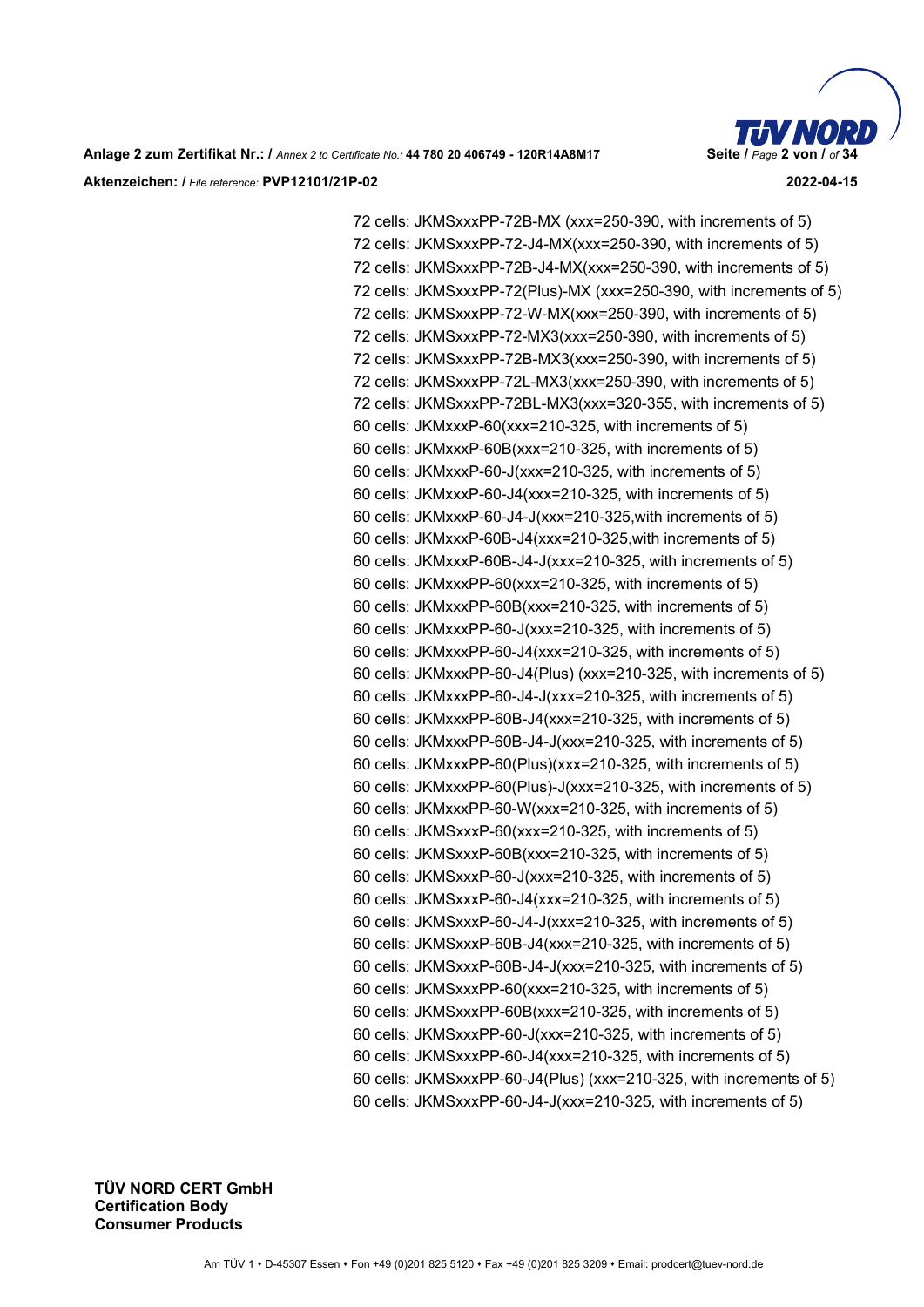

|                                                                             | 60 cells: JKMSxxxPP-60B-J4(xxx=210-325, with increments of 5)<br>60 cells: JKMSxxxPP-60B-J4-J(xxx=210-325, with increments of 5)<br>60 cells: JKMSxxxPP-60(Plus)(xxx=210-325, with increments of 5)<br>60 cells: JKMSxxxPP-60(Plus)-J(xxx=210-325, with increments of 5)<br>60 cells: JKMSxxxPP-60-W(xxx=210-325, with increments of 5)<br>60 cells: JKMSxxxPP-60-MX(xxx=210-325, with increments of 5)<br>60 cells: JKMSxxxPP-60B-MX (xxx=210-325, with increments of 5)<br>60 cells: JKMSxxxPP-60-J4-MX(xxx=210-325, with increments of 5)<br>60 cells: JKMSxxxPP-60B-J4-MX(xxx=210-325, with increments of 5)<br>60 cells: JKMSxxxPP-60(Plus)-MX (xxx=210-325, with increments of 5)<br>60 cells: JKMSxxxPP-60-W-MX(xxx=210-325, with increments of 5)<br>60 cells: JKMSxxxPP-60-MX3(xxx=210-325, with increments of 5)<br>60 cells: JKMSxxxPP-60B-MX3(xxx=210-325, with increments of 5)<br>60 cells: JKMSxxxPP-60L-MX3(xxx=210-325, with increments of 5)<br>60 cells: JKMSxxxPP-60BL-MX3(xxx=260-290, with increments of 5)                                                                                                                            |
|-----------------------------------------------------------------------------|--------------------------------------------------------------------------------------------------------------------------------------------------------------------------------------------------------------------------------------------------------------------------------------------------------------------------------------------------------------------------------------------------------------------------------------------------------------------------------------------------------------------------------------------------------------------------------------------------------------------------------------------------------------------------------------------------------------------------------------------------------------------------------------------------------------------------------------------------------------------------------------------------------------------------------------------------------------------------------------------------------------------------------------------------------------------------------------------------------------------------------------------------------------|
| Maximum system voltage:                                                     | 1000V                                                                                                                                                                                                                                                                                                                                                                                                                                                                                                                                                                                                                                                                                                                                                                                                                                                                                                                                                                                                                                                                                                                                                        |
| Fuse rating:                                                                | 15A or 20A or 25A                                                                                                                                                                                                                                                                                                                                                                                                                                                                                                                                                                                                                                                                                                                                                                                                                                                                                                                                                                                                                                                                                                                                            |
| Application class:                                                          | Class A                                                                                                                                                                                                                                                                                                                                                                                                                                                                                                                                                                                                                                                                                                                                                                                                                                                                                                                                                                                                                                                                                                                                                      |
| Electrical protection class:                                                | Class II                                                                                                                                                                                                                                                                                                                                                                                                                                                                                                                                                                                                                                                                                                                                                                                                                                                                                                                                                                                                                                                                                                                                                     |
| Module types:<br>Digitally signed                                           | PV Modules with 6" Poly-crystalline Silicon Half-cut Solar Cells<br>144 half-cut cells: JKMxxxPP-72H(xxx=250-390, with increments of 5)<br>144 half-cut cells: JKMxxxPP-72HB(xxx=250-390, with increments of 5)<br>144 half-cut cells: JKMxxxPP-72H-J4(xxx=250-390, with increments of 5)<br>144 half-cut cells: JKMxxxPP-72H(xxx=250-390, with increments of 5)<br>144 half-cut cells: JKMxxxPP-72H-J4(xxx=250-390, with increments of 5)<br>144 half-cut cells: JKMxxxPP-72HB(xxx=250-390, with increments of 5)<br>144 half-cut cells: JKMSxxxPP-72H-MX3(xxx=250-390, with increments<br>of $5)$<br>144 half-cut cells: JKMSxxxPP-72HB-MX3(xxx=250-390, with increments<br>of $5)$<br>144 half-cut cells: JKMSxxxPP-72HL-MX3(xxx=250-390, with increments<br>of $5)$<br>144 half-cut cells: JKMSxxxPP-72HBL-MX3(xxx=320-355, with<br>increments of 5)<br>120 half-cut cells: JKMxxxPP-60H(xxx=210-325, with increments of 5)<br>120 half-cut cells: JKMxxxPP-60HB(xxx=210-325, with increments of 5)<br>120 half-cut cells: JKMxxxPP-60H-J4 (xxx=210-325, with increments of<br>5)<br>120 half-cut cells: JKMxxxPP-60H(xxx=210-325, with increments of 5) |
| by Roger Miao<br>Date: 2022.04.15<br>15:07:20 +08'00'<br>TÜV NOPD CEPT CmhH |                                                                                                                                                                                                                                                                                                                                                                                                                                                                                                                                                                                                                                                                                                                                                                                                                                                                                                                                                                                                                                                                                                                                                              |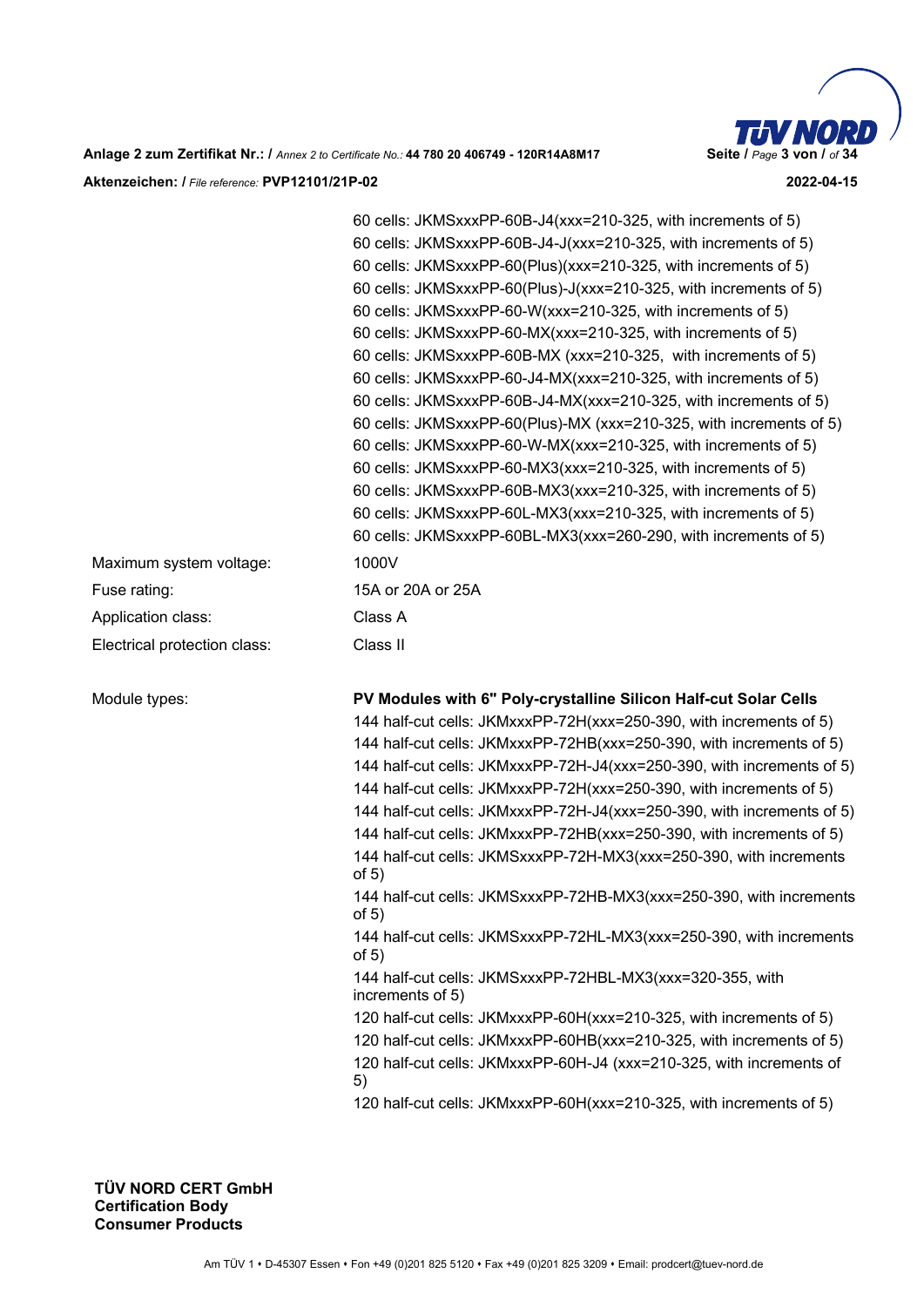

120 half-cut cells: JKMxxxPP-60H-J4(xxx=210-325, with increments of 5) 120 half-cut cells: JKMxxxPP-60HB(xxx=210-325, with increments of 5) 120 half-cut cells: JKMSxxxPP-60H-MX3(xxx=210-325, with increments of 5) 120 half-cut cells: JKMSxxxPP-60HB-MX3(xxx=210-325, with increments of 5) 120 half-cut cells: JKMSxxxPP-60HL-MX3(xxx=210-325, with increments of 5) 120 half-cut cells: JKMSxxxPP-60HBL-MX3(xxx=260-315, with increments of 5) Fuse rating: 15A or 20A or 25A Module types: **PV Modules with 6" Mono-crystalline Silicon Solar Cells**  72 cells: JKMxxxM-72(xxx=250-420, with increments of 5) 72 cells: JKMxxxM-72B(xxx=250-420, with increments of 5) 72 cells: JKMxxxM-72BL(xxx=250-420, with increments of 5) 72 cells: JKMxxxM-72-J(xxx=250-420, with increments of 5) 72 cells: JKMxxxM-72L(xxx=250-420, with increments of 5) 72 cells: JKMxxxM-72(Plus)(xxx=250-420, with increments of 5) 72 cells: JKMSxxxM-72(xxx=250-420, with increments of 5) 72 cells: JKMSxxxM-72B(xxx=250-420, with increments of 5) 72 cells: JKMSxxxM-72-J(xxx=250-420, with increments of 5) 72 cells: JKMSxxxM-72(Plus)(xxx=250-420, with increments of 5) 72 cells: JKMSxxxM-72-MX(xxx=250-420, with increments of 5) 72 cells: JKMSxxxM-72L-MX(xxx=250-420, with increments of 5) 72 cells: JKMSxxxM-72B-MX(xxx=250-420, with increments of 5) 72 cells: JKMSxxxM-72BL-MX(xxx=250-420, with increments of 5) 72 cells: JKMSxxxM-72(Plus)-MX(xxx=250-420, with increments of 5) 72 cells: JKMSxxxM-72-MX3(xxx=250-395, with increments of 5) 72 cells: JKMSxxxM-72B-MX3(xxx=250-395, with increments of 5) 72 cells: JKMSxxxM-72L-MX3(xxx=250-395, with increments of 5) 72 cells: JKMSxxxM-72BL-MX3(xxx=335-395, with increments of 5) 72 cells: MMxxx-72LA-MB(xxx=335-410, with increments of 5) 72 cells: MMxxx-72LA-AB(xxx=335-410, with increments of 5) 72 cells: SMMxxx-72LA-MB(xxx=335-410, with increments of 5) 72 cells: SMMxxx-72LA-MB-TI(xxx=335-410, with increments of 5) 72 cells: SMMxxx-72LA-AB-TI(xxx=335-410, with increments of 5)

Maximum system voltage: 1000V

Application class: Class A

Electrical protection class: Class II

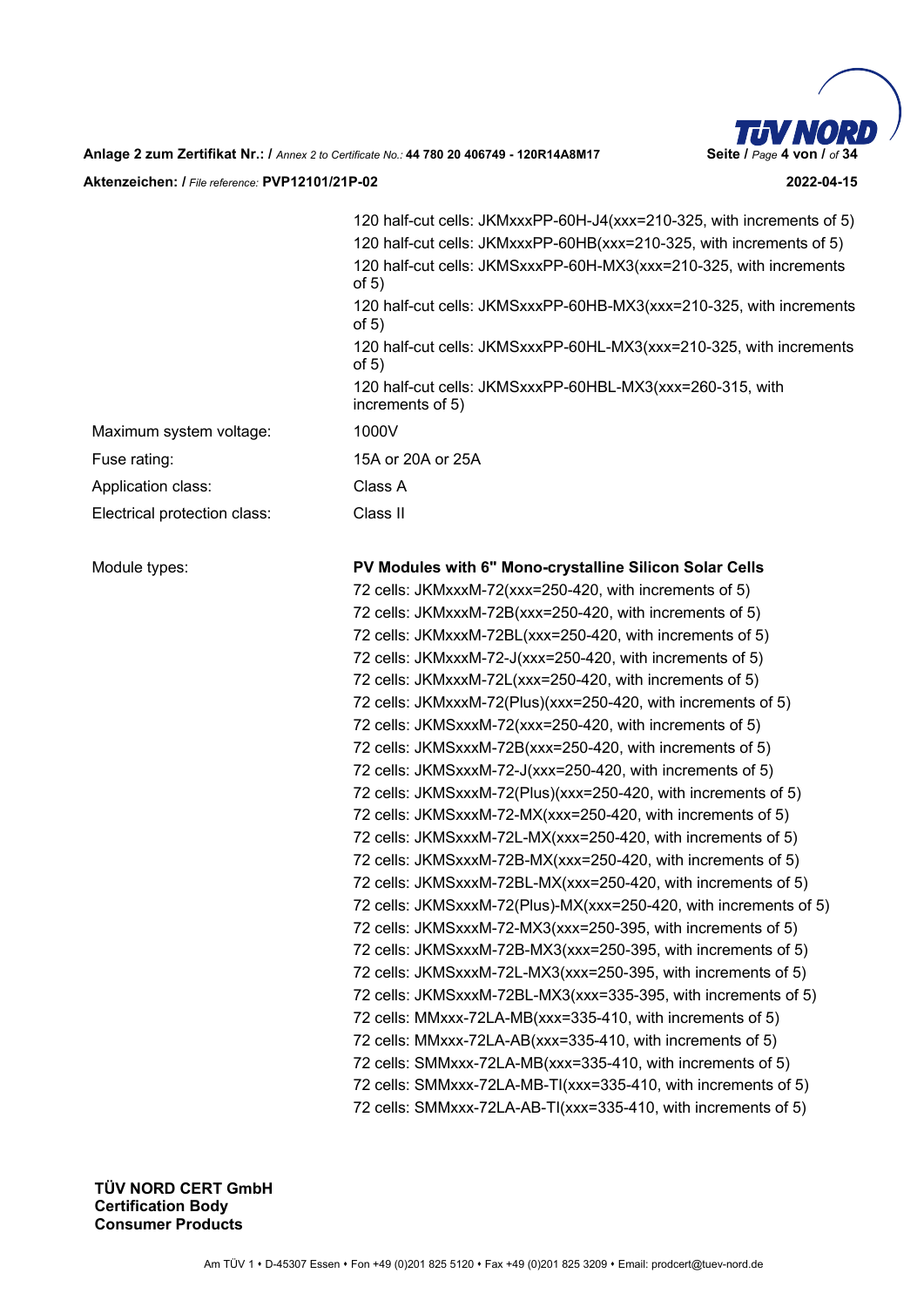

72 cells: SMMxxx-72LA-MB-MX3(xxx=335-395, with increments of 5) 72 cells: SMMxxx-72LA-AB-MX3(xxx=335-395, with increments of 5) 72 cells: JKMSxxxM-72-TI(xxx=335-410, with increments of 5) 72 cells: JKMSxxxM-72L-TI(xxx=335-410, with increments of 5) 72 cells: JKMSxxxM-72B-TI(xxx=335-410, with increments of 5) 72 cells: JKMSxxxM-72BL-TI(xxx=335-410, with increments of 5) 60 cells: JKMxxxM-60(xxx=210-350, with increments of 5) 60 cells: JKMxxxM-60B(xxx=210-350, with increments of 5) 60 cells: JKMxxxM-60BL(xxx=210-350, with increments of 5) 60 cells: JKMxxxM-60-J(xxx=210-350, with increments of 5) 60 cells: JKMxxxM-60L(xxx=210-350, with increments of 5) 60 cells: JKMxxxM-60(Plus)(xxx=210-350, with increments of 5) 60 cells: JKMSxxxM-60(xxx=210-350, with increments of 5) 60 cells: JKMSxxxM-60B(xxx=210-350, with increments of 5) 60 cells: JKMSxxxM-60-J(xxx=210-350, with increments of 5) 60 cells: JKMSxxxM-60(Plus)(xxx=210-350, with increments of 5) 60 cells: JKMSxxxM-60-MX(xxx=210-350, with increments of 5) 60 cells: JKMSxxxM-60L-MX(xxx=210-350, with increments of 5) 60 cells: JKMSxxxM-60B-MX(xxx=210-350, with increments of 5) 60 cells: JKMSxxxM-60BL-MX(xxx=210-350, with increments of 5) 60 cells: JKMSxxxM-60(Plus)-MX(xxx=210-350, with increments of 5) 60 cells: JKMSxxxM-60-MX3(xxx=210-350, with increments of 5) 60 cells: JKMSxxxM-60B-MX3(xxx=210-350, with increments of 5) 60 cells: JKMSxxxM-60BL-MX3(xxx=270-340, with increments of 5) 60 cells: JKMSxxxM-60L-MX3(xxx=210-350, with increments of 5) 60 cells: MMxxx-60LA-AB(xxx=270-340, with increments of 5) 60 cells: SMMxxx-60LA-MB-TI(xxx=270-340, with increments of 5) 60 cells: SMMxxx-60LA-AB-TI(xxx=270-340, with increments of 5) 60 cells: SMMxxx-60LA-MB-MX3(xxx=270-340, with increments of 5) 60 cells: SMMxxx-60LA-AB-MX3(xxx=270-340, with increments of 5) 60 cells: JKMSxxxM-60-TI(xxx=270-340, with increments of 5) 60 cells: JKMSxxxM-60L-TI(xxx=270-340, with increments of 5) 60 cells: JKMSxxxM-60B-TI(xxx=270-340, with increments of 5) 60 cells: JKMSxxxM-60BL-TI(xxx=270-340, with increments of 5) Fuse rating: 15A or 20A or 25A

Maximum system voltage: 1000V

Application class: Class A

Electrical protection class: Class II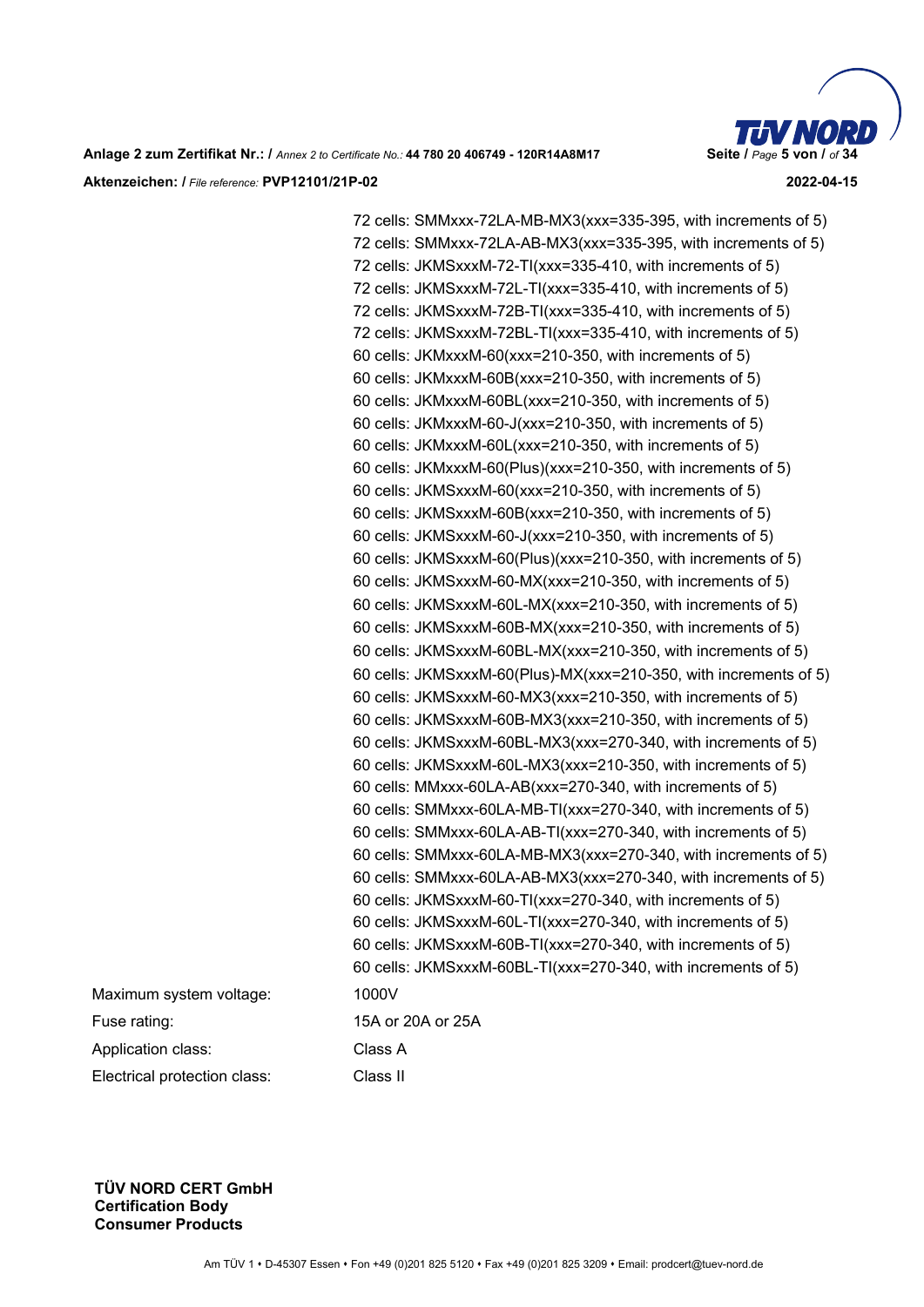**Anlage 2 zum Zertifikat Nr.: /** *Annex 2 to Certificate No.:* **44 780 20 406749 - 120R14A8M17 Seite /** *Page* **6 von /** *of* **34 Aktenzeichen: /** *File reference:* **PVP12101/21P-02 2022-04-15** 

| Module types: | PV Modules with 6" Mono-crystalline Silicon Half-cut Solar Cells                |
|---------------|---------------------------------------------------------------------------------|
|               | 156 half-cut cells: JKSM3-DFCA-xxx(xxx=400-465, with increments of 5)           |
|               | 156 half-cut cells: JKSM3-DHCA-xxx(xxx=400-480, with increments of 5)           |
|               | 156 half-cut cells: JKSN3-DHCA-xxx(xxx=410-465, with increments of 5)           |
|               | 156 half-cut cells: JKMxxxM-78H (xxx=405-465, with increments of 5)             |
|               | 156 half-cut cells: JKMxxxM-78H-MBB(xxx=440-465, with increments of<br>5)       |
|               | 156 half-cut cells: JKMSxxxM-78H-MBB-MX3 (xxx=440-465, with<br>increments of 5) |
|               | 156 half-cut cells: JKMSxxxM-78H-TI(xxx=405-465, with increments of 5)          |
|               | 156 half-cut cells: JKMxxxM-78HB(xxx=405-435, with increments of 5)             |
|               | 156 half-cut cells: JKMSxxxM-78HB-TI(xxx=405-435, with increments of<br>5)      |
|               | 156 half-cut cells: JKMxxxM-78H-T(xxx=405-455, with increments of 5)            |
|               | 156 half-cut cells: JKMxxxN-78H-T(xxx=410-460, with increments of 5)            |
|               | 156 half-cut cells: JKMxxxM-7RL3(xxx=430-495, with increments of 5)             |
|               | 156 half-cut cells: JKMxxxM-7RL3-J(xxx=430-495, with increments of 5)           |
|               | 156 half-cut cells: JKMSxxxM-7RL3-TI(xxx=430-495, with increments of<br>5)      |
|               | 156 half-cut cells: JKMxxxN-7RL3(xxx=430-500, with increments of 5)             |
|               | 156 half-cut cells: JKMxxxN-7RL3-J(xxx=430-500, with increments of 5)           |
|               | 156 half-cut cells: JKMSxxxN-7RL3-TI(xxx=430-500, with increments of<br>5)      |
|               | 156 half-cut cells: JKMxxxM-7RL3-T(xxx=420-475, with increments of 5)           |
|               | 156 half-cut cells: JKMxxxM-7RL3-T-J(xxx=420-475, with increments of<br>5)      |
|               | 156 half-cut cells: JKMxxxN-7RL3-T(xxx=425-475, with increments of 5)           |
|               | 156 half-cut cells: JKMxxxN-7RL3-T-J(xxx=425-475, with increments of<br>5)      |
|               | 156 half-cut cells: JKMxxxM-7RL3-B(xxx=425-480, with increments of 5)           |
|               | 156 half-cut cells: JKMxxxN-7RL3-B(xxx=425-480, with increments of 5)           |
|               | 156 half-cut cells: JKMSxxxM-7RL3-B-TI(xxx=425-480, with increments<br>of $5)$  |
|               | 156 half-cut cells: JKMSxxxN-7RL3-B-TI(xxx=425-480, with increments<br>of $5)$  |
|               | 156 half-cut cells: MMxxx-78HLA-MB(xxx=405-465, with increments of 5)           |
|               | 156 half-cut cells: MMxxx-78HLA-MB-MBB(xxx=440-465, with<br>increments of 5)    |
|               | 156 half-cut cells: SMMxxx-78HLA-MB-TI(xxx=405-465, with increments<br>of $5)$  |
|               | 156 half-cut cells: MMxxx-78HLA-AB(xxx=405-435, with increments of 5)           |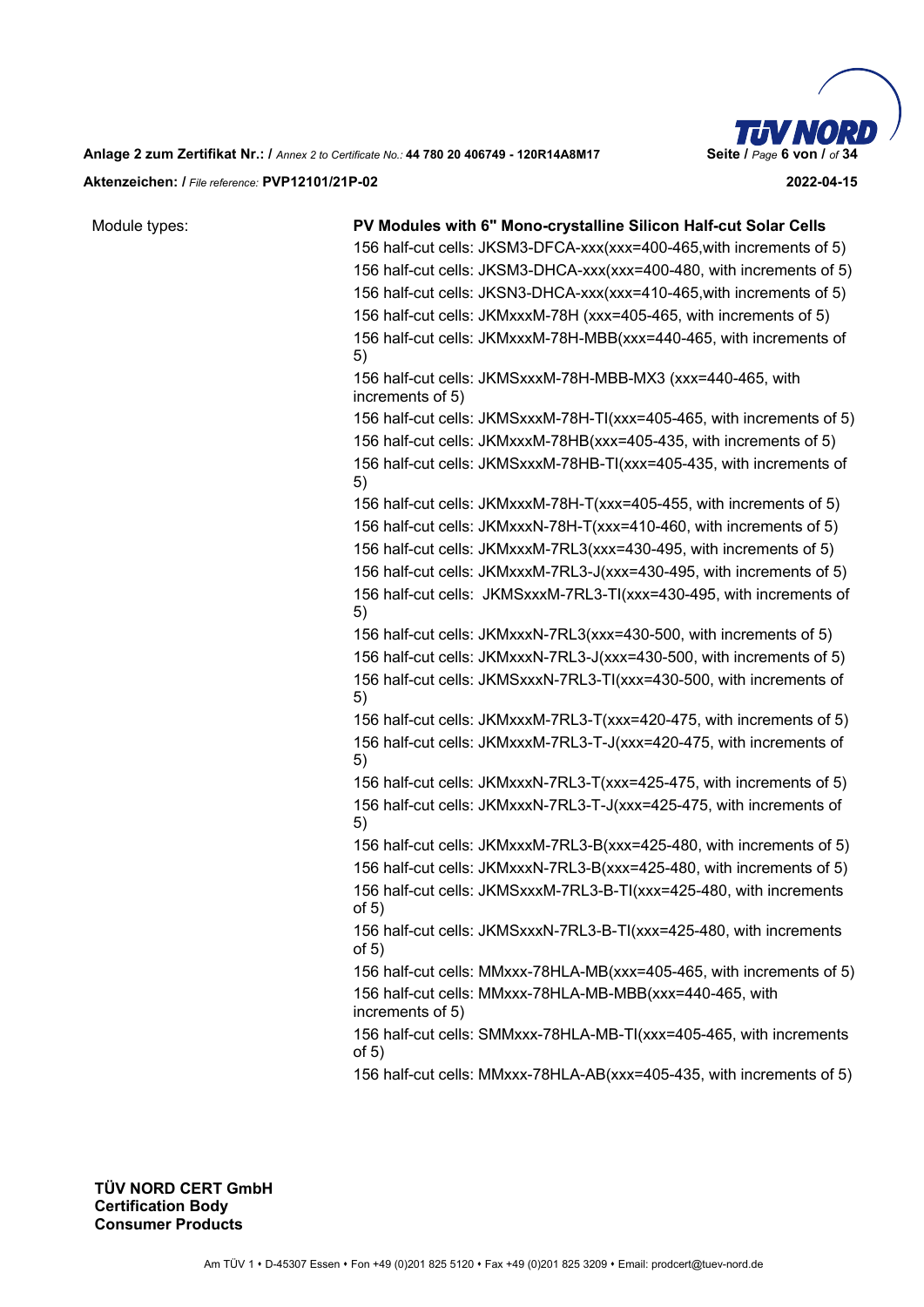

156 half-cut cells: SMMxxx-78HLA-AB-TI(xxx=405-435, with increments of 5)

156 half-cut cells: MMxxx-7RLC-MB(xxx=430-475, with increments of 5) 156 half-cut cells: SMMxxx-7RLC-MB-TI(xxx=430-475, with increments of 5)

156 half-cut cells: MMxxx-7RLC-AB(xxx=425-480, with increments of 5) 156 half-cut cells: SMMxxx-7RLC-AB-TI(xxx=425-480, with increments of 5)

156 half-cut cells: MNxxx-7RLC-AB(xxx=425-480, with increments of 5) 156 half-cut cells: SMNxxx-7RLC-AB-TI(xxx=425-480, with increments of 5)

156 half-cut cells: MNxxx-7RLC-MB(xxx=430-490, with increments of 5) 156 half-cut cells: SMNxxx-7RLC-MB-TI(xxx=430-490, with increments of 5)

144 half-cut cells: JKMxxxM-72H(xxx=250-425, with increments of 5) 144 half-cut cells: JKMxxxM-72HL(xxx=250-425, with increments of 5)

144 half-cut cells: JKMxxxM-72HB(xxx=250-425, with increments of 5)

144 half-cut cells: JKMxxxM-72HBL(xxx=250-425, with increments of 5)

144 half-cut cells: JKMSxxxM-72H-TI(xxx=250-425, with increments of 5) 144 half-cut cells: JKMSxxxM-72HL-TI(xxx=250-425, with increments of 5)

144 half-cut cells: JKMSxxxM-72HB-TI(xxx=250-425, with increments of 5)

144 half-cut cells: JKMSxxxM-72HBL-TI (xxx=250-425, with increments of 5)

144 half-cut cells: JKMxxxM-72H(xxx=250-420, with increments of 5) 144 half-cut cells: JKMSxxxM-72H-MX3(xxx=250-395, with increments of 5)

144 half-cut cells: JKMSxxxM-72HB-MX3(xxx=250-395, with increments of 5)

144 half-cut cells: JKMSxxxM-72HL-MX3(xxx=250-395, with increments of 5)

144 half-cut cells: JKMxxxM-72H-T(xxx=375-455, with increments of 5)

144 half-cut cells: JKMxxxM-72HL-T(xxx=375-455, with increments of 5) 144 half-cut cells: JKMxxxM-72HL-T-Q(xxx=375-425, with increments of 5)

144 half-cut cells: JKMxxxN-72H-T(xxx=375-455, with increments of 5)

144 half-cut cells: JKMxxxN-72HL-T(xxx=375-455, with increments of 5)

144 half-cut cells: MMxxx-72HLA-MB(xxx=335-425, with increments of 5)

144 half-cut cells: MMxxx-72HLA-AB(xxx=335-425, with increments of 5) 144 half-cut cells: SMMxxx-72HLA-MB-TI(xxx=335-425, with increments of 5)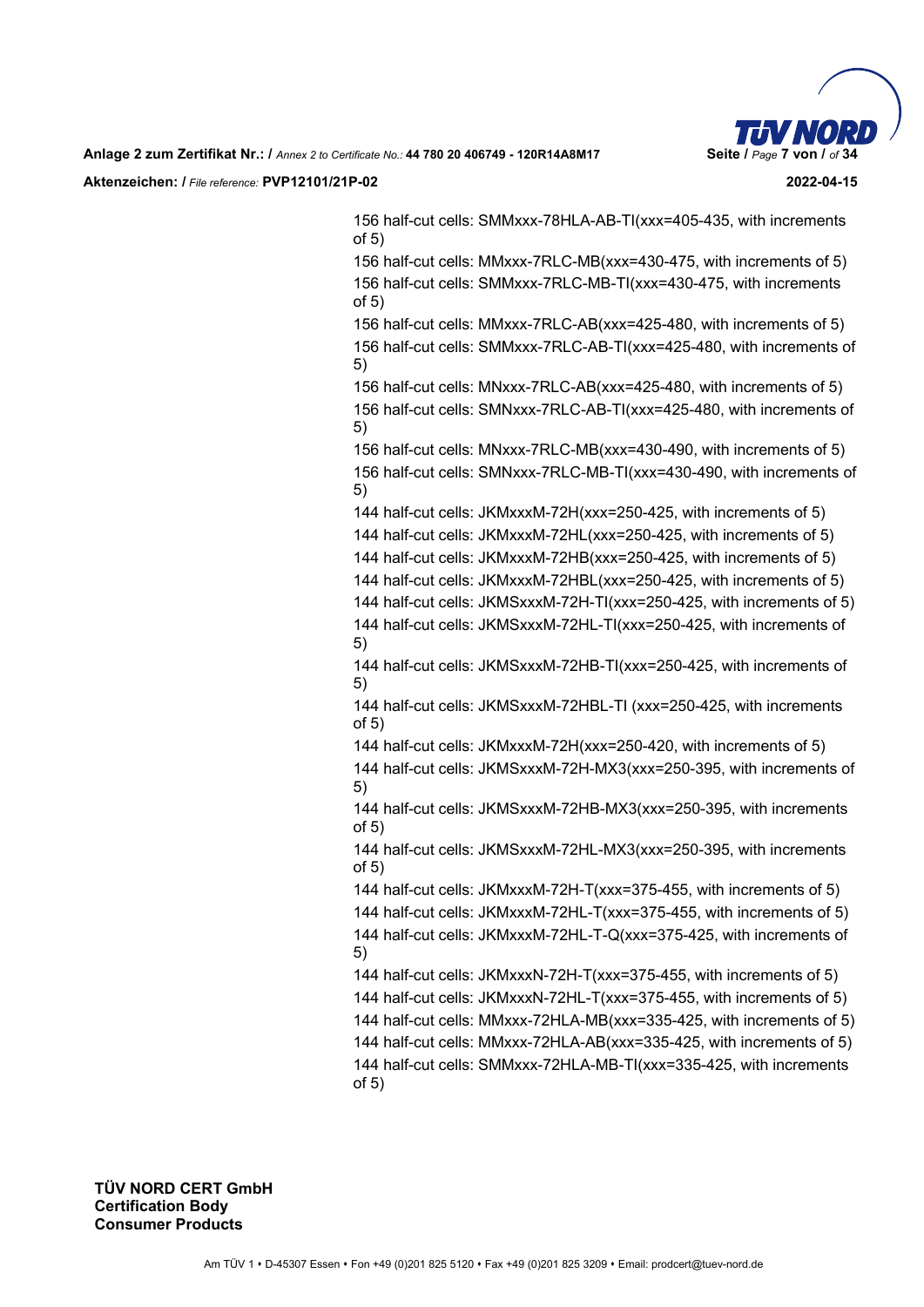

144 half-cut cells: SMMxxx-72HLA-AB-TI(xxx=335-425, with increments of 5) 144 half-cut cells: SMMxxx-72HLA-MB-MX3(xxx=335-395, with increments of 5) 144 half-cut cells: SMMxxx-72HLA-AB-MX3(xxx=335-395, with increments of 5) 144 half-cut cells: MMxxx-72HLA-BB(xxx=375-425, with increments of 5) 144 half-cut cells: MMxxx-72HLM-MB(xxx=420-465, with increments of 5) 144 half-cut cells: MNxxx-72HLA-AB-MBB(xxx=380-400, with increments of 5) 144 half-cut cells: SMNxxx-72HLA-AB-MBB-TI (xxx=380-400, with increments of 5)

144 half-cut cells: MNxxx-72HLA-AB-MBB-TI(xxx=380-400, with increments of 5)

144 half-cut cells: MNxxx-72HLA-MB-MBB(xxx=385-425, with increments of 5)

144 half-cut cells: SMNxxx-72HLA-MB-MBB-TI(xxx=385-425, with increments of 5)

144 half-cut cells: JKMxxxM-72H-MBB-T(xxx=370-435, with increments of 5)

144 half-cut cells: JKMxxxN-72H-MBB-T(xxx=375-455,with increments of 5)

144 half-cut cells: JKMxxxM-72H-MBB(xxx=370-440, with increments of 5)

144 half-cut cells: JKMxxxN-72H-MBB(xxx=385-425, with increments of 5)

144 half-cut cells: JKMSxxxN-72H-MBB-TI(xxx=385-425, with increments of 5)

144 half-cut cells: JKMxxxM-72HLM(xxx=420-465, with increments of 5)

144 half-cut cells: JKMSxxxM-72HLM-MX3(xxx=420-465, with increments of 5)

144 half-cut cells: JKMxxxN-72H-MBB-B(xxx=380-400, with increments of 5)

144 half-cut cells: JKMSxxxN-72H-MBB-B-TI (xxx=380-400, with increments of 5)

144 half-cut cells: JKMxxxN-72HL3-MBB-B(xxx=400-445, with increments of 5)

144 half-cut cells: JKMSxxxM-72H-MBB-TI (xxx=385-425, with increments of 5)

144 half-cut cells: JKMSxxxM-72H-MBB-MX3 (xxx=385-425, with increments of 5)

144 half-cut cells: MMxxx-72HLA-MB-MBB (xxx=385-425, with increments of 5)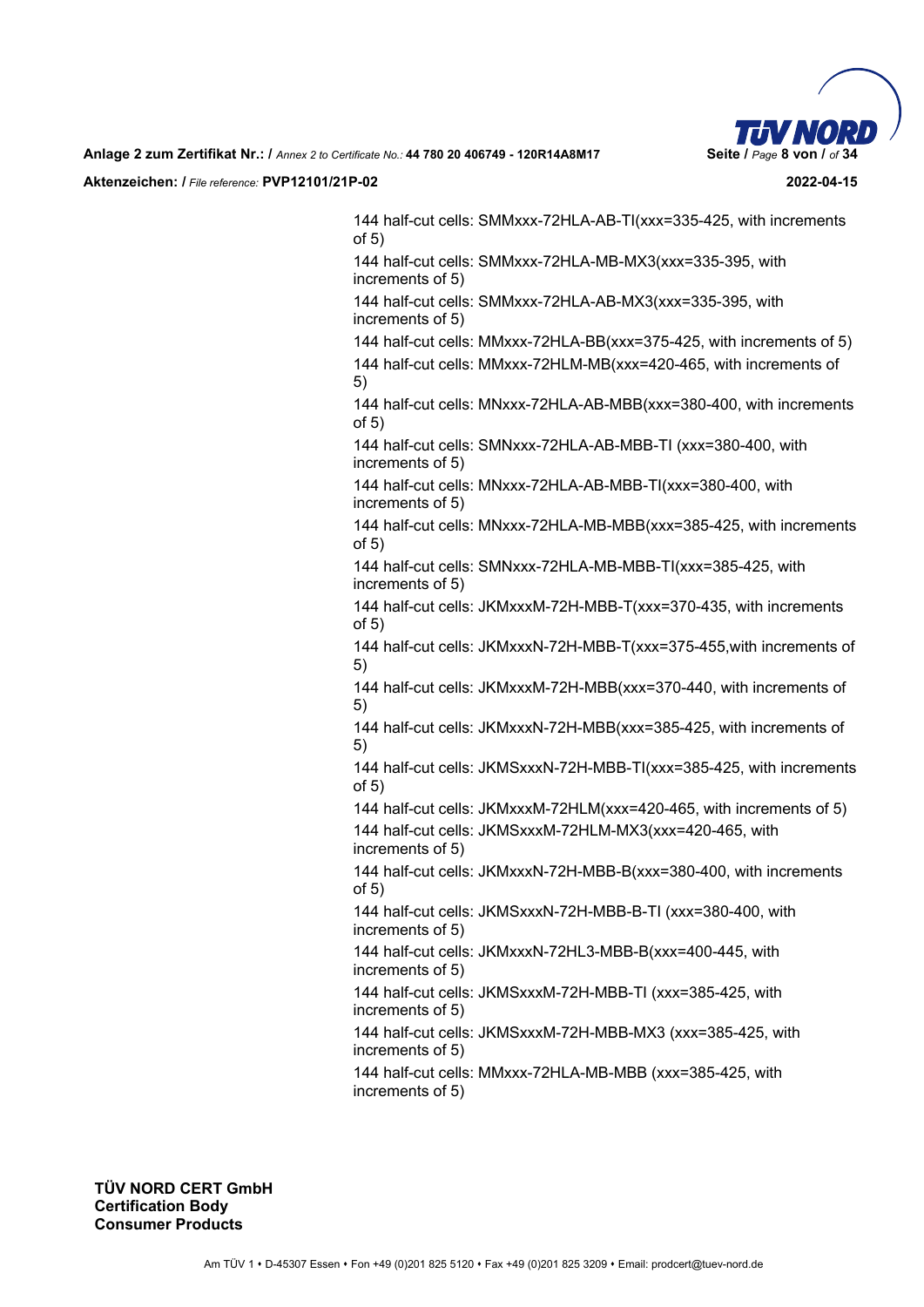

144 half-cut cells: SMMxxx-72HLA-MB-MBB-TI (xxx=385-425, with increments of 5)

144 half-cut cells: JKMSxxxM-72HL-MX3-Q (xxx=335-395, with increments of 5)

144 half-cut cells: JKMSxxxM-72HBL-MX3-Q (xxx=335-395, with increments of 5)

144 half-cut cells: JKMxxxM-72HLM-B (xxx=415-445, with increments of 5)

144 half-cut cells: JKMSxxxM-72HLM-B-MX3 (xxx=415-445, with increments of 5)

144 half-cut cells: JKMxxxM-72HLM-TV(xxx=425-460, with increments of 5)

144 half-cut cells: JKMxxxM-72HLM-B-V(xxx=415-445, with increments of 5)

144 half-cut cells: JKMSxxxM-72HLM-B-V-MX3(xxx=415-445, with increments of 5)

132 half-cut cells: JKSM3-CFCA-xxx(xxx=335-390,with increments of 5)

132 half-cut cells: JKSM3-CHCA-xxx(xxx=340-405,with increments of 5)

132 half-cut cells: JKSN3-CHCA-xxx(xxx=340-390,with increments of 5)

132 half-cut cells: JKMxxxM-66H(xxx=340-390, with increments of 5)

132 half-cut cells: JKMxxxM-66HB(xxx=340-365, with increments of 5)

132 half-cut cells: JKMSxxxM-66HB-TI(xxx=340-365, with increments of 5)

132 half-cut cells: JKMxxxM-66H-MBB(xxx=370-390, with increments of 5)

132 half-cut cells: JKMSxxxM-66H-MBB-MX3 (xxx=370-390, with increments of 5)

132 half-cut cells: JKMxxxM-66H-T(xxx=340-385, with increments of 5)

132 half-cut cells: JKMSxxxM-66H-TI(xxx=340-390, with increments of 5)

132 half-cut cells: JKMxxxN-66H-T(xxx=345-385, with increments of 5)

132 half-cut cells: MMxxx-66HLA-MB(xxx=340-390, with increments of 5) 132 half-cut cells: MMxxx-66HLA-MB-MBB(xxx=370-390, with increments of 5)

132 half-cut cells: SMMxxx-66HLA-MB-TI(xxx=340-390, with increments of 5)

132 half-cut cells: MMxxx-66HLA-AB(xxx=340-365, with increments of 5) 132 half-cut cells: SMMxxx-66HLA-AB-TI(xxx=340-365, with increments of 5)

132 half-cut cells: JKMxxxM-6RL3(xxx=360-415, with increments of 5)

132 half-cut cells: JKMxxxM-6RL3-J(xxx=360-415, with increments of 5) 132 half-cut cells: JKMSxxxM-6RL3-TI(xxx=360-415, with increments of

5)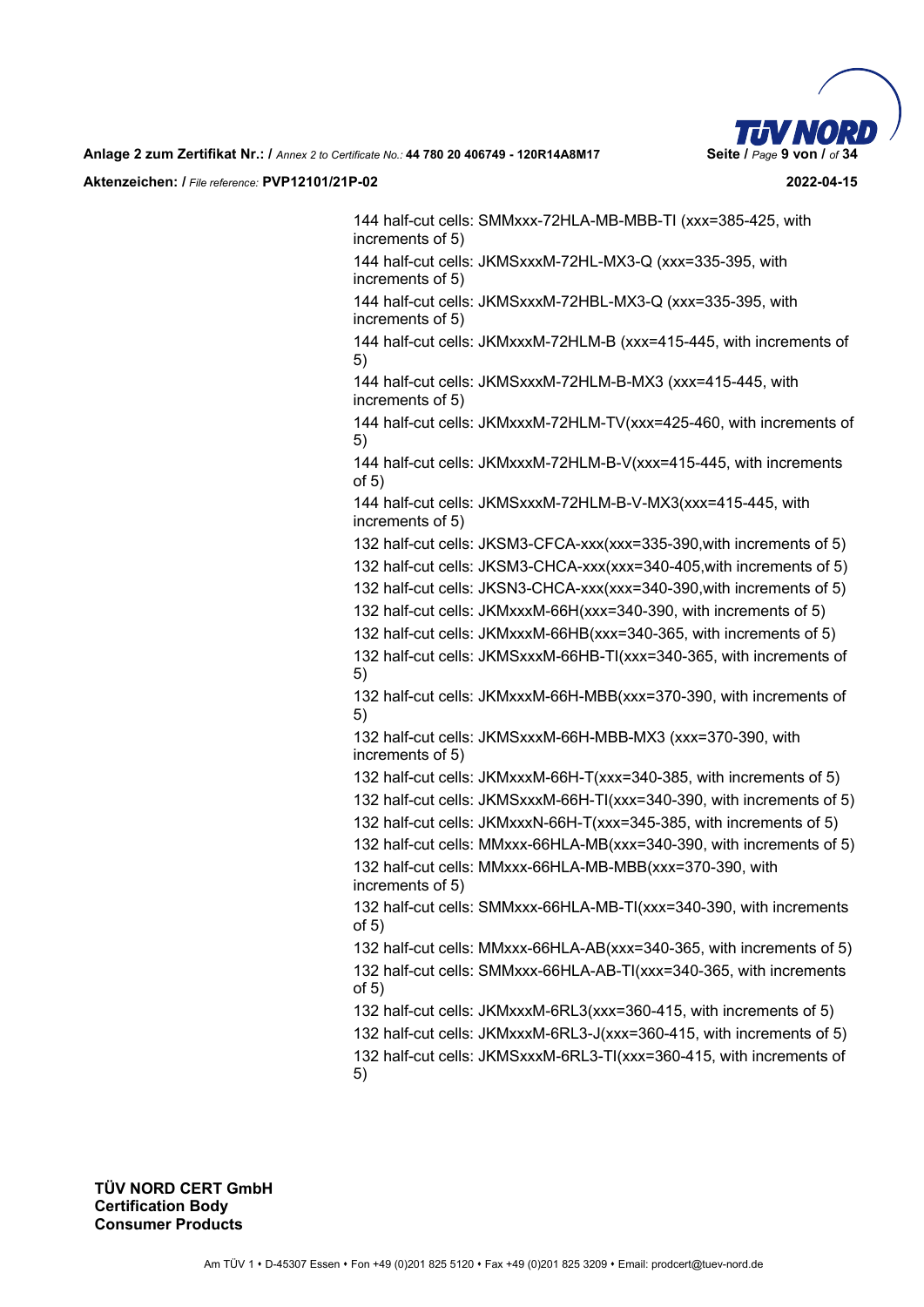132 half-cut cells: JKMSxxxM-6RL3-MX3(xxx=360-415, with increments of 5)

132 half-cut cells: JKMxxxN-6RL3(xxx=360-420, with increments of 5)

132 half-cut cells: JKMxxxN-6RL3-J(xxx=360-420, with increments of 5) 132 half-cut cells: JKMSxxxN-6RL3-TI(xxx=360-420, with increments of 5)

132 half-cut cells: JKMSxxxN-6RL3-MX3(xxx=360-420, with increments of 5)

132 half-cut cells: JKMxxxM-6RL3-T(xxx=355-400, with increments of 5) 132 half-cut cells: JKMxxxM-6RL3-T-J(xxx=355-400, with increments of 5)

132 half-cut cells: JKMxxxN-6RL3-T(xxx=355-400, with increments of 5) 132 half-cut cells: JKMxxxN-6RL3-T-J(xxx=355-400, with increments of 5)

132 half-cut cells: JKMxxxM-6RL3-B(xxx=360-405, with increments of 5) 132 half-cut cells: JKMxxxN-6RL3-B(xxx=360-425, with increments of 5) 132 half-cut cells: JKMSxxxM-6RL3-B-TI(xxx=360-405, with increments

of 5) 132 half-cut cells: JKMSxxxM-6RL3-B-MX3(xxx=360-405, with increments of 5)

132 half-cut cells: JKMSxxxN-6RL3-B-TI(xxx=360-425, with increments of 5)

132 half-cut cells: JKMSxxxN-6RL3-B-MX3(xxx=360-425, with increments of 5)

132 half-cut cells: MMxxx-6RLC-AB(xxx=360-405, with increments of 5) 132 half-cut cells: SMMxxx-6RLC-AB-TI(xxx=360-405, with increments of 5)

132 half-cut cells: MMxxx-6RLC-MB(xxx=360-400, with increments of 5) 132 half-cut cells: SMMxxx-6RLC-MB-TI(xxx=360-400, with increments of 5)

132 half-cut cells: MNxxx-6RLC-AB(xxx=360-405, with increments of 5) 132 half-cut cells: SMNxxx-6RLC-AB-TI(xxx=360-405, with increments of 5)

132 half-cut cells: MNxxx-6RLC-MB(xxx=360-410, with increments of 5) 132 half-cut cells: SMNxxx-6RLC-MB-TI(xxx=360-410, with increments of 5)

120 half-cut cells: JKMxxxM-60H(xxx=210-350, with increments of 5)

120 half-cut cells: JKMxxxM-60HL(xxx=210-350, with increments of 5)

120 half-cut cells: JKMxxxM-60HB(xxx=210-350, with increments of 5)

120 half-cut cells: JKMxxxM-60HBL(xxx=210-350, with increments of 5)

120 half-cut cells: JKMxxxM-60H(xxx=210-350, with increments of 5)

120 half-cut cells: JKMxxxM-60HB(xxx=210-350, with increments of 5)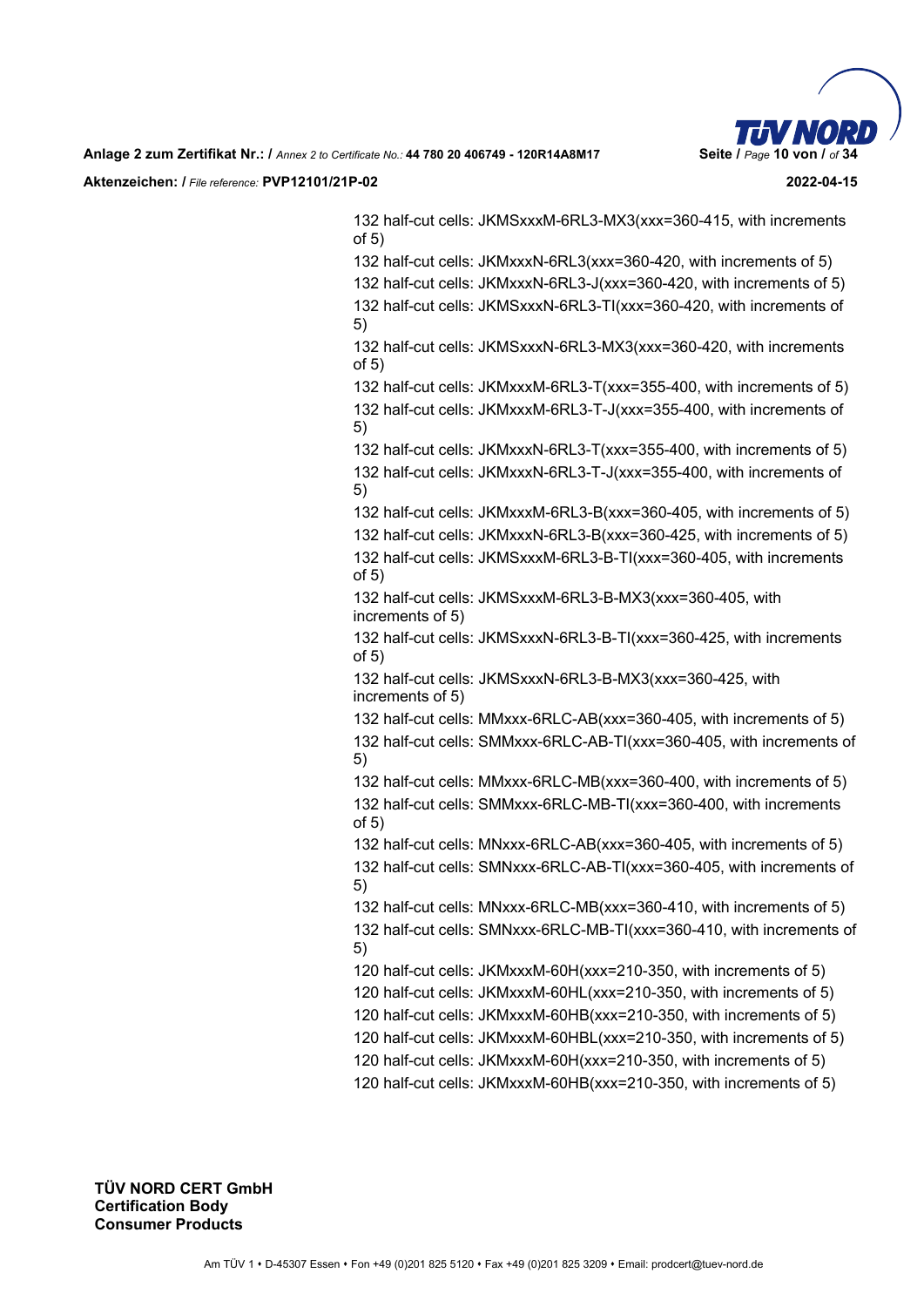

120 half-cut cells: JKMSxxxM-60H-MX3(xxx=210-350, with increments of 5)

120 half-cut cells: JKMSxxxM-60HB-MX3(xxx=210-350, with increments of 5)

120 half-cut cells: JKMSxxxM-60HL-MX3(xxx=210-350, with increments of 5)

120 half-cut cells: JKMSxxxM-60HBL-MX3(xxx=270-340, with increments of 5)

120 half-cut cells: JKMxxxM-60H-T(xxx=300-375, with increments of 5)

120 half-cut cells: JKMxxxM-60HL-T(xxx=300-375, with increments of 5) 120 half-cut cells: JKMxxxN-60H-T(xxx=315-355, with increments of 5)

120 half-cut cells: JKMxxxN-60HL-T(xxx=315-355, with increments of 5)

120 half-cut cells: JKMxxxN-60HL-T-Q(xxx=315-355, with increments of 5)

120 half-cut cells: JKMxxxN-60HL3-MBB-B(xxx=330-370, with increments of 5)

120 half-cut cells: JKMxxxN-60H-MBB-B(xxx=315-330, with increments of 5)

120 half-cut cells: JKMSxxxN-60H-MBB-B-TI(xxx=315-330, with increments of 5)

120 half-cut cells: MMxxx-60HLA-MB(xxx=270-350, with increments of 5)

120 half-cut cells: MMxxx-60HLA-AB(xxx=270-350, with increments of 5) 120 half-cut cells: SMMxxx-60HLA-MB-TI(xxx=270-350, with increments of 5)

120 half-cut cells: SMMxxx-60HLA-AB-TI(xxx=270-350, with increments of 5)

120 half-cut cells: SMMxxx-60HLA-MB-MX3(xxx=270-340, with increments of 5)

120 half-cut cells: SMMxxx-60HLA-AB-MX3(xxx=270-340, with increments of 5)

120 half-cut cells: MMxxx-60HLA-BB(xxx=315-355, with increments of 5) 120 half-cut cells: MMxxx-60HLM-MB(xxx=350-385, with increments of 5)

120 half-cut cells: MNxxx-60HLA-AB-MBB(xxx=315-330, with increments of 5)

120 half-cut cells: SMNxxx-60HLA-AB-MBB-TI(xxx=315-330, with increments of 5)

120 half-cut cells: MNxxx-60HLA-MB-MBB(xxx=320-350, with increments of 5)

120 half-cut cells: SMNxxx-60HLA-MB-MBB-TI(xxx=320-350, with increments of 5)

120 half-cut cells: JKMxxxM-60H-MBB-T(xxx=310-360,with increments of 5)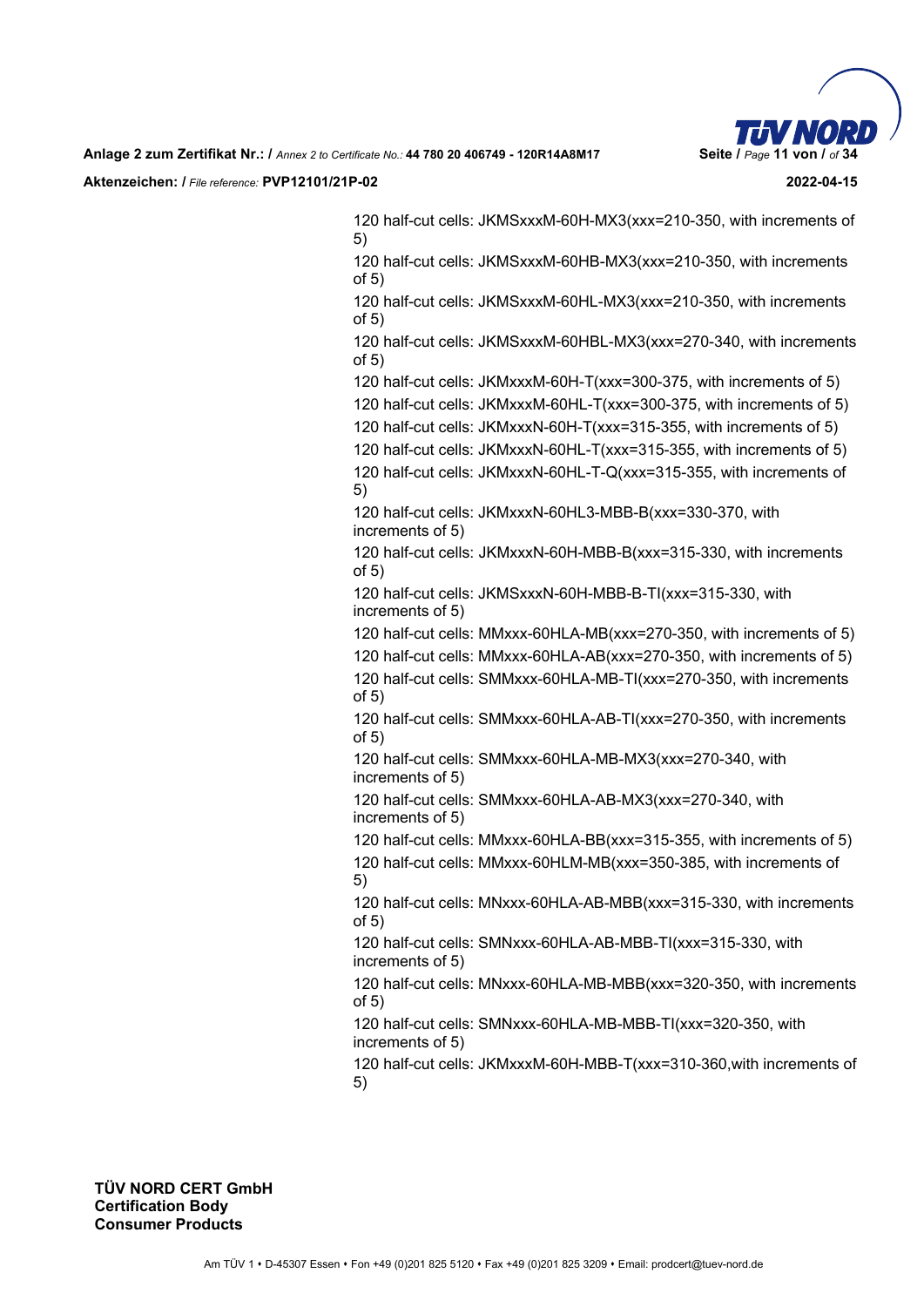

120 half-cut cells: JKMxxxN-60H-MBB-T(xxx=310-370, with increments of 5)

120 half-cut cells: JKMxxxM-60H-MBB(xxx=310-365,with increments of 5)

120 half-cut cells: JKMxxxN-60H-MBB(xxx=320-350, with increments of 5)

120 half-cut cells: JKMSxxxN-60H-MBB-TI(xxx=320-350, with increments of 5)

120 half-cut cells: JKMxxxM-60HLM(xxx=350-385, with increments of 5) 120 half-cut cells: JKMSxxxM-60HLM-MX3(xxx=350-385, with increments of 5)

120 half-cut cells: JKMxxxM-6TL3-B(xxx=320-365, with increments of 5) 120 half-cut cells: JKMSxxxM-6TL3-B-TI(xxx=320-365, with increments of 5)

120 half-cut cells: JKMSxxxM-6TL3-B-MX3(xxx=320-365, with increments of 5)

120 half-cut cells: JKMxxxN-6TL3(xxx=335-380, with increments of 5)

120 half-cut cells: JKMxxxM-6TL3( xxx=335-380, with increments of 5)

120 half-cut cells: JKMSxxxM-6TL3-TI( xxx=335-380, with increments of 5)

120 half-cut cells: JKMSxxxM-6TL3-MX3( xxx=335-380, with increments of 5)

120 half-cut cells: JKMSxxxN-6TL3-TI(xxx=335-380, with increments of 5)

120 half-cut cells: JKMSxxxN-6TL3-MX3(xxx=335-380, with increments of 5)

120 half-cut cells: JKMxxxN-6TL3-B(xxx=320-385, with increments of 5) 120 half-cut cells: JKMSxxxN-6TL3-B-TI(xxx=320-385, with increments of 5)

120 half-cut cells: JKMSxxxN-6TL3-B-MX3(xxx=320-385, with increments of 5)

120 half-cut cells: MMxxx-6TLC-AB(xxx=320-365, with increments of 5)

120 half-cut cells: SMMxxx-6TLC-AB-TI(xxx=320-365, with increments of 5)

120 half-cut cells: MMxxx-6TLC-MB(xxx=335-365, with increments of 5) 120 half-cut cells: SMMxxx-6TLC-MB-TI(xxx=335-365, with increments of 5)

120 half-cut cells: MNxxx-6TLC-AB(xxx=320-365, with increments of 5)

120 half-cut cells: SMNxxx-6TLC-AB-TI(xxx=320-365, with increments of 5)

120 half-cut cells: MNxxx-6TLC-MB(xxx=335-375, with increments of 5) 120 half-cut cells: SMNxxx-6TLC-MB-TI(xxx=335-375, with increments of 5)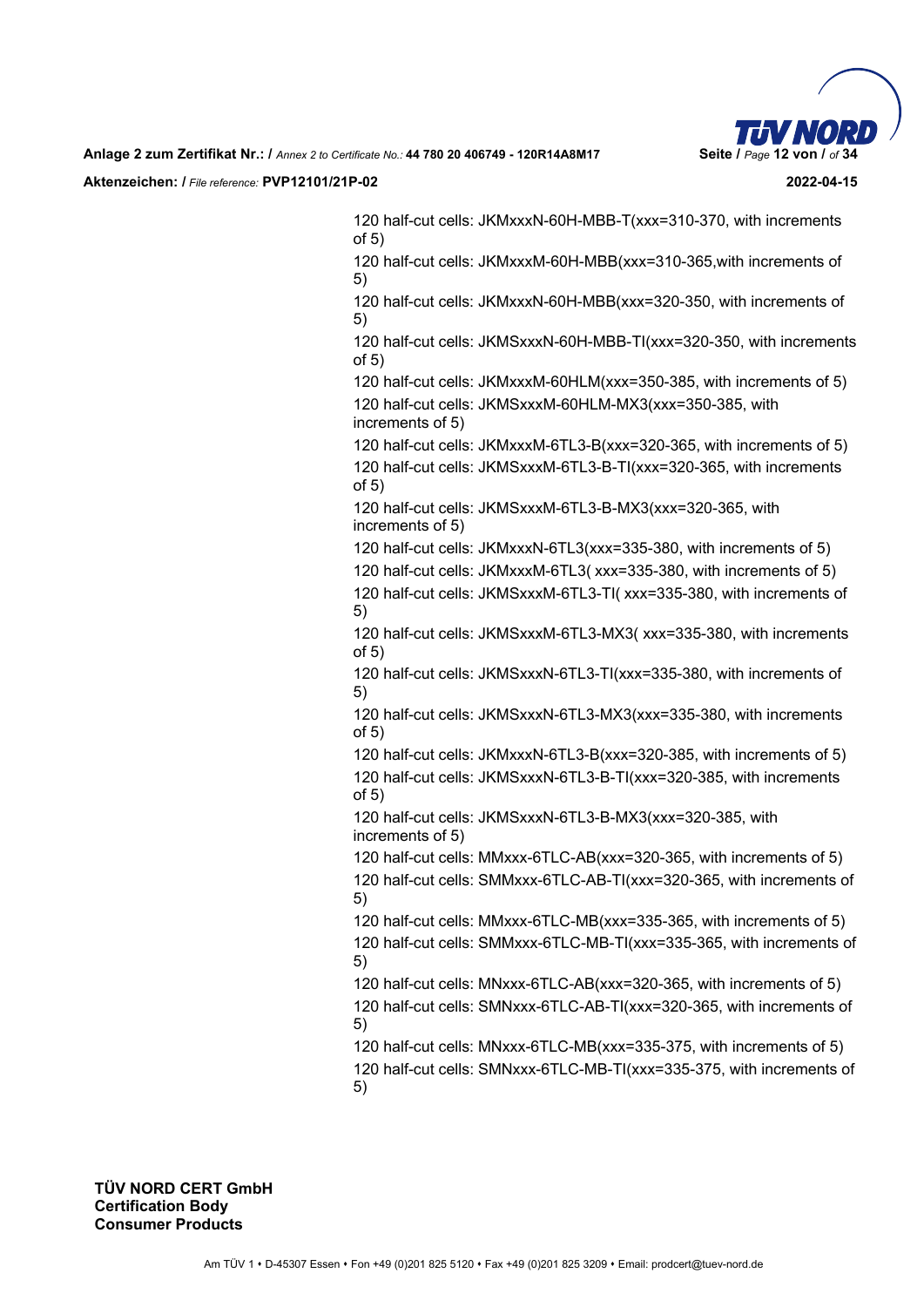

120 half-cut cells: JKMSxxxM-60H-TI(xxx=210-350, with increments of 5) 120 half-cut cells: JKMSxxxM-60HL-TI(xxx=210-350, with increments of 5) 120 half-cut cells: JKMSxxxM-60HB-TI(xxx=210-350, with increments of 5) 120 half-cut cells: JKMSxxxM-60HBL-TI(xxx=210-350, with increments of 5) 120 half-cut cells: JKMSxxxM-60HL-MX3-Q(xxx=270-340, with increments of 5) 120 half-cut cells: JKMSxxxM-60HBL-MX3-Q (xxx=270-340, with increments of 5) 120 half-cut cells: JKMxxxM-60HL-T-Q(xxx=315-355, with increments of 5) 120 half-cut cells: JKMSxxxM-60H-MBB-TI(xxx=310-365,with increments of 5) 120 half-cut cells: JKMSxxxM-60H-MBB-MX3(xxx=310-365,with increments of 5) 120 half-cut cells: MMxxx-60HLA-MB-MBB (xxx=320-355,with increments of 5) 120 half-cut cells: SMMxxx-60HLA-MB-MBB-TI (xxx=320-355,with increments of 5) 120 half-cut cells: JKMxxxN-6TL3-T (xxx=325-365,with increments of 5) 120 half-cut cells: JKMxxxM-60HLM-B (xxx=350-370,with increments of 5) 120 half-cut cells: JKMSxxxM-60HLM-B-MX3 (xxx=350-370,with increments of 5) 120 half-cut cells: JKMxxxM-60HLM-TV(xxx=355-380,with increments of 5) 120 half-cut cells: JKMxxxM-60HLM-B-V(xxx=350-370,with increments of 5) 120 half-cut cells: JKMSxxxM-60HLM-B-V-MX(xxx=350-370,with increments of 5) 96 half-cut cells: JKMxxxN-48H-MBB-B(xxx=255-265, with increments of 5) 96 half-cut cells: JKMxxxN-48HL3-MBB-B(xxx=270-295, with increments of 5) 72 half-cut cells: JKMxxxM-36H(xxx=195-205, with increments of 5) 64 half-cut cells: JKMxxxN-32H-MBB-B(xxx=170-175, with increments of 5) 64 half-cut cells: JKMxxxN-32HL3-MBB-B(xxx=180-195, with increments of 5) Maximum system voltage: 1000V

Fuse rating: 15A or 20A or 25A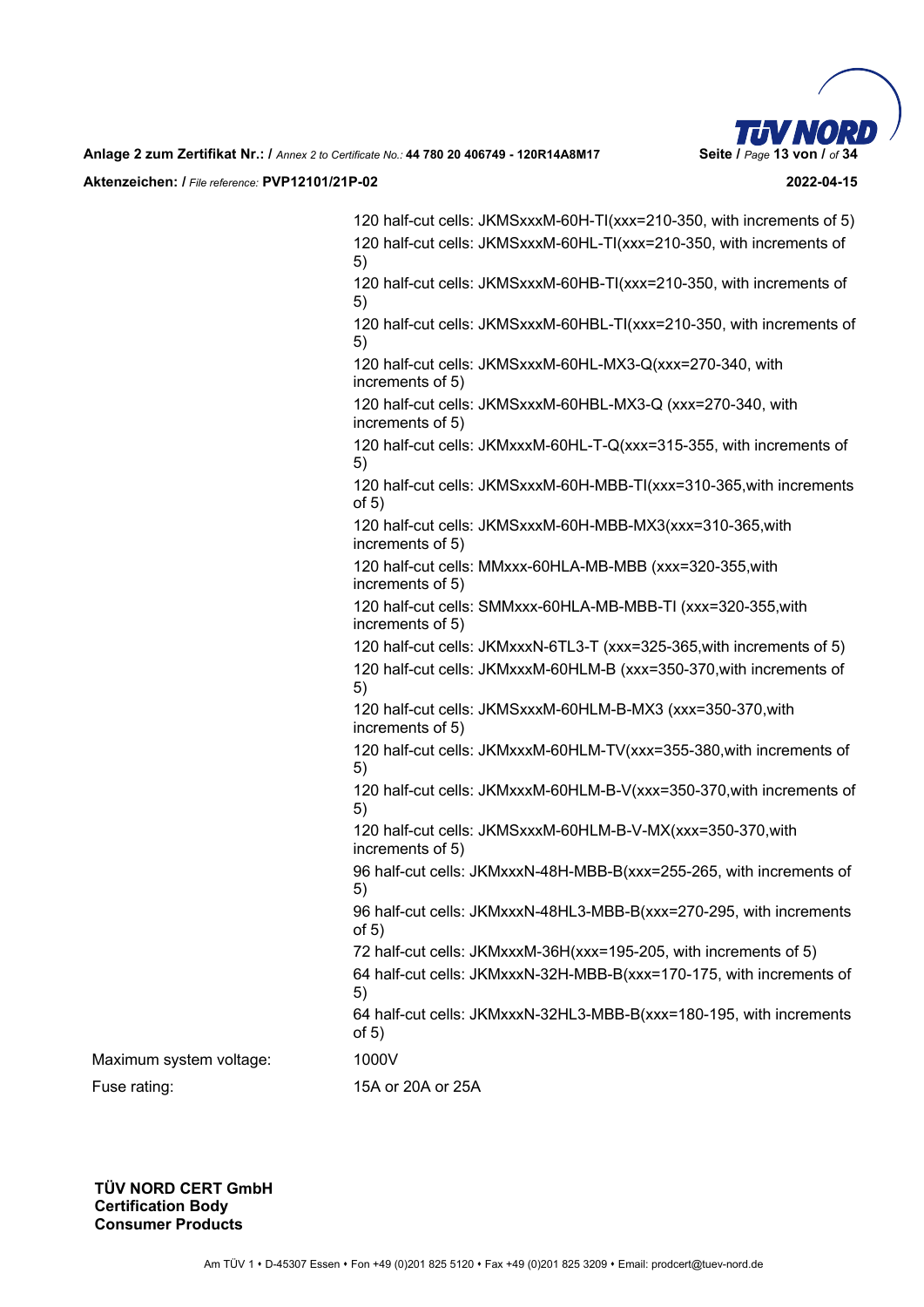

| Application class:           | Class A  |
|------------------------------|----------|
| Electrical protection class: | Class II |

| Module types: | PV Modules with 7" Mono-crystalline Silicon Half-cut Solar Cells          |
|---------------|---------------------------------------------------------------------------|
|               | 156 half-cut cells JKMxxxM-7RL4(xxx=535-590, with increments of 5)        |
|               | 156 half-cut cells JKMxxxM-7RL4-J(xxx=535-590, with increments of 5)      |
|               | 156 half-cut cells: JKMxxxN-7RL4(xxx=535-590, with increments of 5)       |
|               | 156 half-cut cells: MMxxx-7RLD-MB(xxx=535-590, with increments of 5)      |
|               | 156 half-cut cells: MNxxx7RLD-MB (xxx=535-590, with increments of 5)      |
|               | 156 half-cut cells: JKMxxxM-7RL4-B (xxx=540-575, with increments of 5)    |
|               | 156 half-cut cells: JKMxxxN-7RL4-B (xxx=540-575, with increments of 5)    |
|               | 156 half-cut cells: JKMxxxN-78HL4 (xxx=570-625, with increments of 5)     |
|               | 144 half-cut cells: JKMxxxM-72HL4(xxx=475-570, with increments of 5)      |
|               | 144 half-cut cells: JKMxxxM-72HL4-J(xxx=475-570, with increments of 5)    |
|               | 144 half-cut cells JKMxxxM-7TL4(xxx=495-570, with increments of 5)        |
|               | 144 half-cut cells JKMxxxM-7TL4-J(xxx=495-570, with increments of 5)      |
|               | 144 half-cut cells JKMxxxN-72HL4(xxx=485-575, with increments of 5)       |
|               | 144 half-cut cells: JKMxxxN-7TL4(xxx=495-570, with increments of 5)       |
|               | 144 half-cut cells: JKMxxxM-72HL4-B(xxx=510-535, with increments of<br>5) |
|               | 144 half-cut cells: JKMxxxN-72HL4-B(xxx=510-535, with increments of 5)    |
|               | 144 half-cut cells: MMxxx-72HLD-MB(xxx=475-570, with increments of 5)     |
|               | 144 half-cut cells: MMxxx-7TLD-MB(xxx=495-540, with increments of 5)      |
|               | 144 half-cut cells MNxxx-72HLD-MB(xxx=485-555, with increments of 5)      |
|               | 144 half-cut cells MNxxx7TLD-MB (xxx=495-540, with increments of 5)       |
|               | 144 half-cut cells JKMxxxM-7TL4-B (xxx=495-530, with increments of 5)     |
|               | 144 half-cut cells JKMxxxN-7TL4-B (xxx=495-530, with increments of 5)     |
|               | 132 half-cut cells: JKMxxxM-66HL4(xxx=440-505, with increments of 5)      |
|               | 132 half-cut cells: JKMxxxM-6RL4(xxx=455-495, with increments of 5)       |
|               | 132 half-cut cells: JKMxxxN-66HL4(xxx=445-525, with increments of 5)      |
|               | 132 half-cut cells: JKMxxxN-6RL4(xxx=455-495, with increments of 5)       |
|               | 132 half-cut cells: JKMxxxM-66HL4-B(xxx=465-490, with increments of<br>5) |
|               | 132 half-cut cells: JKMxxxN-66HL4-B(xxx=465-490, with increments of 5)    |
|               | 132 half-cut cells: MMxxx-66HLD-MB(xxx=440-505, with increments of 5)     |
|               | 132 half-cut cells: MMxxx-6RLD-MB(xxx=455-495, with increments of 5)      |
|               | 132 half-cut cells: MNxxx-66HLD-MB(xxx=445-505, with increments of 5)     |
|               | 132 half-cut cells: MNxxx6RLD-MB (xxx=455-495, with increments of 5)      |
|               | 132 half-cut cells: JKMxxxM-6RL4-B (xxx=455-485, with increments of 5)    |
|               | 132 half-cut cells: JKMxxxN-6RL4-B (xxx=455-485, with increments of 5)    |
|               |                                                                           |
|               |                                                                           |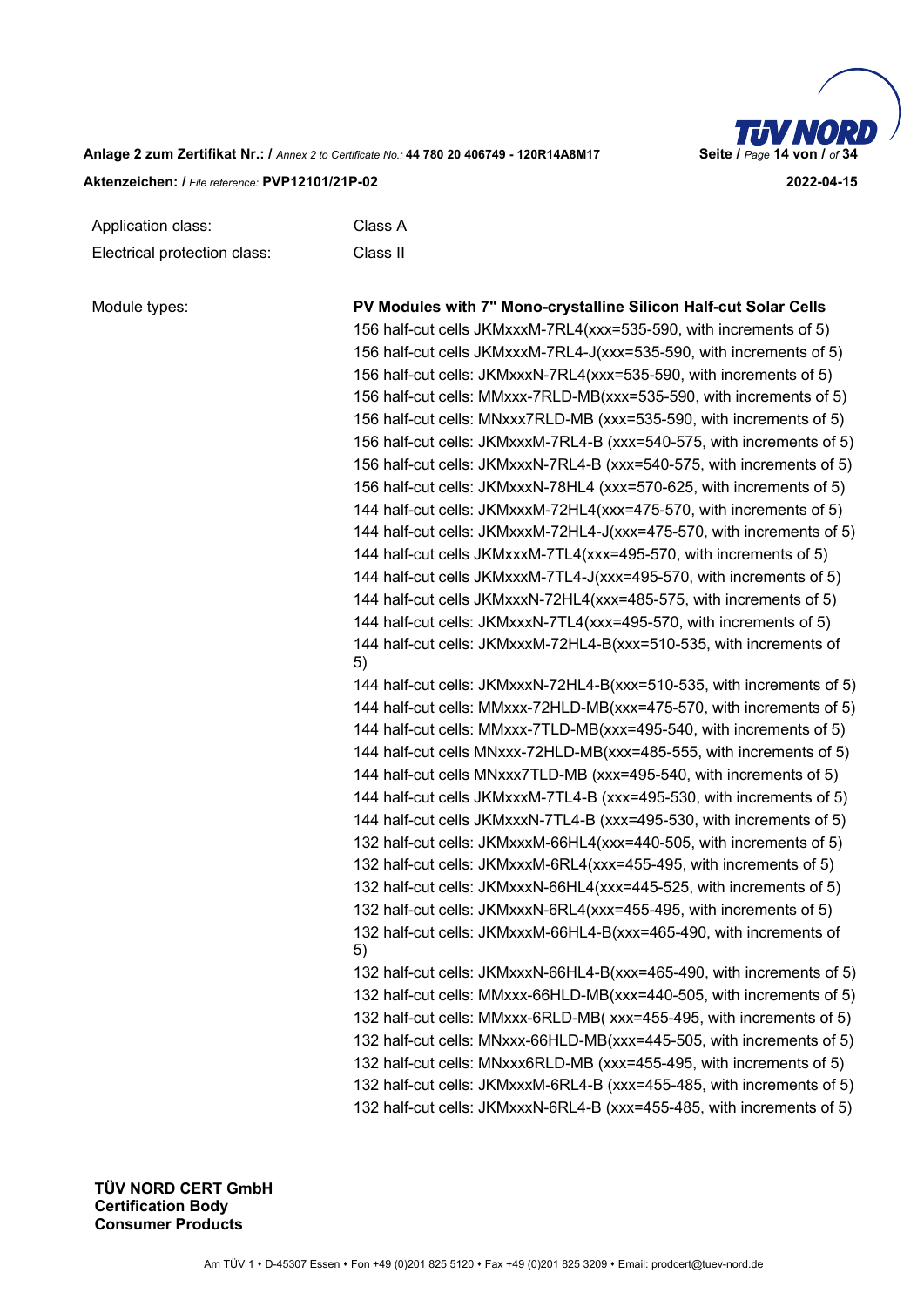

|                              | 120 half-cut cells: JKMxxxM-60HL4(xxx=400-470, with increments of 5)<br>120 half-cut cells: JKMxxxM-6TL4(xxx=415-450, with increments of 5)<br>120 half-cut cells: JKMxxxN-60HL4(xxx=405-480, with increments of 5)<br>120 half-cut cells: JKMxxxN-6TL4(xxx=415-450, with increments of 5)<br>120 half-cut cells: JKMxxxM-60HL4-B(xxx=425-445, with increments of<br>5)<br>120 half-cut cells: JKMxxxN-60HL4-B(xxx=425-470, with increments of 5)<br>120 half-cut cells: MMxxx-60HLD-MB(xxx=400-470, with increments of 5)<br>120 half-cut cells: MMxxx-6TLD-MB(xxx=415-450, with increments of 5)<br>120 half-cut cells: MNxxx-60HLD-MB (xxx=405-460, with increments of<br>5)<br>120 half-cut cells: MNxxx6TLD-MB (xxx=415-450, with increments of 5)<br>120 half-cut cells: JKMxxxM-6TL4-B (xxx=415-440, with increments of 5)<br>120 half-cut cells: JKMxxxN-6TL4-B (xxx=415-440, with increments of 5)<br>108 half-cut cells: JKMxxxM-54HL4(xxx=360-420, with increments of 5)<br>108 half-cut cells: JKMxxxM-5RL4(xxx=375-405, with increments of 5)<br>108 half-cut cells: JKMxxxN-54HL4(xxx=365-430, with increments of 5)<br>108 half-cut cells: JKMxxxN-5RL4(xxx=375-405, with increments of 5)<br>108 half-cut cells: JKMxxxM-54HL4-B(xxx=380-405, with increments of |
|------------------------------|----------------------------------------------------------------------------------------------------------------------------------------------------------------------------------------------------------------------------------------------------------------------------------------------------------------------------------------------------------------------------------------------------------------------------------------------------------------------------------------------------------------------------------------------------------------------------------------------------------------------------------------------------------------------------------------------------------------------------------------------------------------------------------------------------------------------------------------------------------------------------------------------------------------------------------------------------------------------------------------------------------------------------------------------------------------------------------------------------------------------------------------------------------------------------------------------------------------------------------------------------------------------------------|
|                              | 5)<br>108 half-cut cells: JKMxxxN-54HL4-B(xxx=380-420, with increments of 5)                                                                                                                                                                                                                                                                                                                                                                                                                                                                                                                                                                                                                                                                                                                                                                                                                                                                                                                                                                                                                                                                                                                                                                                                     |
|                              | 108 half-cut cells: MMxxx-54HLD-MB(xxx=360-420, with increments of 5)                                                                                                                                                                                                                                                                                                                                                                                                                                                                                                                                                                                                                                                                                                                                                                                                                                                                                                                                                                                                                                                                                                                                                                                                            |
|                              | 108 half-cut cells: MMxxx-5RLD-MB(xxx=375-405, with increments of 5)                                                                                                                                                                                                                                                                                                                                                                                                                                                                                                                                                                                                                                                                                                                                                                                                                                                                                                                                                                                                                                                                                                                                                                                                             |
|                              | 108 half-cut cells: MNxxx-54HLD-MB (xxx=365-415, with increments of<br>5)                                                                                                                                                                                                                                                                                                                                                                                                                                                                                                                                                                                                                                                                                                                                                                                                                                                                                                                                                                                                                                                                                                                                                                                                        |
|                              | 108 half-cut cells: MNxxx5RLD-MB (xxx=375-405, with increments of 5)                                                                                                                                                                                                                                                                                                                                                                                                                                                                                                                                                                                                                                                                                                                                                                                                                                                                                                                                                                                                                                                                                                                                                                                                             |
|                              | 108 half-cut cells: JKMxxxM-5RL4-B (xxx=375-395, with increments of 5)                                                                                                                                                                                                                                                                                                                                                                                                                                                                                                                                                                                                                                                                                                                                                                                                                                                                                                                                                                                                                                                                                                                                                                                                           |
|                              | 108 half-cut cells: JKMxxxN-5RL4-B (xxx=375-395, with increments of 5)                                                                                                                                                                                                                                                                                                                                                                                                                                                                                                                                                                                                                                                                                                                                                                                                                                                                                                                                                                                                                                                                                                                                                                                                           |
| Maximum system voltage:      | 1000V                                                                                                                                                                                                                                                                                                                                                                                                                                                                                                                                                                                                                                                                                                                                                                                                                                                                                                                                                                                                                                                                                                                                                                                                                                                                            |
| Fuse rating:                 | 25A or 30A                                                                                                                                                                                                                                                                                                                                                                                                                                                                                                                                                                                                                                                                                                                                                                                                                                                                                                                                                                                                                                                                                                                                                                                                                                                                       |
| Application class:           | Class A                                                                                                                                                                                                                                                                                                                                                                                                                                                                                                                                                                                                                                                                                                                                                                                                                                                                                                                                                                                                                                                                                                                                                                                                                                                                          |
| Electrical protection class: | Class II                                                                                                                                                                                                                                                                                                                                                                                                                                                                                                                                                                                                                                                                                                                                                                                                                                                                                                                                                                                                                                                                                                                                                                                                                                                                         |
| Module types:                | PV Modules with 8" Mono-crystalline Silicon Half-cut Solar Cells<br>132 half-cut cells: JKxxxM-66R5-MW(xxx=630-665, with increments of 5)<br>132 half-cut cells: JKxxxM-66H5-MW(xxx=635-670, with increments of 5)                                                                                                                                                                                                                                                                                                                                                                                                                                                                                                                                                                                                                                                                                                                                                                                                                                                                                                                                                                                                                                                               |
| Maximum system voltage:      | 1000V                                                                                                                                                                                                                                                                                                                                                                                                                                                                                                                                                                                                                                                                                                                                                                                                                                                                                                                                                                                                                                                                                                                                                                                                                                                                            |
| Fuse rating:                 | 30A                                                                                                                                                                                                                                                                                                                                                                                                                                                                                                                                                                                                                                                                                                                                                                                                                                                                                                                                                                                                                                                                                                                                                                                                                                                                              |
| Application class:           | Class A                                                                                                                                                                                                                                                                                                                                                                                                                                                                                                                                                                                                                                                                                                                                                                                                                                                                                                                                                                                                                                                                                                                                                                                                                                                                          |
|                              |                                                                                                                                                                                                                                                                                                                                                                                                                                                                                                                                                                                                                                                                                                                                                                                                                                                                                                                                                                                                                                                                                                                                                                                                                                                                                  |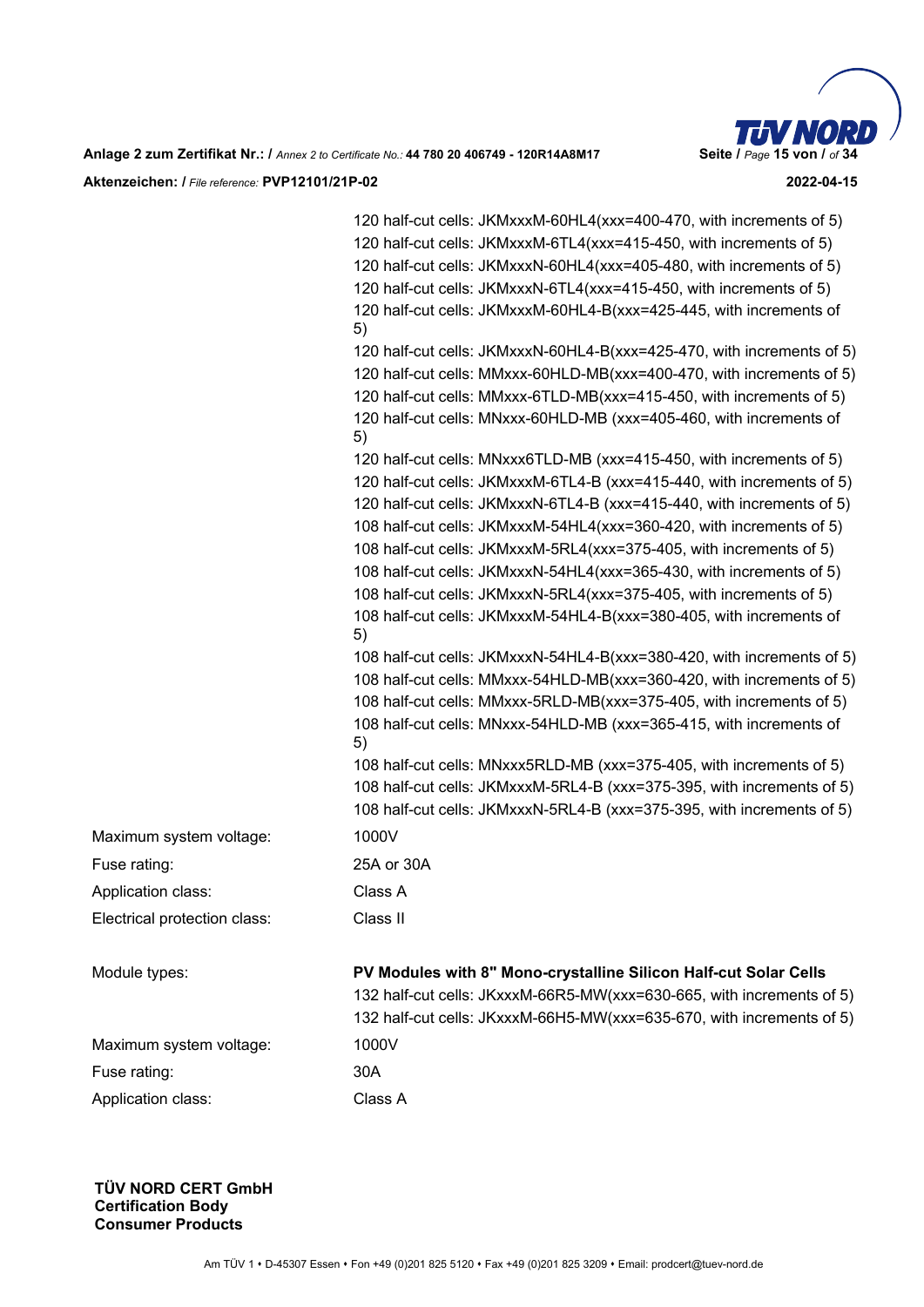

| Electrical protection class: | Class II |
|------------------------------|----------|

| Module types: |  |
|---------------|--|
|               |  |

**PV Modules with 6" Poly-crystalline Silicon Solar Cells** 72 cells: JKMxxxP-72-V(xxx=250-390, with increments of 5) 72 cells: JKMxxxP-72-V-J(xxx=250-390, with increments of 5) 72 cells: JKMxxxPP-72-V(xxx=250-390, with increments of 5) 72 cells: JKMxxxPP-72B-V(xxx=320-355, with increments of 5) 72 cells: JKMxxxPP-72B- (xxx=320-355, with increments of 5) 72 cells: JKMxxxPP-72(Plus)-V(xxx=250-390, with increments of 5) 72 cells: JKMxxxPP-72-V-J(xxx=250-390, with increments of 5) 72 cells: JKMxxxPP-72-J4V(xxx=250-390, with increments of 5) 72 cells: JKMSxxxP-72-V(xxx=250-390, with increments of 5) 72 cells: JKMSxxxP-72-V-J(xxx=250-390, with increments of 5) 72 cells: JKMSxxxPP-72-V(xxx=250-390, with increments of 5) 72 cells: JKMSxxxPP-72-V-J(xxx=250-390, with increments of 5) 72 cells: JKMSxxxPP-72-J4V(xxx=250-390, with increments of 5) 72 cells: JKMSxxxPP-72-MX-V(xxx=250-390, with increments of 5) 72 cells: JKMSxxxPP-72B-MX-V(xxx=250-390, with increments of 5) 72 cells: JKMSxxxPP-72-J4-MX-V(xxx=250-390, with increments of 5) 72 cells: JKMSxxxPP-72B-J4-MX-V(xxx=250-390, with increments of 5) 72 cells: JKMSxxxPP-72(Plus)-MX-V(xxx=250-390, with increments of 5) 72 cells: JKMSxxxPP-72-W-MX-V(xxx=250-390, with increments of 5) 72 cells: JKMSxxxPP-72-V-MX3(xxx=250-390, with increments of 5) 72 cells: JKMSxxxPP-72B-V-MX3(xxx=250-390, with increments of 5) 72 cells: JKMSxxxPP-72L-V-MX3(xxx=250-390, with increments of 5) 72 cells: JKMSxxxPP-72BL-V-MX3(xxx=320-355, with increments of 5) 60 cells: JKMxxxP-60-V(xxx=210-325, with increments of 5) 60 cells: JKMxxxP-60-V-J(xxx=210-325, with increments of 5) 60 cells: JKMxxxPP-60-V(xxx=210-325, with increments of 5) 60 cells: JKMxxxPP-60B-V(xxx=260-290, with increments of 5) 60 cells: JKMxxxPP-60(Plus)-V(xxx=210-325, with increments of 5) 60 cells: JKMxxxPP-60-V-J(xxx=210-325, with increments of 5) 60 cells: JKMxxxPP-60-J4V(xxx=210-325, with increments of 5) 60 cells: JKMSxxxP-60-V(xxx=210-325, with increments of 5) 60 cells: JKMSxxxP-60-V-J(xxx=210-325, with increments of 5) 60 cells: JKMSxxxPP-60-V(xxx=210-325, with increments of 5) 60 cells: JKMSxxxPP-60-V-J(xxx=210-325, with increments of 5) 60 cells: JKMSxxxPP-60-J4V(xxx=210-325, with increments of 5) 60 cells: JKMSxxxPP-60-MX-V(xxx=210-325, with increments of 5)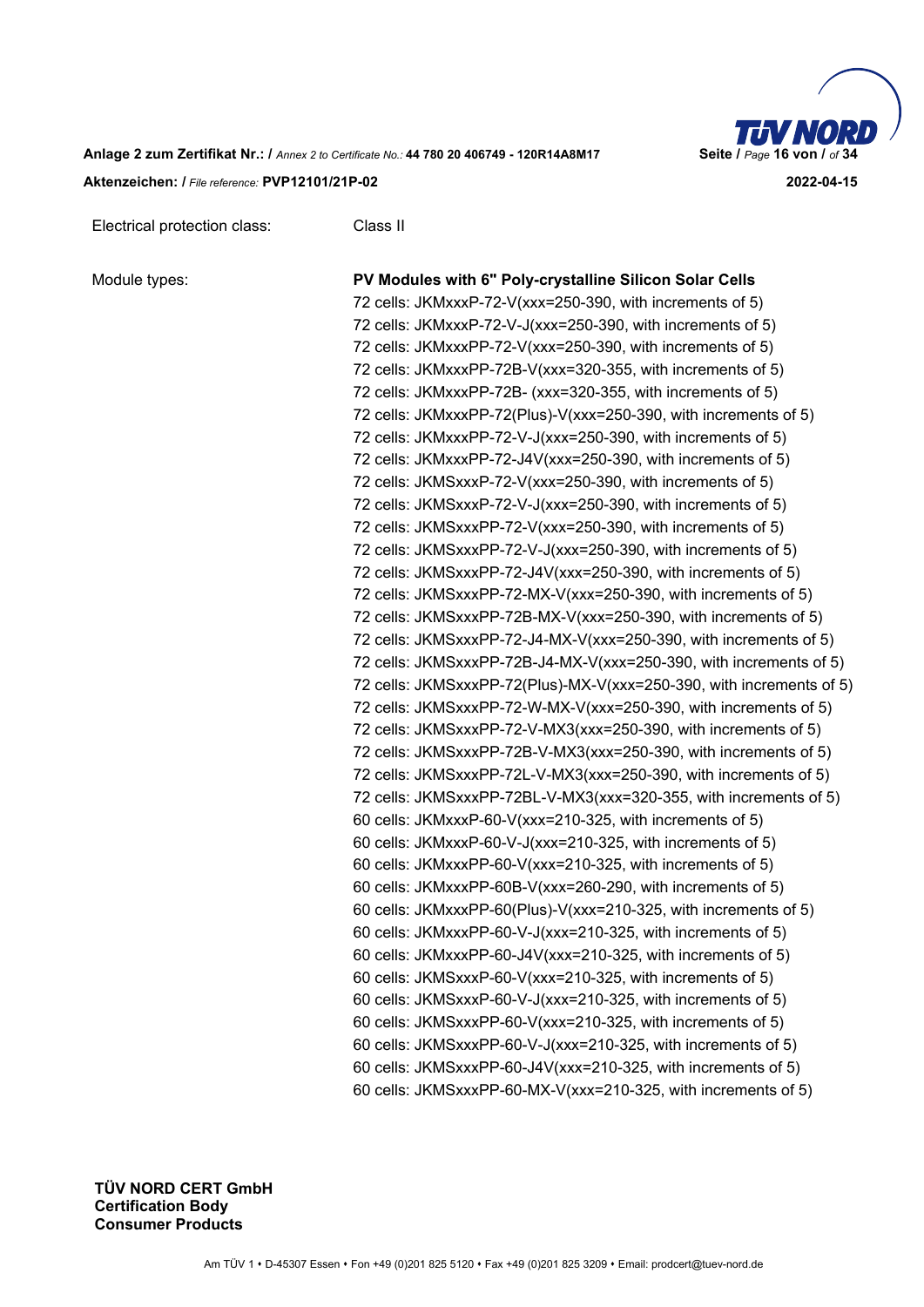

|                              | 60 cells: JKMSxxxPP-60B-MX-V(xxx=210-325, with increments of 5)<br>60 cells: JKMSxxxPP-60-J4-MX-V(xxx=210-325, with increments of 5)<br>60 cells: JKMSxxxPP-60B-J4-MX-V(xxx=210-325, with increments of 5)<br>60 cells: JKMSxxxPP-60(Plus)-MX-V(xxx=210-325, with increments of 5)<br>60 cells: JKMSxxxPP-60-W-MX-V(xxx=210-325, with increments of 5)<br>60 cells: JKMSxxxPP-60-V-MX3(xxx=210-325, with increments of 5)<br>60 cells: JKMSxxxPP-60B-V-MX3(xxx=210-325, with increments of 5)<br>60 cells: JKMSxxxPP-60L-V-MX3(xxx=210-325, with increments of 5)<br>60 cells: JKMSxxxPP-60BL-V-MX3(xxx=260-290, with increments of 5) |
|------------------------------|----------------------------------------------------------------------------------------------------------------------------------------------------------------------------------------------------------------------------------------------------------------------------------------------------------------------------------------------------------------------------------------------------------------------------------------------------------------------------------------------------------------------------------------------------------------------------------------------------------------------------------------|
| Maximum system voltage:      | 1500V                                                                                                                                                                                                                                                                                                                                                                                                                                                                                                                                                                                                                                  |
| Fuse rating:                 | 15A or 20A or 25A                                                                                                                                                                                                                                                                                                                                                                                                                                                                                                                                                                                                                      |
| Application class:           | Class A                                                                                                                                                                                                                                                                                                                                                                                                                                                                                                                                                                                                                                |
| Electrical protection class: | Class II                                                                                                                                                                                                                                                                                                                                                                                                                                                                                                                                                                                                                               |
| Module types:                | PV Modules with 6" Poly-crystalline Silicon Half-cut Solar Cells                                                                                                                                                                                                                                                                                                                                                                                                                                                                                                                                                                       |
|                              | 144 half-cut cells: JKMxxxPP-72H-V(xxx=250-390, with increments of 5)                                                                                                                                                                                                                                                                                                                                                                                                                                                                                                                                                                  |
|                              | 144 half-cut cells: JKMxxxPP-72HB-V(xxx=250-390, with increments of<br>5)                                                                                                                                                                                                                                                                                                                                                                                                                                                                                                                                                              |
|                              | 144 half-cut cells: JKMxxxPP-72H-J4V(xxx=250-390, with increments of<br>5)                                                                                                                                                                                                                                                                                                                                                                                                                                                                                                                                                             |
|                              | 144 half-cut cells: JKMSxxxPP-72H-V-MX3(xxx=250-390, with<br>increments of 5)                                                                                                                                                                                                                                                                                                                                                                                                                                                                                                                                                          |
|                              | 144 half-cut cells: JKMSxxxPP-72HB-V-MX3(xxx=250-390, with<br>increments of 5)                                                                                                                                                                                                                                                                                                                                                                                                                                                                                                                                                         |
|                              | 144 half-cut cells: JKMSxxxPP-72HL-V-MX3(xxx=250-390, with<br>increments of 5)                                                                                                                                                                                                                                                                                                                                                                                                                                                                                                                                                         |
|                              | 144 half-cut cells: JKMSxxxPP-72HBL-V-MX3(xxx=330-380, with<br>increments of 5)                                                                                                                                                                                                                                                                                                                                                                                                                                                                                                                                                        |
|                              | 120 half-cut cells: JKMxxxPP-60H-V(xxx=210-325, with increments of 5)                                                                                                                                                                                                                                                                                                                                                                                                                                                                                                                                                                  |
|                              | 120 half-cut cells: JKMxxxPP-60HB-V(xxx=210-325, with increments of<br>5)                                                                                                                                                                                                                                                                                                                                                                                                                                                                                                                                                              |
|                              | 120 half-cut cells: JKMxxxPP-60H-J4V(xxx=210-325, with increments of<br>5)                                                                                                                                                                                                                                                                                                                                                                                                                                                                                                                                                             |
|                              | 120 half-cut cells: JKMSxxxPP-60H-V-MX3(xxx=210-325, with<br>increments of 5)                                                                                                                                                                                                                                                                                                                                                                                                                                                                                                                                                          |
|                              | 120 half-cut cells: JKMSxxxPP-60HB-V-MX3(xxx=210-325, with<br>increments of 5)                                                                                                                                                                                                                                                                                                                                                                                                                                                                                                                                                         |
|                              | 120 half-cut cells JKMSxxxPP-60HL-V-MX3(xxx=210-325, with<br>increments of 5)                                                                                                                                                                                                                                                                                                                                                                                                                                                                                                                                                          |
|                              | 120 half-cut cells: JKMSxxxPP-60HBL-V-MX3(xxx=260-315, with<br>increments of 5)                                                                                                                                                                                                                                                                                                                                                                                                                                                                                                                                                        |
|                              |                                                                                                                                                                                                                                                                                                                                                                                                                                                                                                                                                                                                                                        |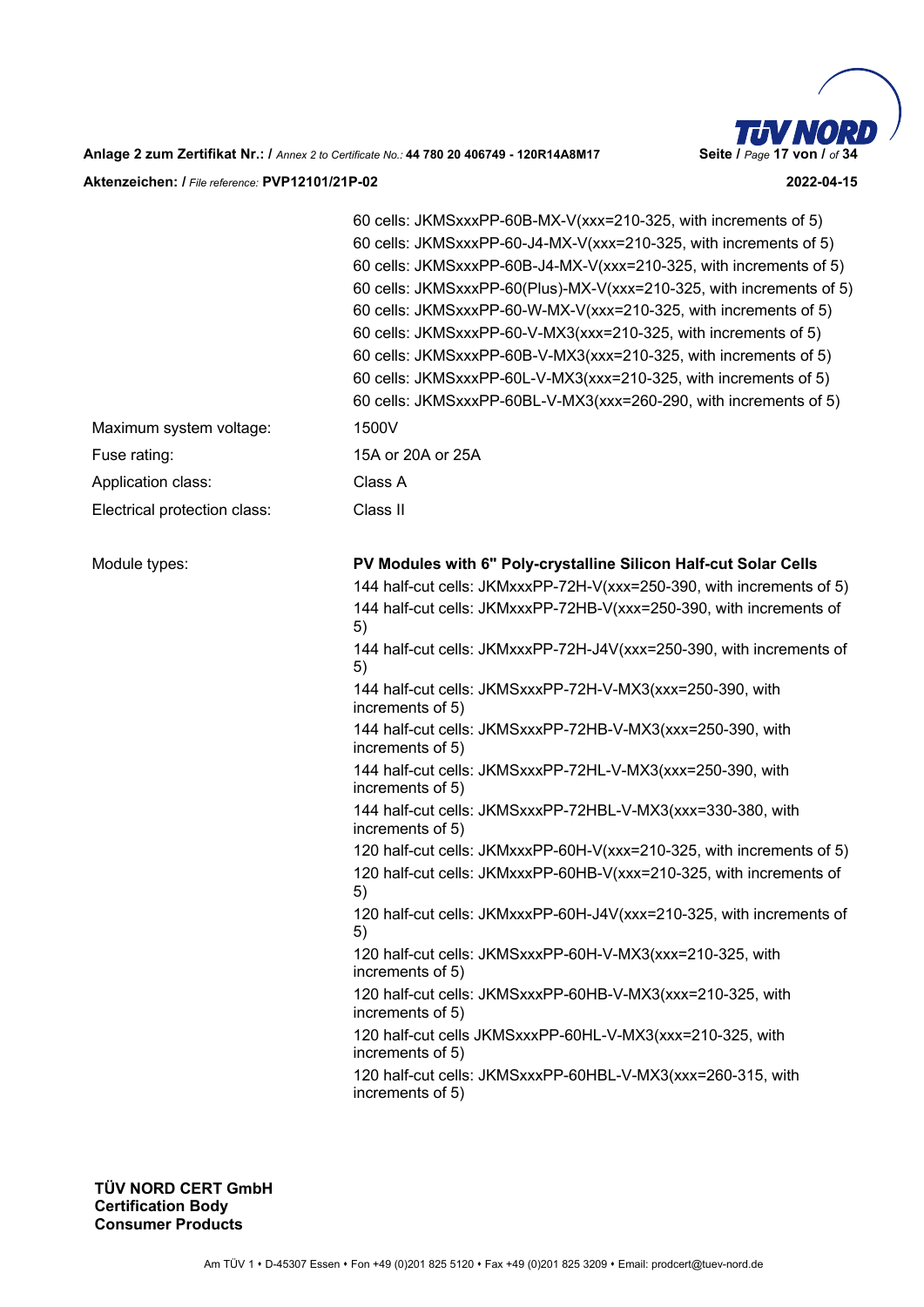

Maximum system voltage: 1500V Fuse rating: 15A or 20A or 25A Application class: Class A Electrical protection class: Class II

Module types: **PV Modules with 6" Mono-crystalline Silicon Solar Cells**  72 cells: JKMxxxM-72-V(xxx=250-420, with increments of 5) 72 cells: JKMSxxxM-72L-V-TI(xxx=250-410, with increments of 5) 72 cells: JKMxxxM-72B-V(xxx=250-410, with increments of 5) 72 cells: JKMxxxM-72(Plus)-V(xxx=250-420, with increments of 5) 72 cells: JKMxxxM-72-V-J(xxx=250-420, with increments of 5) 72 cells: JKMSxxxM-72-V(xxx=250-420, with increments of 5) 72 cells: JKMSxxxM-72-V-J(xxx=250-420, with increments of 5) 72 cells: JKMSxxxM-72-V-TI(xxx=250-420, with increments of 5) 72 cells: JKMxxxM-72L-V(xxx=250-420, with increments of 5) 72 cells: JKMxxxM-72BL-V(xxx=250-410, with increments of 5) 72 cells: JKMSxxxM-72-MX-V(xxx=250-420, with increments of 5) 72 cells: JKMSxxxM-72B-MX-V(xxx=250-420, with increments of 5) 72 cells: JKMSxxxM-72(Plus)-MX-V(xxx=250-420, with increments of 5) 72 cells: JKMSxxxM-72-V-MX3(xxx=250-395, with increments of 5) 72 cells: JKMSxxxM-72B-V-MX3(xxx=250-395, with increments of 5) 72 cells: JKMSxxxM-72B-V-TI(xxx=250-410, with increments of 5) 72 cells: JKMSxxxM-72BL-V-TI(xxx=250-410, with increments of 5) 72 cells: JKMSxxxM-72L-V-MX3(xxx=250-395, with increments of 5) 72 cells: JKMSxxxM-72BL-V-MX3(xxx=335-395, with increments of 5) 72 cells: MMxxx-72LA-MBV(xxx=335-410, with increments of 5) 72 cells: MMxxx-72LA-ABV(xxx=335-410, with increments of 5) 72 cells: SMMxxx-72LA-MBV(xxx=335-410, with increments of 5) 72 cells: SMMxxx-72LA-MBV-TI(xxx=335-410, with increments of 5) 72 cells: SMMxxx-72LA-ABV-TI(xxx=335-410, with increments of 5) 72 cells: SMMxxx-72LA-MBV-MX3(xxx=335-395, with increments of 5) 72 cells: SMMxxx-72LA-ABV-MX3(xxx=335-395, with increments of 5) 60 cells: JKMxxxM-60-V(xxx=210-350, with increments of 5) 60 cells: JKMxxxM-60B-V(xxx=210-350, with increments of 5) 60 cells: JKMxxxM-60BL-V(xxx=270-340, with increments of 5) 60 cells: JKMSxxxM-60L-V-TI(xxx=270-340, with increments of 5) 60 cells: JKMSxxxM-60BL-V-TI(xxx=270-340, with increments of 5) 60 cells: JKMSxxxM-60-V-TI(xxx=210-350, with increments of 5) 60 cells: JKMxxxM-60(Plus)-V(xxx=210-350, with increments of 5)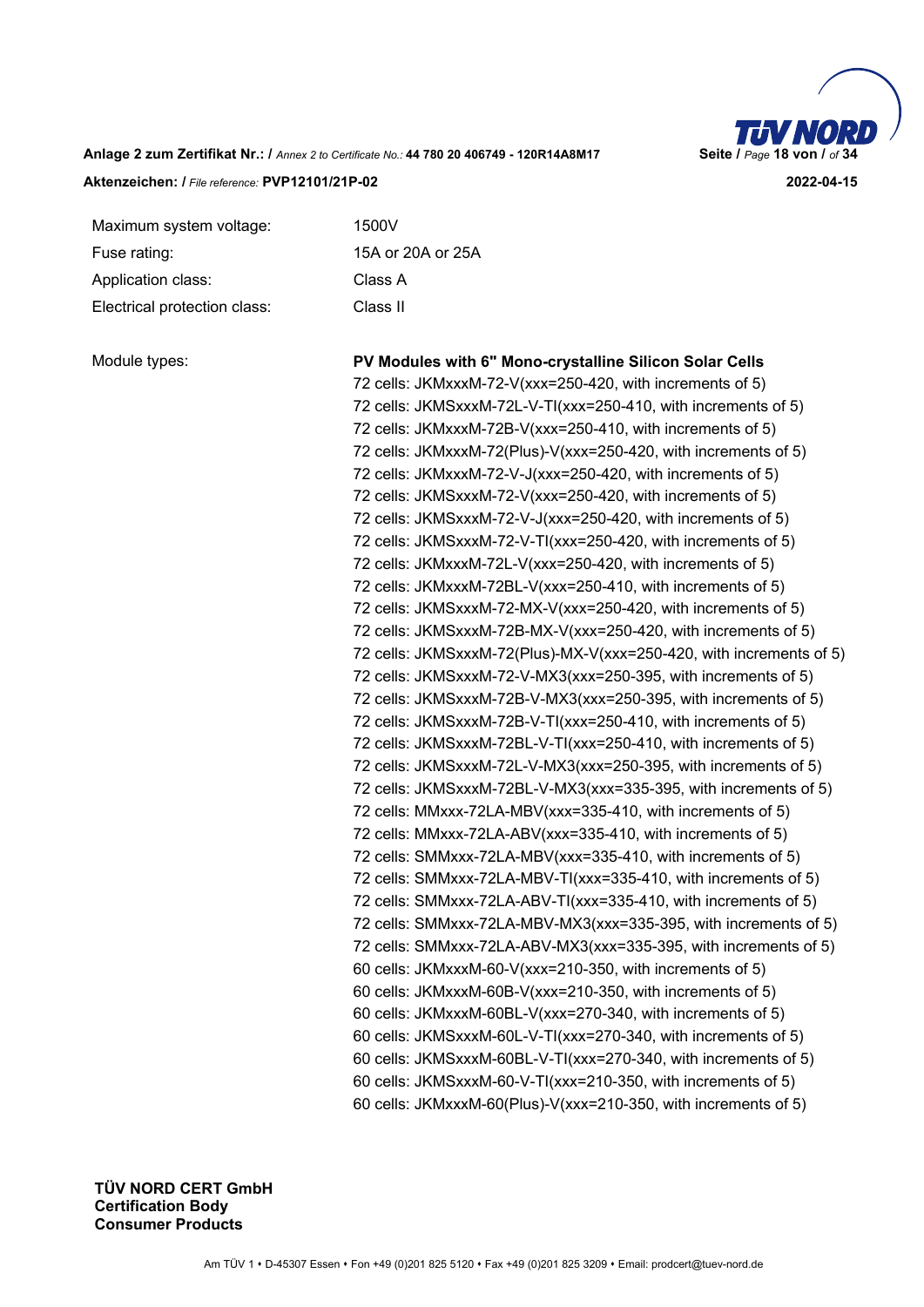

**Anlage 2 zum Zertifikat Nr.: /** *Annex 2 to Certificate No.:* **44 780 20 406749 - 120R14A8M17 Seite /** *Page* **19 von /** *of* **34 Aktenzeichen: /** *File reference:* **PVP12101/21P-02 2022-04-15** 

| Maximum system voltage:      | 60 cells: JKMxxxM-60-V-J(xxx=210-350, with increments of 5)<br>60 cells: JKMSxxxM-60-V(xxx=210-350, with increments of 5)<br>60 cells: JKMSxxxM-60-V-J(xxx=210-350, with increments of 5)<br>60 cells: JKMxxxM-60L-V(xxx=210-350, with increments of 5)<br>60 cells: JKMSxxxM-60-MX-V(xxx=210-350, with increments of 5)<br>60 cells: JKMSxxxM-60B-MX-V(xxx=210-350, with increments of 5)<br>60 cells: JKMSxxxM-60B-V-TI(xxx=210-350, with increments of 5)<br>60 cells: JKMSxxxM-60(Plus)-MX-V(xxx=210-350, with increments of 5)<br>60 cells: JKMSxxxM-60-V-MX3(xxx=210-350, with increments of 5)<br>60 cells: JKMSxxxM-60B-V-MX3(xxx=210-350, with increments of 5)<br>60 cells: JKMSxxxM-60L-V-MX3(xxx=210-350, with increments of 5)<br>60 cells: JKMSxxxM-60BL-V-MX3(xxx=270-340, with increments of 5)<br>60 cells: MMxxx-60LA-MBV(xxx=270-340, with increments of 5)<br>60 cells: MMxxx-60LA-ABV(xxx=270-340, with increments of 5)<br>60 cells: SMMxxx-60LA-MBV-TI(xxx=270-340, with increments of 5)<br>60 cells: SMMxxx-60LA-ABV-TI(xxx=270-340, with increments of 5)<br>60 cells: SMMxxx-60LA-MBV-MX3(xxx=270-340, with increments of 5)<br>60 cells: SMMxxx-60LA-ABV-MX3(xxx=270-340, with increments of 5)<br>1500V |
|------------------------------|--------------------------------------------------------------------------------------------------------------------------------------------------------------------------------------------------------------------------------------------------------------------------------------------------------------------------------------------------------------------------------------------------------------------------------------------------------------------------------------------------------------------------------------------------------------------------------------------------------------------------------------------------------------------------------------------------------------------------------------------------------------------------------------------------------------------------------------------------------------------------------------------------------------------------------------------------------------------------------------------------------------------------------------------------------------------------------------------------------------------------------------------------------------------------------------------------------------------------------------|
| Fuse rating:                 | 15A or 20A or 25A                                                                                                                                                                                                                                                                                                                                                                                                                                                                                                                                                                                                                                                                                                                                                                                                                                                                                                                                                                                                                                                                                                                                                                                                                    |
|                              | Class A                                                                                                                                                                                                                                                                                                                                                                                                                                                                                                                                                                                                                                                                                                                                                                                                                                                                                                                                                                                                                                                                                                                                                                                                                              |
| Application class:           |                                                                                                                                                                                                                                                                                                                                                                                                                                                                                                                                                                                                                                                                                                                                                                                                                                                                                                                                                                                                                                                                                                                                                                                                                                      |
| Electrical protection class: | Class II                                                                                                                                                                                                                                                                                                                                                                                                                                                                                                                                                                                                                                                                                                                                                                                                                                                                                                                                                                                                                                                                                                                                                                                                                             |
| Module types:                | PV Modules with 6" Mono-crystalline Silicon Half-cut Solar Cells<br>156 half-cut cells: JKSM3-DCCA-xxx(xxx=400-480, with increments of 5)<br>156 half-cut cells: JKSM3-DACA-xxx(xxx=400-465, with increments of 5)<br>156 half-cut cells: JKSN3-DCCA-xxx(xxx=410-465, with increments of 5)<br>156 half-cut cells: JKMxxxM-78H-V(xxx=405-465, with increments of 5)<br>156 half-cut cells: JKMSxxxM-78H-V-TI(xxx=405-465, with increments of<br>5)<br>156 half-cut cells: JKMxxxM-78H-V-Q(xxx=405-465, with increments of<br>5)<br>156 half-cut cells: JKMxxxM-78HB-V(xxx=405-450, with increments of 5)<br>156 half-cut cells: JKMSxxxM-78HB-V-TI(xxx=405-450, with increments<br>of $5)$<br>156 half-cut cells: JKMxxxM-78H-TV(xxx=405-455, with increments of 5)<br>156 half-cut cells: JKMxxxN-78H-TV(xxx=410-460, with increments of 5)<br>156 half-cut cells: JKMxxxM-78H-TV-Q(xxx=405-465, with increments of                                                                                                                                                                                                                                                                                                                 |

5)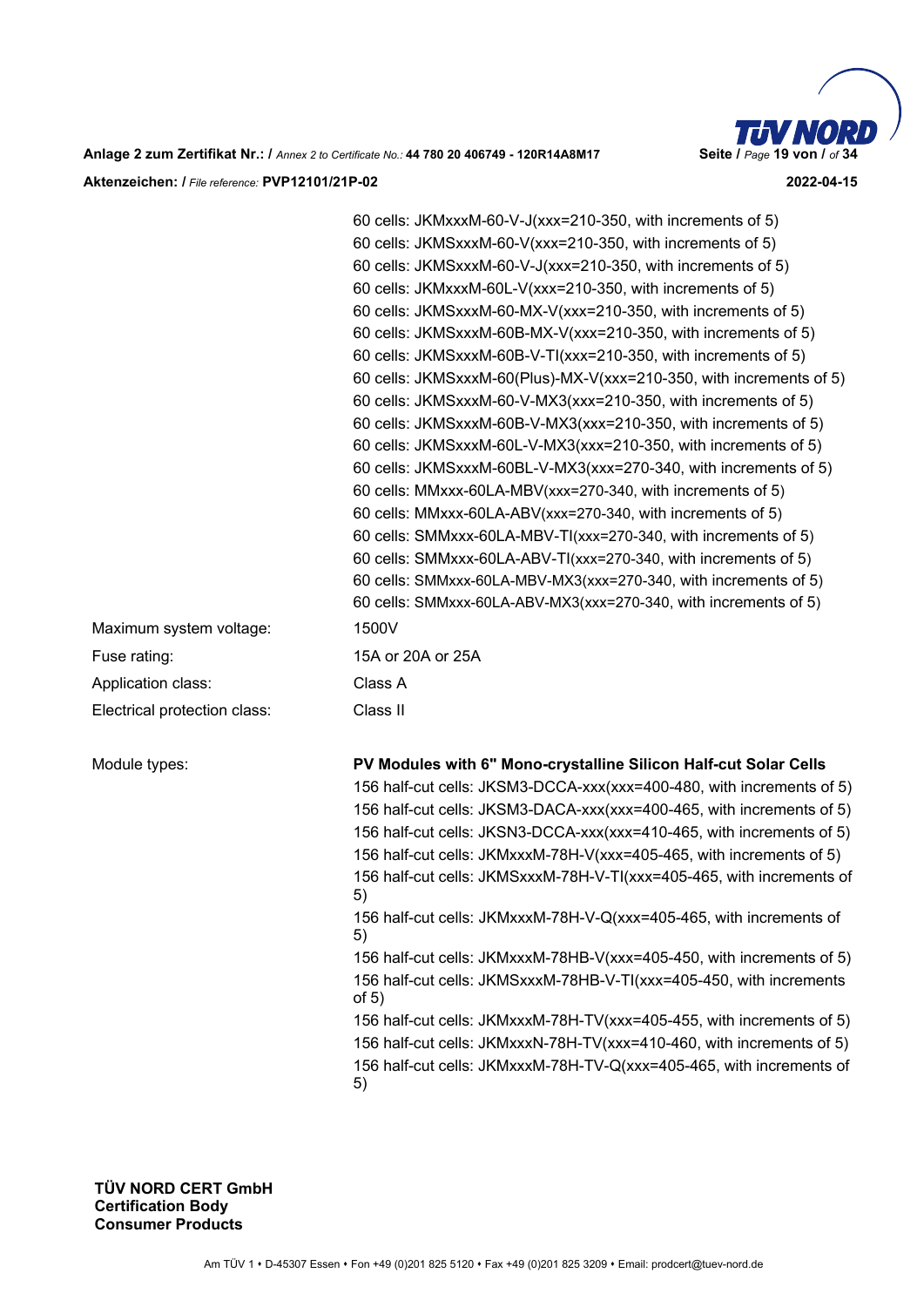

156 half-cut cells: MMxxx-78HLA-MBV(xxx=405-465, with increments of 5) 156 half-cut cells: MMxxx-78HLA-MBV-MBB(xxx=440-465, with increments of 5) 156 half-cut cells: SMMxxx-78HLA-MBV-TI(xxx=405-465, with increments of 5) 156 half-cut cells: MMxxx-78HLA-ABV(xxx=405-450, with increments of 5) 156 half-cut cells: SMMxxx-78HLA-ABV-TI(xxx=405-450, with increments of 5) 156 half-cut cells: MMxxx-78HLA-BBV(xxx=405-470, with increments of 5) 156 half-cut cells: JKMxxxM-7RL3-V(xxx=430-495, with increments of 5) 156 half-cut cells: JKMxxxM-7RL3-V-J(xxx=430-495, with increments of 5) 156 half-cut cells: JKMxxxM-7RL3-S-V(xxx=430-495, with increments of 5) 156 half-cut cells: JKMxxxM-7RL3-S-V-J(xxx=430-495, with increments of 5) 156 half-cut cells: JKMxxxN-7RL3-V(xxx=430-500, with increments of 5) 156 half-cut cells: JKMxxxN-7RL3-V-J(xxx=430-500, with increments of 5) 156 half-cut cells: JKMSxxxM-7RL3-V-TI(xxx=430-495, with increments of 5) 156 half-cut cells: JKMSxxxM-7RL3-B-V-TI(xxx=425-480, with increments of 5) 156 half-cut cells: JKMxxxM-7RL3-TV(xxx=420-475, with increments of 5) 156 half-cut cells: JKMxxxM-7RL3-TV-J(xxx=420-475, with increments of 5) 156 half-cut cells: JKMxxxM-7RL3-S-TV(xxx=420-475, with increments of 5) 156 half-cut cells: JKMxxxM-7RL3-S-TV-J(xxx=420-475, with increments of 5) 156 half-cut cells: JKMxxxN-7RL3-TV(xxx=425-500, with increments of 5) 156 half-cut cells: JKMxxxN-7RL3-TV-J(xxx=425-500, with increments of 5) 156 half-cut cells: JKMxxxN-7RL3-S-TV(xxx=425-500, with increments of 5) 156 half-cut cells: JKMxxxN-7RL3-S-TV-J(xxx=425-500, with increments of 5) 156 half-cut cells: JKMxxxM-7RL3-B-V(xxx=425-480, with increments of 5)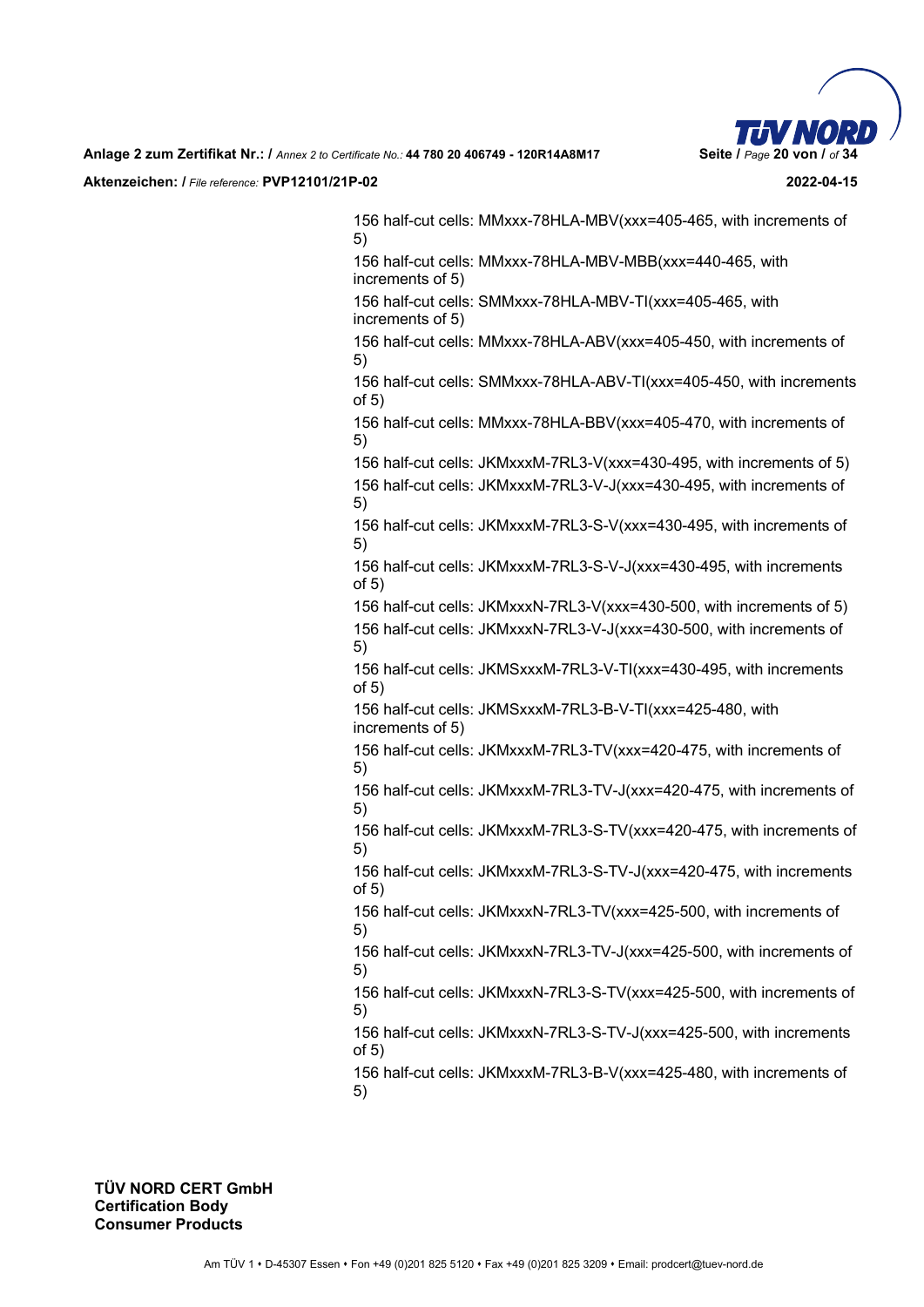

156 half-cut cells: JKMxxxM-7RL3-S-B-V(xxx=425-480, with increments of 5)

156 half-cut cells: JKMxxxN-7RL3-B-V(xxx=425-480, with increments of 5)

156 half-cut cells: JKMxxxN-7RL3-S-B-V(xxx=425-480, with increments of 5)

156 half-cut cells: JKMSxxxN-7RL3-B-V-TI(xxx=425-480, with increments of 5)

156 half-cut cells: JKMSxxxN-7RL3-V-TI(xxx=430-500, with increments of 5)

156 half-cut cells: MMxxx-7RLC-ABV(xxx=425-480, with increments of 5) 156 half-cut cells: SMMxxx-7RLC-ABV-TI(xxx=425-480, with increments of 5)

156 half-cut cells: MMxxx-7RLC-BBV(xxx=420-475, with increments of 5) 156 half-cut cells: MMxxx-7RLC-MBV(xxx=430-475, with increments of 5)

156 half-cut cells: SMMxxx-7RLC-MBV-TI(xxx=430-475, with increments of 5)

156 half-cut cells: MNxxx-7RLC-ABV(xxx=425-480, with increments of 5) 156 half-cut cells: SMNxxx-7RLC-ABV-TI(xxx=425-480, with increments of 5)

156 half-cut cells: MNxxx-7RLC-BBV(xxx=425-475, with increments of 5) 156 half-cut cells: MNxxx-7RLC-MBV(xxx=430-475, with increments of 5) 156 half-cut cells: SMNxxx-7RLC-MBV-TI(xxx=430-475, with increments

of 5)

156 half-cut cells: JKMxxxM-78H-MBB-V(xxx=405-465, with increments of 5)

156 half-cut cells: JKMSxxxM-78H-MBB-V-MX3(xxx=405-465, with increments of 5)

156 half-cut cells: JKMSxxxM-78H-V-TI-Q(xxx=405-465, with increments of 5)

156 half-cut cells: MM-78HLA-MBV-MBB(xxx=440-465, with increments of 5)

144 half-cut cells: JKMxxxM-72H-V(xxx=250-450, with increments of 5)

144 half-cut cells: JKMxxxM-72HL-V(xxx=250-450, with increments of 5)

144 half-cut cells: JKMxxxM-72HL-V-Q(xxx=250-450, with increments of 5)

144 half-cut cells: JKMSxxxM-72HL-V-TI-Q(xxx=335-425, with increments of 5)

144 half-cut cells: JKMSxxxM-66H-V-TI-Q(xxx=340-390, with increments of 5)

144 half-cut cells: JKMxxxM-72HLM-V(xxx=420-465, with increments of 5)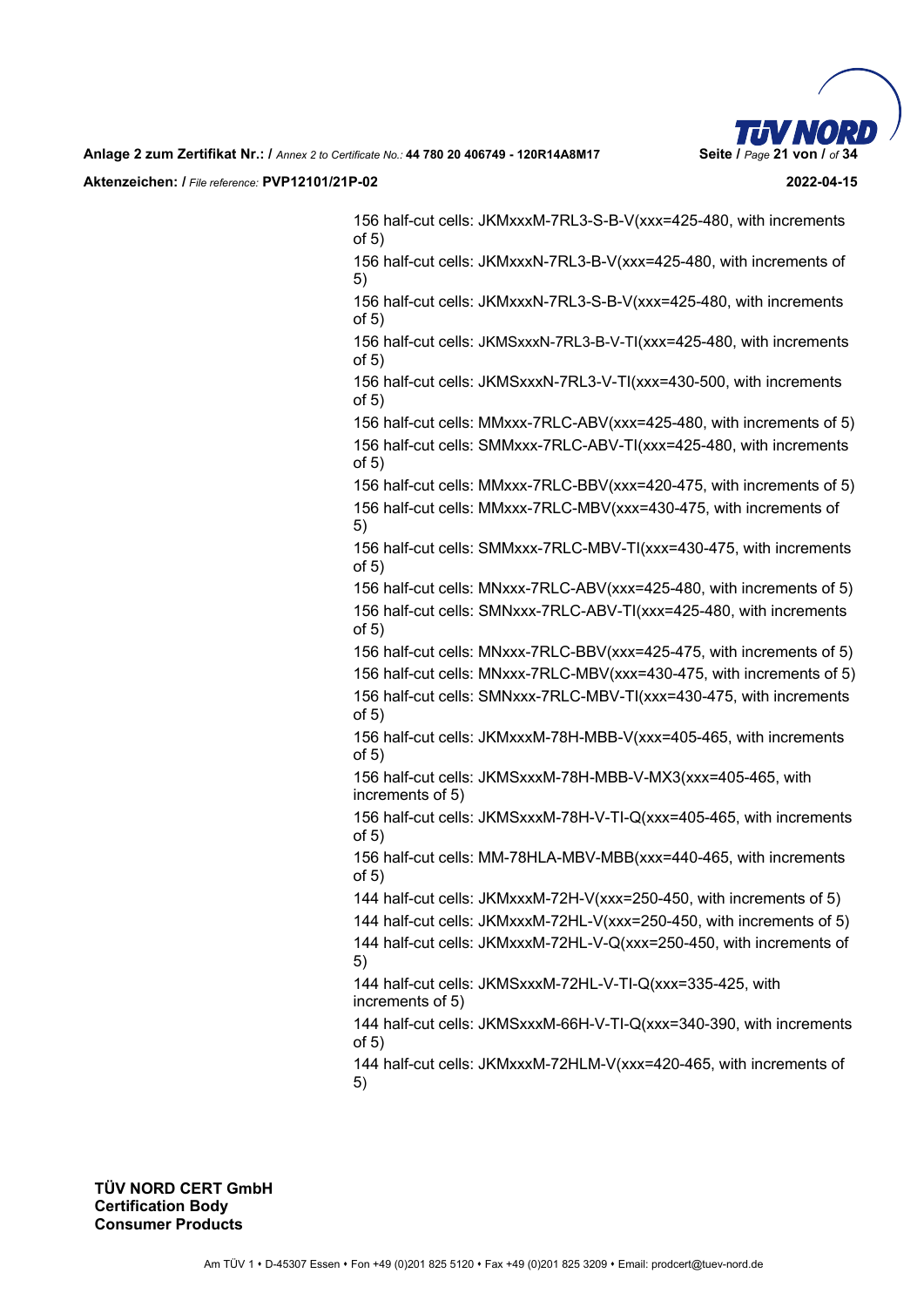

144 half-cut cells: JKMSxxxM-72HLM-V-MX3(xxx=420-465, with increments of 5)

144 half-cut cells: JKMxxxM-72HB-V(xxx=250-450, with increments of 5) 144 half-cut cells: JKMxxxM-72HBL-V(xxx=250-450, with increments of 5)

144 half-cut cells: JKMxxxM-72H-TV(xxx=375-455, with increments of 5) 144 half-cut cells: JKMxxxM-72HL-TV(xxx=375-455, with increments of 5)

144 half-cut cells: JKMxxxM-72HL-TV-Q(xxx=375-425, with increments of 5)

144 half-cut cells: JKMxxxN-72H-TV(xxx=375-455, with increments of 5)

144 half-cut cells: JKMxxxN-72HL-TV(xxx=375-455, with increments of 5)

144 half-cut cells: JKMSxxxM-72HB-V-MX3(xxx=335-395, with increments of 5)

144 half-cut cells: JKMSxxxM-72H-V-MX3(xxx=250-395, with increments of 5)

144 half-cut cells: JKMSxxxM-72H-V-TI(xxx=250-450, with increments of 5)

144 half-cut cells: JKMSxxxM-72HL-V-TI(xxx=335-425, with increments of 5)

144 half-cut cells: JKMSxxxM-72HBL-V-TI(xxx=335-425, with increments of 5)

144 half-cut cells: JKMSxxxM-72HB-V-TI(xxx=250-450, with increments of 5)

144 half-cut cells: JKMSxxxM-72HB-V-MX3(xxx=250-395, with increments of 5)

144 half-cut cells: JKMSxxxM-72HL-V-MX3(xxx=250-395, with increments of 5)

144 half-cut cells: JKMSxxxM-72HBL-V-MX3(xxx=335-395, with increments of 5)

144 half-cut cells: JKMxxxM-72H-MBB-V(xxx=385-440, with increments of 5)

144 half-cut cells: JKMxxxM-72H-MBB-TV(xxx=385-435, with increments of 5)

144 half-cut cells: JKMxxxN-72H-MBB-TV(xxx=390-445, with increments of 5)

144 half-cut cells: JKMxxxN-72H-MBB-V(xxx=385-425, with increments of 5)

144 half-cut cells: JKMSxxxM-72H-MBB-V-TI(xxx=370-440, with increments of 5)

144 half-cut cells: JKMSxxxN-72H-MBB-V-TI(xxx=385-450, with increments of 5)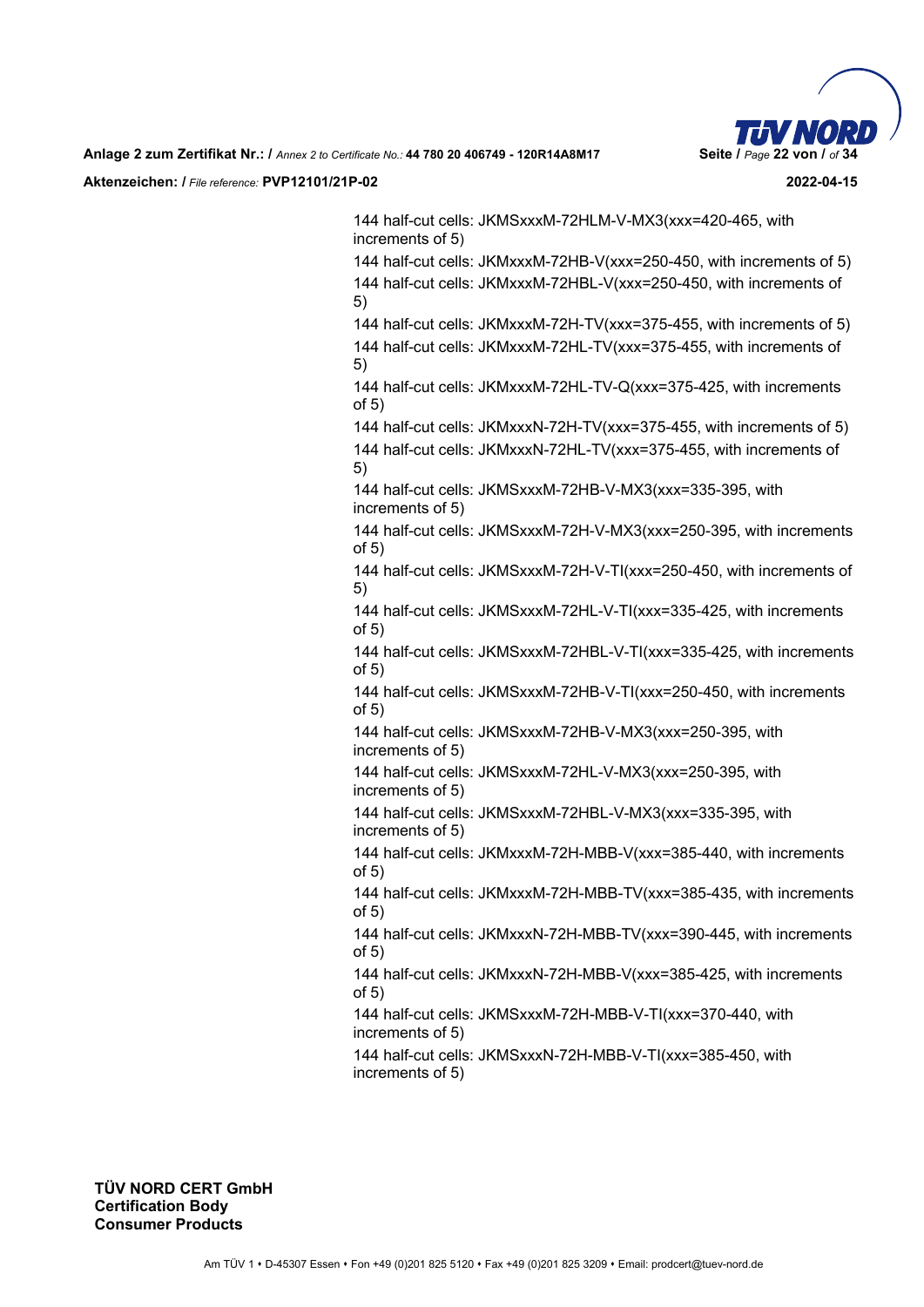

144 half-cut cells: JKMxxxN-72H-MBB-B-V(xxx=380-400, with increments of 5) 144 half-cut cells: JKMSxxxN-72H-MBB-B-V-TI(xxx=380-400, with increments of 5) 144 half-cut cells: MMxxx-72HLA-MBV(xxx=335-425, with increments of 5) 144 half-cut cells: MMxxx-72HLA-ABV(xxx=335-425 ,with increments of 5) 144 half-cut cells: SMMxxx-72HLA-MBV-TI(xxx=335-425, with increments of 5) 144 half-cut cells: SMMxxx-72HLA-ABV-TI(xxx=335-425, with increments of 5) 144 half-cut cells: MMxxx-72HLA-BBV(xxx=375-430, with increments of 5) 144 half-cut cells: MMxxx-72HLA-BBV-MBB(xxx=385-405, with increments of 5) 144 half-cut cells: MMxxx-72HLA-MBV-MBB(xxx=385-425, with increments of 5) 144 half-cut cells: SMMxxx-72HLA-MBV-MBB-TI(xxx=385-425, with increments of 5) 144 half-cut cells: SMMxxx-72HLA-MBV-MX3(xxx=250-395, with increments of 5) 144 half-cut cells: JKMSxxxM-72HL-V-MX3-Q(xxx=335-395, with increments of 5) 144 half-cut cells: MNxxx-72HLA-BBV-MBB(xxx=390-420, with increments of 5) 144 half-cut cells: SMMxxx-72HLA-ABV-MX3(xxx=250-395, with increments of 5) 144 half-cut cells: MNxxx-72HLA-ABV-MBB(xxx=380-400, with increments of 5) 144 half-cut cells: SMNxxx-72HLA-ABV-MBB-TI(xxx=380-400, with increments of 5) 144 half-cut cells: MNxxx-72HLA-MBV-MBB(xxx=385-425, with increments of 5) 144 half-cut cells: SMNxxx-72HLA-MBV-MBB-TI(xxx=385-425, with increments of 5) 144 half-cut cells: MMxxx-72HLM-MBV(xxx=420-465, with increments of 5) 144 half-cut cells: MM-72HLA-BBV-MBB(xxx=385-405, with increments of 5) 144 half-cut cells: JKMSxxxM-72H-MBB-V-MX3(xxx=385-425, with increments of 5) 144 half-cut cells: MM-72HLA-MBV-MBB(xxx=385-425, with increments of 5)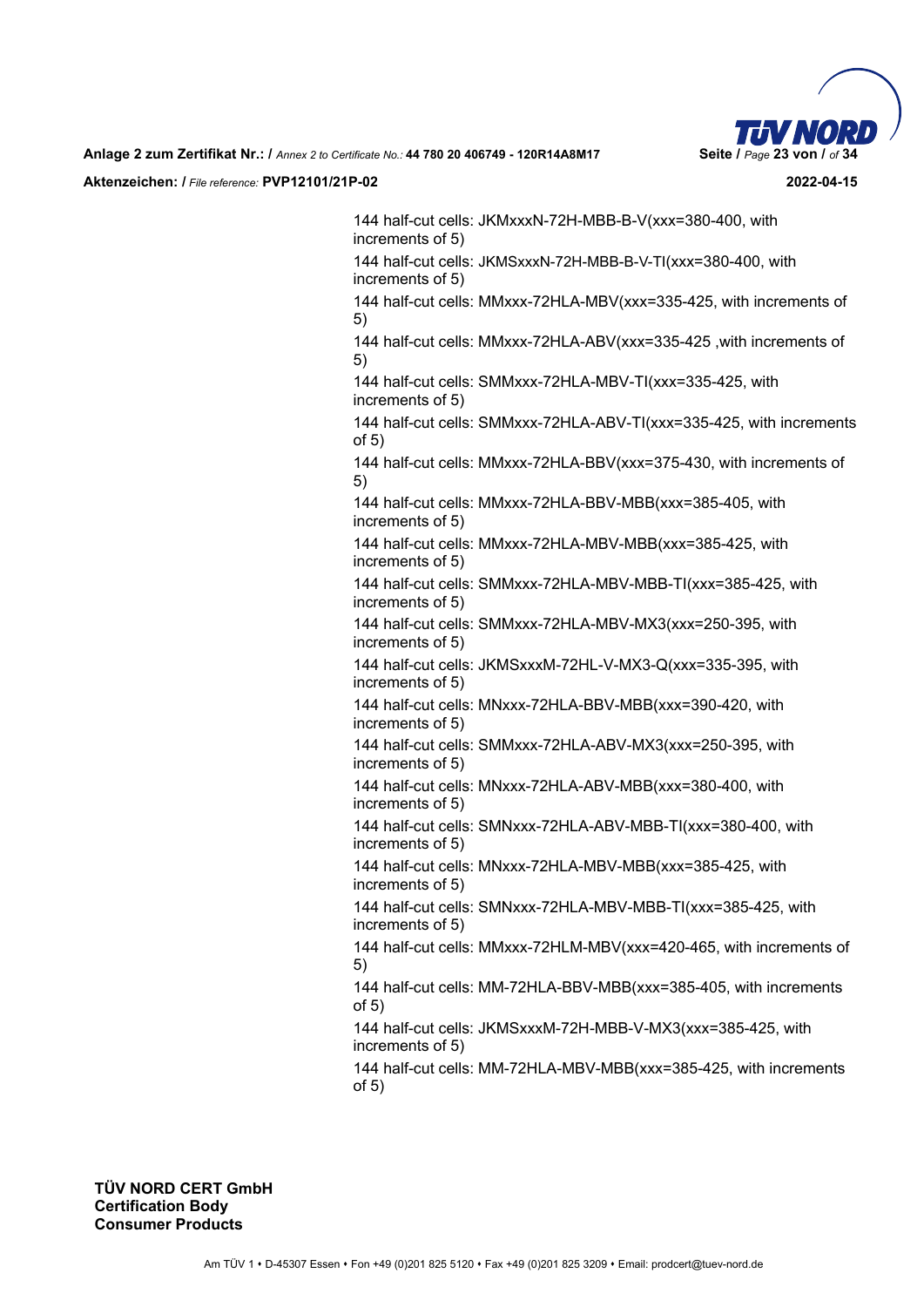

144 half-cut cells: SMM-72HLA-MBV-MBB-TI(xxx=385-425, with increments of 5)

132 half-cut cells: JKSM3-CCCA-xxx(xxx=340-405, with increments of 5) 132 half-cut cells: JKSM3-CACA-xxx(xxx=335-390,with increments of 5)

132 half-cut cells: JKSN3-CCCA-xxx(xxx=345-390, with increments of 5)

132 half-cut cells: JKMxxxM-66H-V(xxx=340-390, with increments of 5)

132 half-cut cells: JKMSxxxM-66H-V-TI(xxx=340-390, with increments of 5)

132 half-cut cells: JKMxxxM-66H-V-Q(xxx=340-390, with increments of 5)

132 half-cut cells: JKMxxxM-66HB-V(xxx=340-365, with increments of 5) 132 half-cut cells: JKMSxxxM-66HB-V-TI(xxx=340-365, with increments of 5)

132 half-cut cells: JKMxxxM-66H-TV(xxx=340-385, with increments of 5)

132 half-cut cells: JKMxxxN-66H-TV(xxx=345-385, with increments of 5) 132 half-cut cells: JKMxxxM-66H-TV-Q(xxx=340-385, with increments of 5)

132 half-cut cells: MMxxx-66HLA-MBV(xxx=340-390, with increments of 5)

132 half-cut cells: MMxxx-66HLA-MBV-MBB(xxx=370-390, with increments of 5)

132 half-cut cells: MM-66HLA-MBV-MBB(xxx=370-390, with increments of 5)

132 half-cut cells: SMMxxx-66HLA-MBV-TI(xxx=340-390, with increments of 5)

132 half-cut cells: MMxxx-66HLA-ABV(xxx=340-380, with increments of 5)

132 half-cut cells: SMMxxx-66HLA-ABV-TI(xxx=340-380, with increments of 5)

132 half-cut cells: MMxxx-66HLA-BBV(xxx=340-395, with increments of 5)

132 half-cut cells: JKMxxxM-6RL3-V(xxx=360-415, with increments of 5)

132 half-cut cells: JKMxxxM-6RL3-V-J(xxx=360-415, with increments of 5)

132 half-cut cells: JKMSxxxM-6RL3-V-TI(xxx=360-415, with increments of 5)

132 half-cut cells: JKMxxxM-6RL3-S-V(xxx=360-415, with increments of 5)

132 half-cut cells: JKMxxxM-6RL3-S-V-J(xxx=360-415, with increments of 5)

132 half-cut cells: JKMSxxxM-6RL3-V-MX3(xxx=360-415, with increments of 5)

132 half-cut cells: JKMSxxxN-6RL3-V-TI(xxx=360-420, with increments of 5)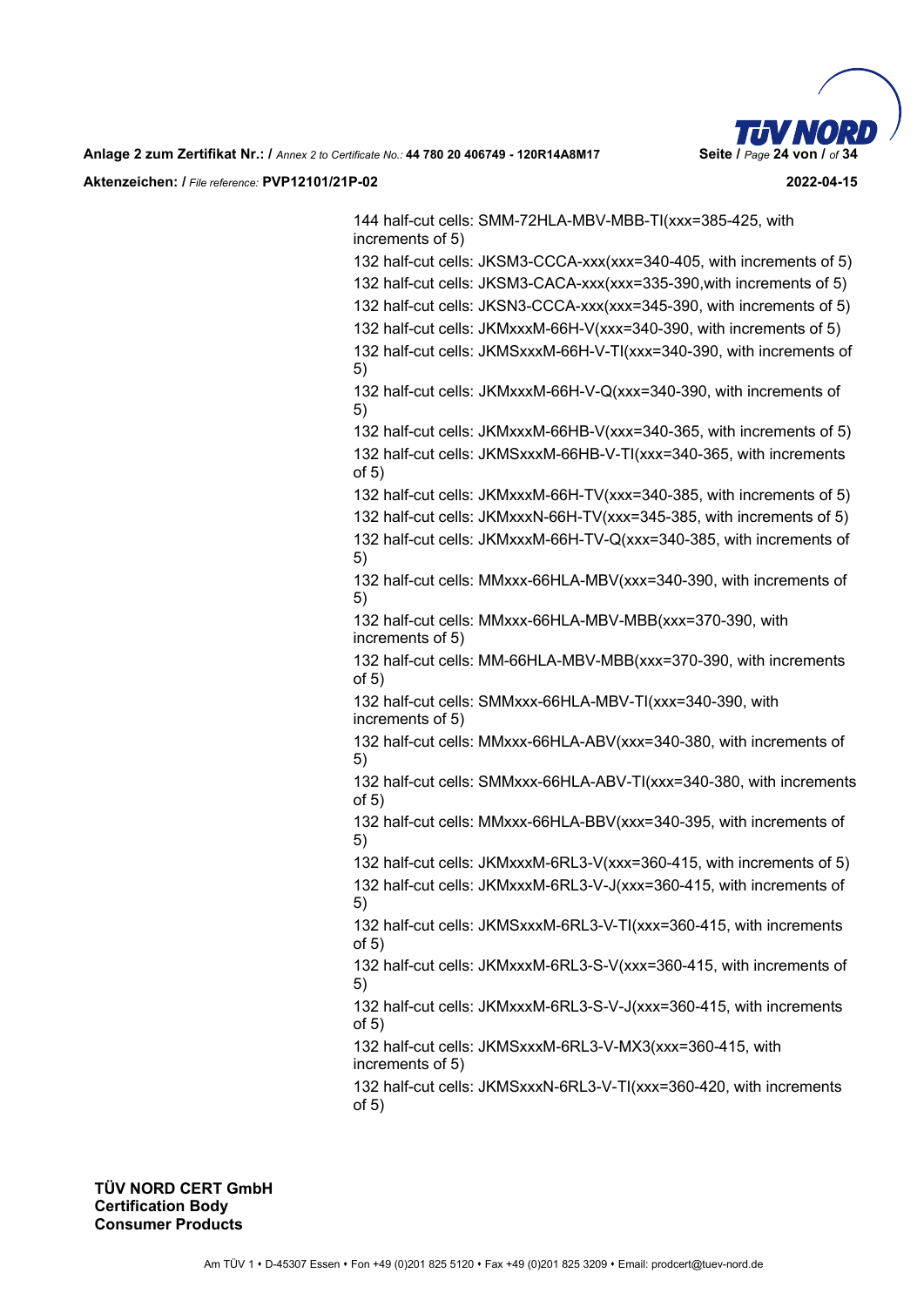

132 half-cut cells: JKMSxxxN-6RL3-V-MX3(xxx=360-420, with increments of 5) 132 half-cut cells: JKMxxxN-6RL3-V(xxx=360-420, with increments of 5) 132 half-cut cells: JKMxxxN-6RL3-V-J(xxx=360-420, with increments of 5) 132 half-cut cells: JKMxxxM-6RL3-TV(xxx=355-400, with increments of 5) 132 half-cut cells: JKMxxxM-6RL3-TV-J(xxx=355-400, with increments of 5) 132 half-cut cells: JKMxxxM-6RL3-S-TV(xxx=355-400, with increments of 5) 132 half-cut cells: JKMxxxM-6RL3-S-TV-J(xxx=355-400, with increments of 5) 132 half-cut cells: JKMxxxN-6RL3-TV(xxx=355-420, with increments of 5) 132 half-cut cells: JKMxxxN-6RL3-TV-J(xxx=355-420, with increments of 5) 132 half-cut cells: JKMxxxN-6RL3-S-TV(xxx=355-420, with increments of 5) 132 half-cut cells: JKMxxxN-6RL3-S-TV-J(xxx=355-420, with increments of 5) 132 half-cut cells: JKMxxxM-6RL3-B-V(xxx=360-405, with increments of 5) 132 half-cut cells: JKMxxxM-6RL3-S-B-V(xxx=360-405, with increments of 5) 132 half-cut cells: JKMSxxxM-6RL3-B-V-TI(xxx=360-405, with increments of 5) 132 half-cut cells: JKMxxxN-6RL3-B-V(xxx=360-405, with increments of 5) 132 half-cut cells: JKMSxxxN-6RL3-B-V-TI(xxx=360-405, with increments of 5) 132 half-cut cells: JKMxxxN-6RL3-S-B-V(xxx=360-405, with increments of 5) 132 half-cut cells: MMxxx-6RLC-ABV(xxx=360-405, with increments of 5) 132 half-cut cells: SMMxxx-6RLC-ABV-TI(xxx=360-405, with increments of 5) 132 half-cut cells: MMxxx-6RLC-BBV(xxx=355-400, with increments of 5) 132 half-cut cells: MMxxx-6RLC-MBV(xxx=360-400, with increments of 5) 132 half-cut cells: SMMxxx-6RLC-MBV-TI(xxx=360-400, with increments of 5) 132 half-cut cells: MNxxx-6RLC-ABV(xxx=360-405, with increments of 5) 132 half-cut cells: SMNxxx-6RLC-ABV-TI(xxx=360-405, with increments of 5) 132 half-cut cells: MNxxx-6RLC-BBV(xxx=355-400, with increments of 5)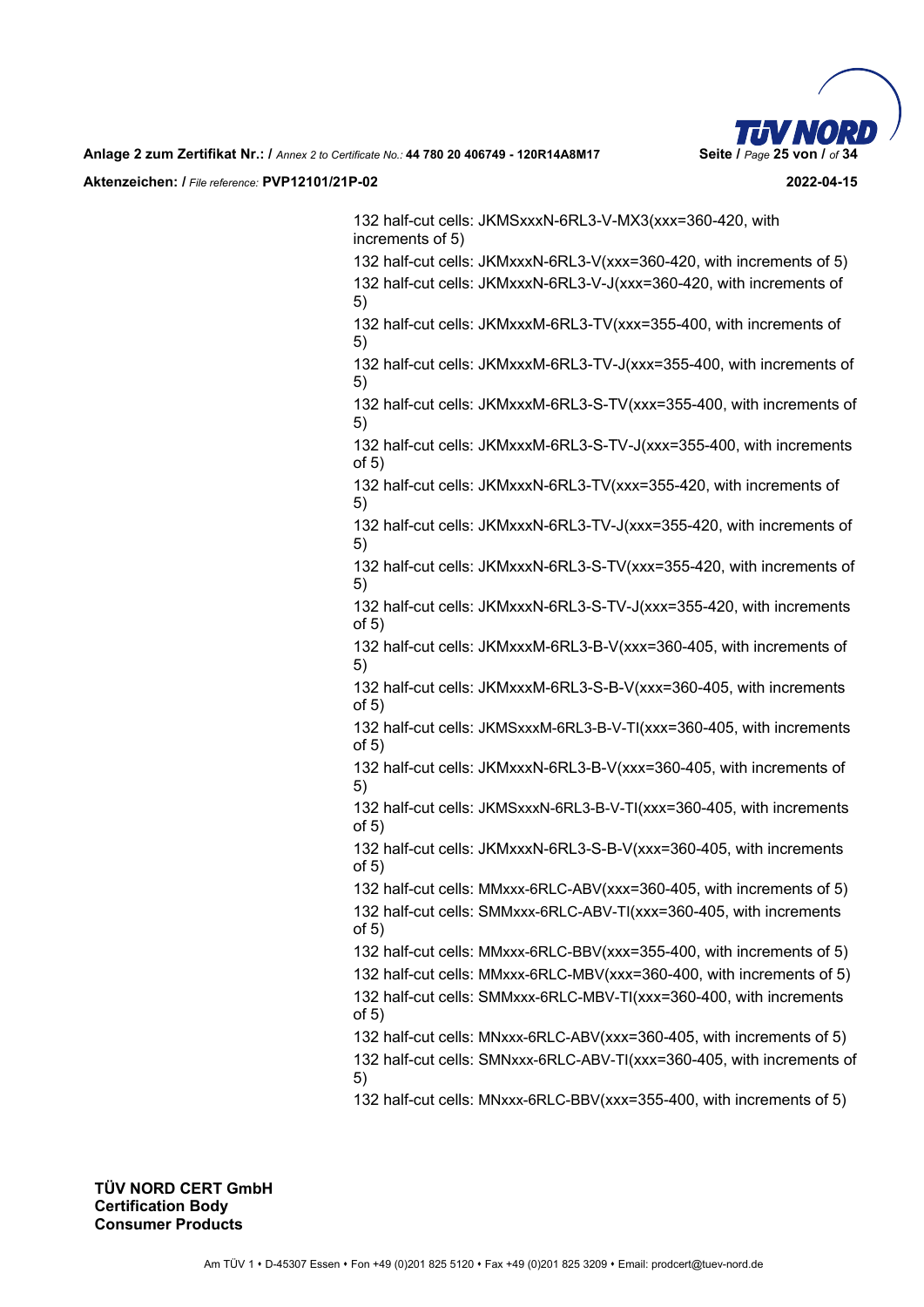

132 half-cut cells: MNxxx-6RLC-MBV(xxx=360-400, with increments of 5) 132 half-cut cells: SMNxxx-6RLC-MBV-TI(xxx=360-400, with increments of 5)

132 half-cut cells: JKMxxxM-66H-MBB-V(xxx=340-390, with increments of 5)

132 half-cut cells: JKMSxxxM-66H-MBB-V-MX3(xxx=370-390, with increments of 5)

120 half-cut cells: JKMxxxM-60H-V(xxx=210-375, with increments of 5) 120 half-cut cells: JKMSxxxM-60H-V-TI(xxx=210-375, with increments of 5)

120 half-cut cells: JKMSxxxM-60HL-V-TI(xxx=270-350, with increments of 5)

120 half-cut cells: JKMSxxxM-60HBL-V-TI(xxx=270-350, with increments of 5)

120 half-cut cells: JKMxxxM-60HL-V(xxx=210-375, with increments of 5) 120 half-cut cells: JKMxxxM-60HL-V-Q(xxx=270-350, with increments of 5)

120 half-cut cells: JKMSxxxM-60HL-V-TI-Q(xxx=270-350, with increments of 5)

120 half-cut cells: JKMSxxxM-60H-MBB-V-MX3(xxx=320-355, with increments of 5)

120 half-cut cells: MMxxx-60HLA-BBV(xxx=315-355, with increments of 5)

120 half-cut cells: SMMxxx-60HLA-MBV-MX3(xxx=210-350, with increments of 5)

120 half-cut cells: JKMSxxxM-60HL-V-MX3-Q(xxx=270-340, with increments of 5)

120 half-cut cells: MNxxx-60HLA-BBV-MBB(xxx=330-350, with increments of 5)

120 half-cut cells: MM-60HLA-BBV-MBB(xxx=320-335, with increments of 5)

120 half-cut cells: SMMxxx-60HLA-ABV-MX3(xxx=210-350, with increments of 5)

120 half-cut cells: JKMxxxM-60HLM-V(xxx=350-375, with increments of 5)

120 half-cut cells: JKMSxxxM-60HLM-V-MX3(xxx=350-385, with increments of 5)

120 half-cut cells: JKMxxxM-60HB-V(xxx=210-375, with increments of 5) 120 half-cut cells :JKMSxxxM-60HB-V-TI(xxx=210-375, with increments of 5)

120 half-cut cells: JKMxxxM-60HBL-V(xxx=210-375, with increments of 5)

120 half-cut cells: JKMxxxM-60H-TV(xxx=300-375, with increments of 5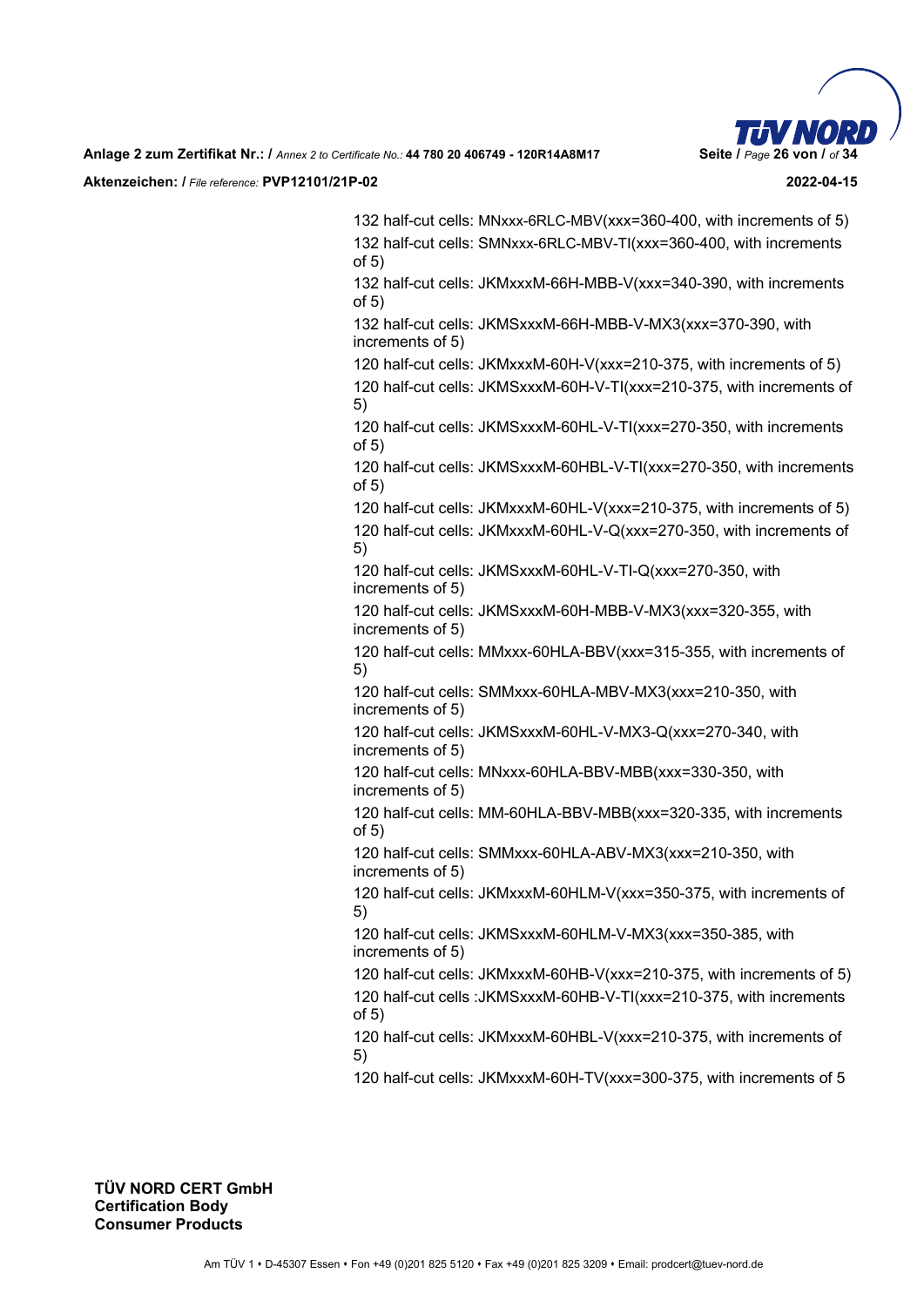

120 half-cut cells: JKMxxxM-60HL-TV(xxx=300-375, with increments of 5)

120 half-cut cells: JKMxxxM-60HL-TV-Q(xxx=315-355, with increments of 5)

120 half-cut cells: JKMxxxN-60H-TV(xxx=315-375, with increments of 5) 120 half-cut cells: JKMxxxN-60HL-TV(xxx=315-375, with increments of

5)

120 half-cut cells: JKMSxxxM-60HB-V-MX3(xxx=270-340, with increments of 5)

120 half-cut cells: JKMSxxxM-60H-V-MX3(xxx=210-350, with increments of 5)

120 half-cut cells: JKMSxxxM-60HB-V-MX3(xxx=210-350, with increments of 5)

120 half-cut cells: JKMSxxxM-60HL-V-MX3(xxx=210-350, with increments of 5)

120 half-cut cells: JKMSxxxM-60HBL-V-MX3(xxx=270-340, with increments of 5)

120 half-cut cells: JKMxxxM-60H-MBB-V(xxx=320-365, with increments of 5)

120 half-cut cells: JKMxxxM-60H-MBB-TV(xxx=320-360, with increments of 5)

120 half-cut cells: JKMSxxxM-60H-MBB-V-TI(xxx=310-365, with increments of 5)

120 half-cut cells: JKMSxxxN-60H-MBB-V-TI(xxx=320-375, with increments of 5)

120 half-cut cells: JKMxxxN-60H-MBB-TV(xxx=330-370, with increments of 5)

120 half-cut cells: JKMxxxN-60H-MBB-V(xxx=320-350, with increments of 5)

120 half-cut cells: JKMxxxN-60H-MBB-B-V(xxx=315-330, with increments of 5)

120 half-cut cells: JKMSxxxN-60H-MBB-B-V-TI(xxx=315-330, with increments of 5)

120 half-cut cells: JKMXXXM-6TL3-V(xxx=335-380, with increments of 5)

120 half-cut cells: JKMSxxxM-6TL3-V-TI(xxx=335-380, with increments of 5)

120 half-cut cells: JKMXXXM-6TL3-S-V(xxx=335-380, with increments of 5)

120 half-cut cells: JKMSXXXM-6TL3-V-MX3(xxx=335-380, with increments of 5)

120 half-cut cells: JKMxxxM-6TL3-B-V(xxx=320-365, with increments of 5)

120 half-cut cells: JKMxxxM-6TL3-S-B-V(xxx=320-365, with increments of 5)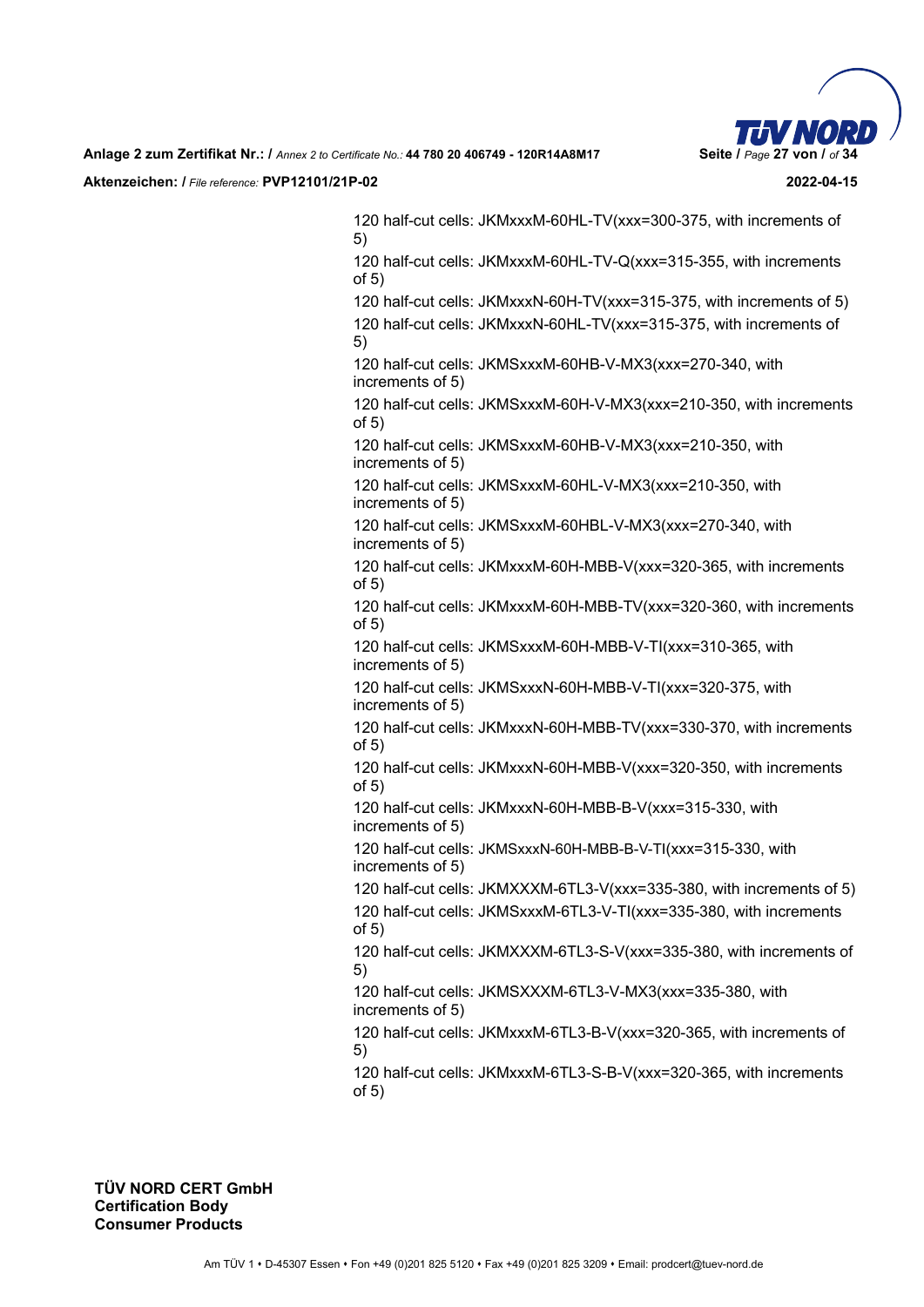

120 half-cut cells: JKMSxxxM-6TL3-B-V-TI(xxx=320-365, with increments of 5)

120 half-cut cells: JKMxxxN-6TL3-B-V(xxx=320-365, with increments of 5)

120 half-cut cells: JKMxxxN-6TL3-S-B-V(xxx=320-365, with increments of 5)

120 half-cut cells: JKMSxxxN-6TL3-B-V-TI(xxx=320-365, with increments of 5)

120 half-cut cells: JKMxxxN-6TL3-V(xxx=335-380, with increments of 5) 120 half-cut cells: JKMSxxxN-6TL3-V-TI(xxx=335-380, with increments

of 5)

120 half-cut cells: JKMSxxxN-6TL3-V-MX3(xxx=335-380, with increments of 5)

120 half-cut cells: JKMSXXXM-6TL3-V-TI(xxx=335-380, with increments of 5)

120 half-cut cells: JKMXXXM-6TL3-TV(xxx=325-365, with increments of 5)

120 half-cut cells: JKMXXXM-6TL3-S-TV(xxx=325-365, with increments of 5)

120 half-cut cells: JKMxxxN-6TL3-TV(xxx=325-380, with increments of 5) 120 half-cut cells: JKMxxxN-6TL3-S-TV(xxx=325-380, with increments of 5)

120 half-cut cells: MMxxx-6TLC-ABV(xxx=320-365, with increments of 5) 120 half-cut cells: SMMxxx-6TLC-ABV-TI(xxx=320-365, with increments of 5)

120 half-cut cells: MMxxx-6TLC-BBV(xxx=325-365, with increments of 5) 120 half-cut cells: MMxxx-6TLC-MBV(xxx=335-365, with increments of 5) 120 half-cut cells: SMMxxx-6TLC-MBV-TI(xxx=335-365, with increments of 5)

120 half-cut cells: MNxxx-6TLC-ABV(xxx=320-365, with increments of 5) 120 half-cut cells: SMNxxx-6TLC-ABV-TI(xxx=320-365, with increments of 5)

120 half-cut cells: MNxxx-6TLC-BBV(xxx=325-365, with increments of 5) 120 half-cut cells: MNxxx-6TLC-MBV(xxx=335-365, with increments of 5)

120 half-cut cells: SMNxxx-6TLC-MBV-TI(xxx=335-365, with increments of 5)

120 half-cut cells: MMxxx-60HLA-ABV(xxx=270-350, with increments of 5)

120 half-cut cells: MMxxx-60HLA-BBV-MBB(xxx=320-335, with increments of 5)

120 half-cut cells: MMxxx-60HLA-MBV(xxx=270-350, with increments of 5)

120 half-cut cells: MMxxx-60HLA-MBV-MBB(xxx=320-355, with increments of 5)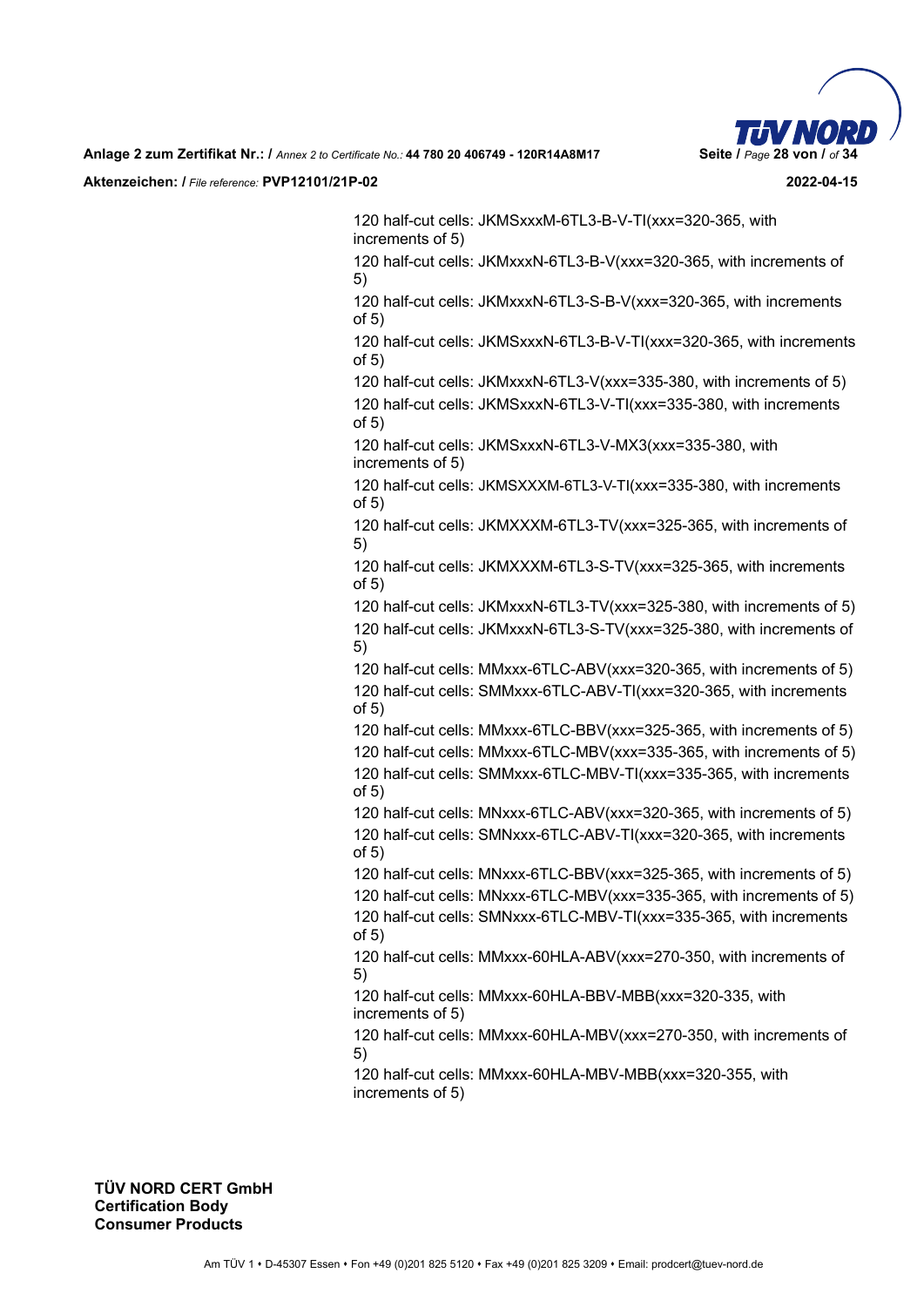

120 half-cut cells: SMMxxx-60HLA-MBV-TI(xxx=270-350, with increments of 5) 120 half-cut cells: SMMxxx-60HLA-MBV-MBB-TI(xxx=320-355, with increments of 5) 120 half-cut cells: SMMxxx-60HLA-ABV-TI(xxx=270-350, with increments of 5) 120 half-cut cells: MNxxx-60HLA-ABV-MBB(xxx=315-330, with increments of 5) 120 half-cut cells: SMNxxx-60HLA-ABV-MBB-TI(xxx=315-330, with increments of 5) 120 half-cut cells: MNxxx-60HLA-MBV-MBB(xxx=320-350, with increments of 5) 120 half-cut cells: SMNxxx-60HLA-MBV-MBB-TI(xxx=320-350, with increments of 5) 120 half-cut cells: MMxxx-60HLM-MBV(xxx=350-385, with increments of 5) 120 half-cut cells: MM-60HLA-MBV-MBB(xxx=320-355, with increments of 5) 120 half-cut cells: SMM-60HLA-MBV-MBB-TI (xxx=320-355, with increments of 5) Maximum system voltage: 1500V Fuse rating: 15A or 20A or 25A Application class: Class A Electrical protection class: Class II Module types: **PV Modules with 7" Mono-crystalline Silicon Half-cut Solar Cells:**  156 half-cut cells: JKMxxxM-7RL4-V(xxx=535-590, with increments of 5) 156 half-cut cells: JKMxxxM-7RL4-B-V(xxx=540-575, with increments of 5) 156 half-cut cells: JKMxxxM-7RL4-TV(xxx=525-590, with increments of 5) 156 half-cut cells: JKMxxxM-7RL4-TV-J(xxx=525-590, with increments of 5) 156 half-cut cells: JKMxxxM-7RL4-V-J(xxx=535-590, with increments of 5) 156 half-cut cells: JKMxxxN-7RL4-V(xxx=535-590, with increments of 5) 156 half-cut cells: JKMxxxN-7RL4-B-V(xxx=540-575, with increments of 5) 156 half-cut cells: JKMxxxN-7RL4-TV(xxx=520-585, with increments of 5) 156 half-cut cells: MMxxx-7RLD-MBV(xxx=535-590, with increments of 5) 156 half-cut cells: MNxxx7RLD-MBV (xxx=535-590, with increments of 5)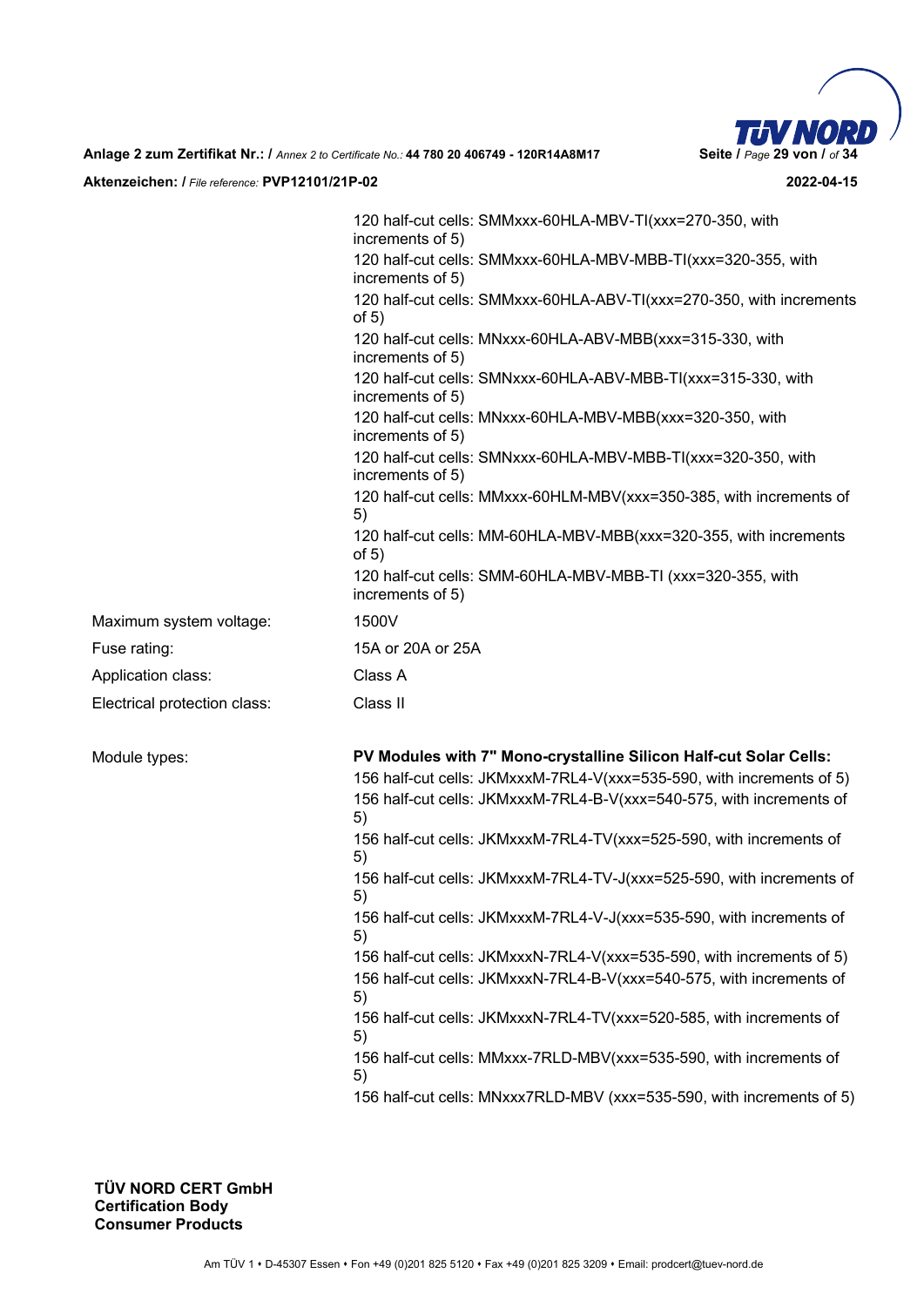

156 half-cut cells: MNxxx7RLD-BBV (xxx=520-585, with increments of 5) 156 half-cut cells: JKMxxxM-78HL4-V (xxx=565-605, with increments of 5)

156 half-cut cells: JKMxxxM-78HL4-S-V (xxx=565-605, with increments of 5)

156 half-cut cells: MMxxx-78HLD-MBV (xxx=565-605, with increments of 5)

156 half-cut cells: JKMxxxM-78HL4-TV (xxx=555-595, with increments of 5)

156 half-cut cells: JKMxxxM-78HL4-S-TV (xxx=555-595, with increments of 5)

156 half-cut cells: JKMxxxN-78HL4-V (xxx=570-625, with increments of 5)

156 half-cut cells: JKMxxxN-78HL4-TV (xxx=570-605, with increments of 5)

144 half-cut cells: JKMxxxM-7TL4-V(xxx=495-570, with increments of 5) 144 half-cut cells: JKMxxxM-7TL4-B-V(xxx=495-530, with increments of

5) 144 half-cut cells: JKMxxxM-7TL4-V-J(xxx=495-570, with increments of 5)

144 half-cut cells: JKMxxxM-7TL4-TV(xxx=465-570, with increments of 5)

144 half-cut cells: JKMxxxM-7TL4-TV-J(xxx=460-570, with increments of 5)

144 half-cut cells: JKMxxxN-7TL4-V(xxx=495-570, with increments of 5) 144 half-cut cells: JKMxxxN-7TL4-B-V(xxx=495-530, with increments of 5)

144 half-cut cells: JKMxxxN-7TL4-TV(xxx=480-570, with increments of 5) 144 half-cut cells: JKMxxxM-72HL4-V(xxx=475-570, with increments of 5)

144 half-cut cells: JKMxxxM-72HL4-S-V(xxx=475-570, with increments of 5)

144 half-cut cells: JKMxxxM-72HL4-B-V(xxx=510-535, with increments of 5)

144 half-cut cells: JKMxxxM-72HL4-S-B-V(xxx=510-535, with increments of 5)

144 half-cut cells: JKMxxxN-72HL4-V(xxx=485-575, with increments of 5) 144 half-cut cells: JKMxxxN-72HL4-B-V(xxx=510-535, with increments of 5)

144 half-cut cells: JKMxxxM-72HL4-V-J(xxx=475-570, with increments of 5)

144 half-cut cells: JKMxxxM-72HL4-S-V-J(xxx=475-570, with increments of 5)

144 half-cut cells: JKMxxxM-72HL4-TV(xxx=475-565, with increments of 5)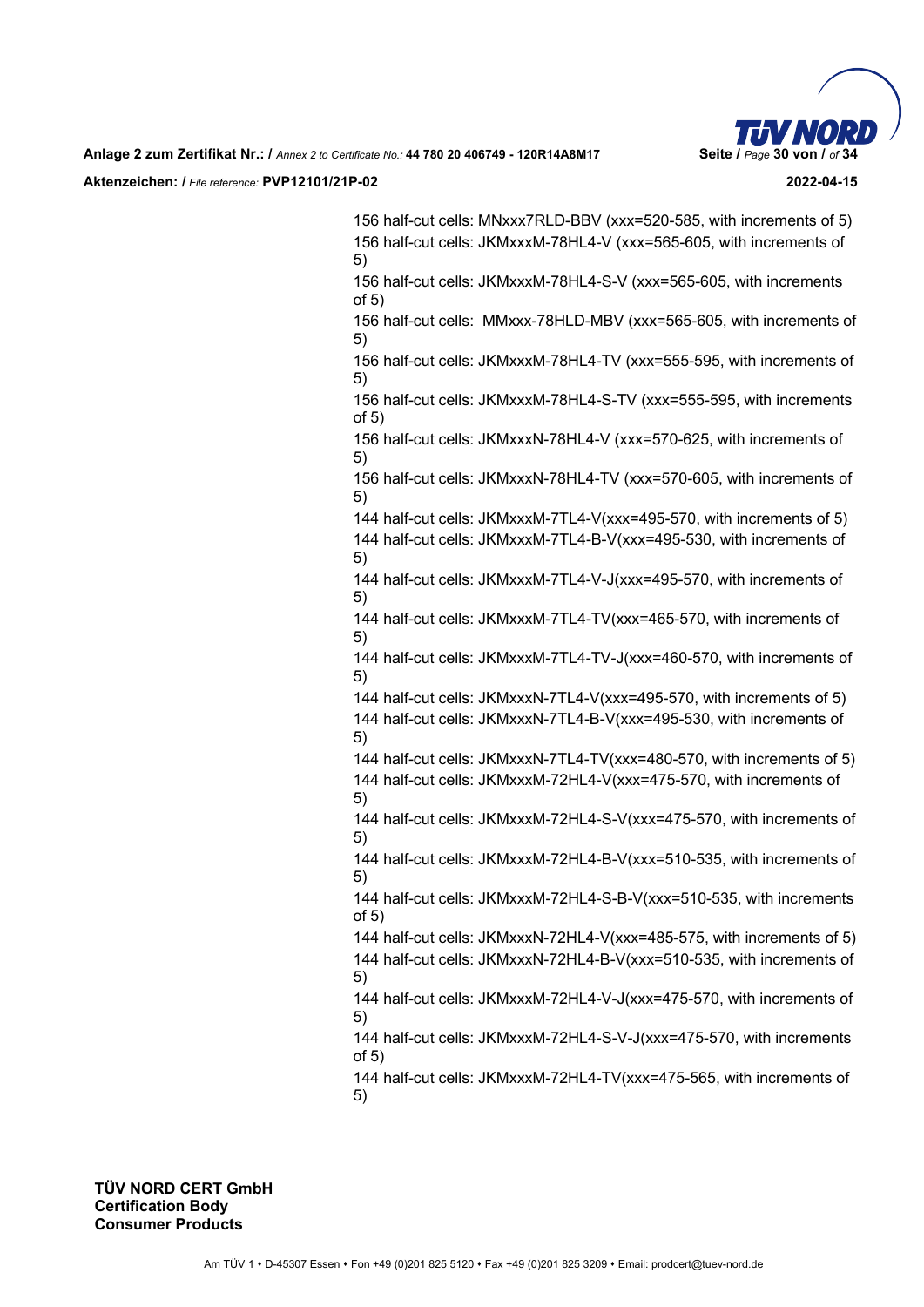

144 half-cut cells: JKMxxxM-72HL4-TV-J(xxx=475-565, with increments of 5)

144 half-cut cells: JKMxxxM-72HL4-S-TV(xxx=475-565, with increments of 5)

144 half-cut cells: JKMxxxM-72HL4-S-TV-J(xxx=475-565, with increments of 5)

144 half-cut cells: JKMxxxN-72HL4-TV(xxx=480-555, with increments of 5)

144 half-cut cells: MMxxx-72HLD-MBV( xxx=475-570, with increments of 5)

144 half-cut cells: MMxxx-7TLD-MBV( xxx=495-540, with increments of 5)

144 half-cut cells: MNxxx-72HLD-MBV (xxx=485-555, with increments of 5)

144 half-cut cells: MNxxx72HLD-BBV(xxx=480-545, with increments of 5)

144 half-cut cells: MNxxx7TLD-MBV (xxx=495-540, with increments of 5)

144 half-cut cells: MNxxx7TLD-BBV (xxx=480-540, with increments of 5) 132 half-cut cells: JKMxxxM-66HL4-V(xxx=425-505, with increments of 5)

132 half-cut cells: JKMxxxM-66HL4-S-V(xxx=425-505, with increments of 5)

132 half-cut cells: JKMxxxM-66HL4-B-V(xxx=465-490, with increments of 5)

132 half-cut cells: JKMxxxM-66HL4-S-B-V(xxx=465-490, with increments of 5)

132 half-cut cells: JKMxxxN-66HL4-V(xxx=445-525, with increments of 5) 132 half-cut cells: JKMxxxN-66HL4-B-V(xxx=465-490, with increments of 5)

132 half-cut cells: JKMxxxM-66HL4-TV(xxx=425-500, with increments of 5)

132 half-cut cells: JKMxxxM-66HL4-S-TV(xxx=425-500, with increments of 5)

132 half-cut cells: JKMxxxN-66HL4-TV(xxx=440-510, with increments of 5)

132 half-cut cells: JKMxxxN-66HL4-V(xxx=425-510, with increments of 5) 132 half-cut cells: JKMxxxM-6RL4-V(xxx=455-495, with increments of 5)

132 half-cut cells: JKMxxxM-6RL4-B-V(xxx=455-485, with increments of 5)

132 half-cut cells: JKMxxxM-6RL4-TV(xxx=445-495, with increments of 5)

132 half-cut cells: JKMxxxN-6RL4-V(xxx=455-495, with increments of 5) 132 half-cut cells: JKMxxxN-6RL4-B-V(xxx=455-485, with increments of 5)

132 half-cut cells: JKMxxxN-6RL4-TV(xxx=440-495, with increments of 5)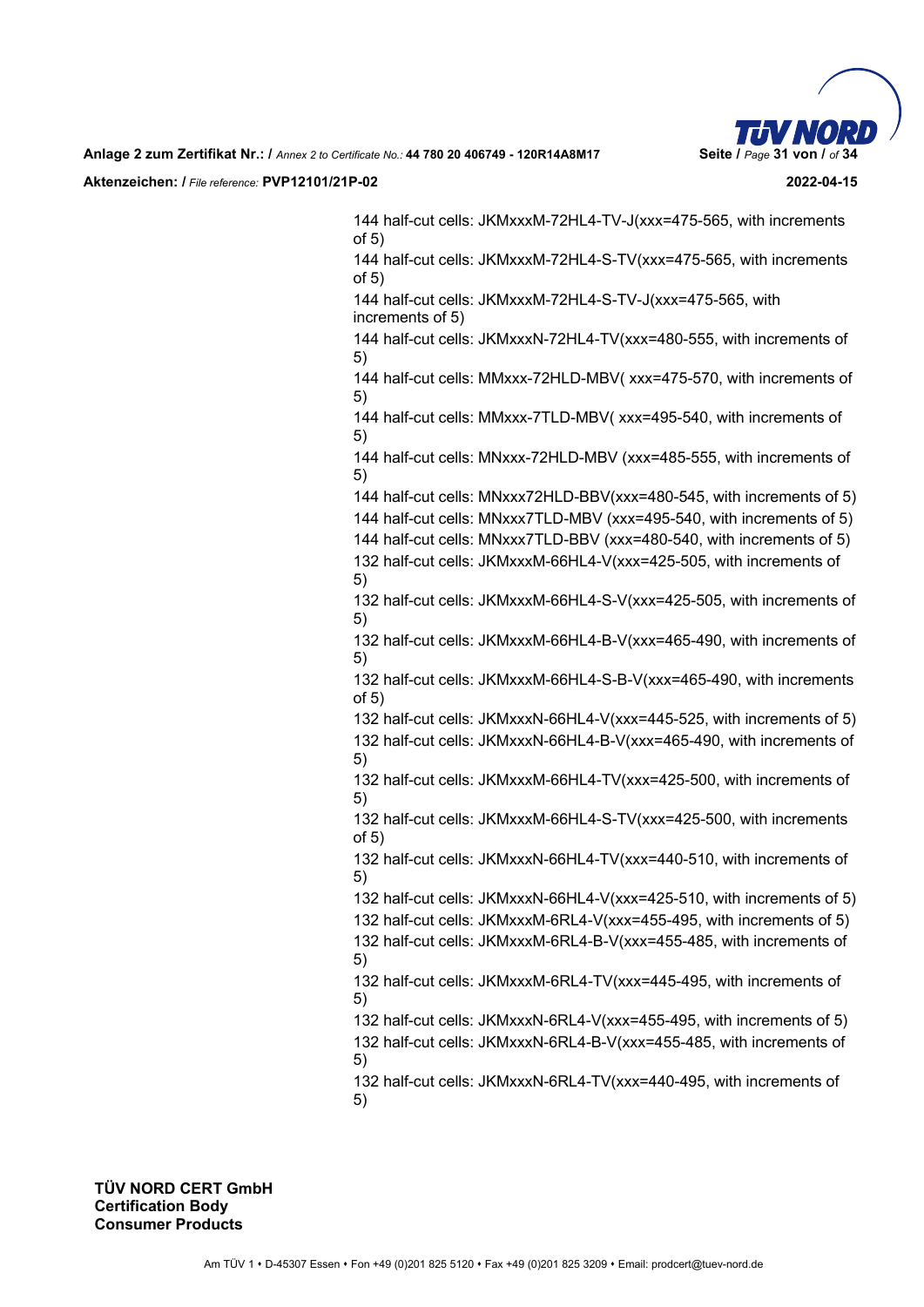

132 half-cut cells: MMxxx-66HLD-MBV(xxx=440-505, with increments of 5)

132 half-cut cells: MMxxx-6RLD-MBV(xxx=455-495, with increments of 5)

132 half-cut cells: MNxxx-66HLD-MBV(xxx=445-505, with increments of 5)

132 half-cut cells: MNxxx66HLD-BBV(xxx=440-505, with increments of 5)

132 half-cut cells: MNxxx6RLD-MBV(xxx=455-495, with increments of 5)

132 half-cut cells: MNxxx6RLD-BBV(xxx=440-495, with increments of 5) 120 half-cut cells: JKMxxxM-60HL4-V(xxx=400-470, with increments of 5)

120 half-cut cells: JKMxxxM-60HL4-S-V(xxx=400-470, with increments of 5)

120 half-cut cells: JKMxxxM-60HL4-B-V(xxx=425-445, with increments of 5)

120 half-cut cells: JKMxxxM-60HL4-S-B-V(xxx=425-445, with increments of 5)

120 half-cut cells: JKMxxxN-60HL4-V(xxx=405-480, with increments of 5) 120 half-cut cells: JKMxxxN-60HL4-B-V(xxx=425-455, with increments of 5)

120 half-cut cells: JKMxxxM-60HL4-TV(xxx=385-455, with increments of 5)

120 half-cut cells: JKMxxxM-60HL4-S-TV(xxx=385-455, with increments of 5)

120 half-cut cells: JKMxxxN-60HL4-TV(xxx=400-465, with increments of 5)

120 half-cut cells: JKMxxxN-60HL4-V(xxx=385-465, with increments of 5)

120 half-cut cells: JKMxxxM-6TL4-V(xxx=415-450, with increments of 5)

120 half-cut cells: JKMxxxM-6TL4-B-V(xxx=415-440, with increments of 5)

120 half-cut cells: JKMxxxM-6TL4-TV(xxx=385-450, with increments of 5)

120 half-cut cells: JKMxxxN-6TL4-V(xxx=415-450, with increments of 5) 120 half-cut cells: JKMxxxN-6TL4-B-V(xxx=415-440, with increments of 5)

120 half-cut cells: JKMxxxN-6TL4-TV(xxx=400-450, with increments of 5) 120 half-cut cells: MMxxx-60HLD-MBV(xxx=400-470, with increments of 5)

120 half-cut cells: MMxxx-6TLD-MBV(xxx=415-450, with increments of 5) 120 half-cut cells: MNxxx-60HLD-MBV(xxx=405-460, with increments of

5)

120 half-cut cells: MNxxx60HLD-BBV (xxx=400-450, with increments of 5)

- 120 half-cut cells: MNxxx6TLD-MBV(xxx=415-450, with increments of 5)
- 120 half-cut cells: MNxxx6TLD-BBV(xxx=400-450, with increments of 5)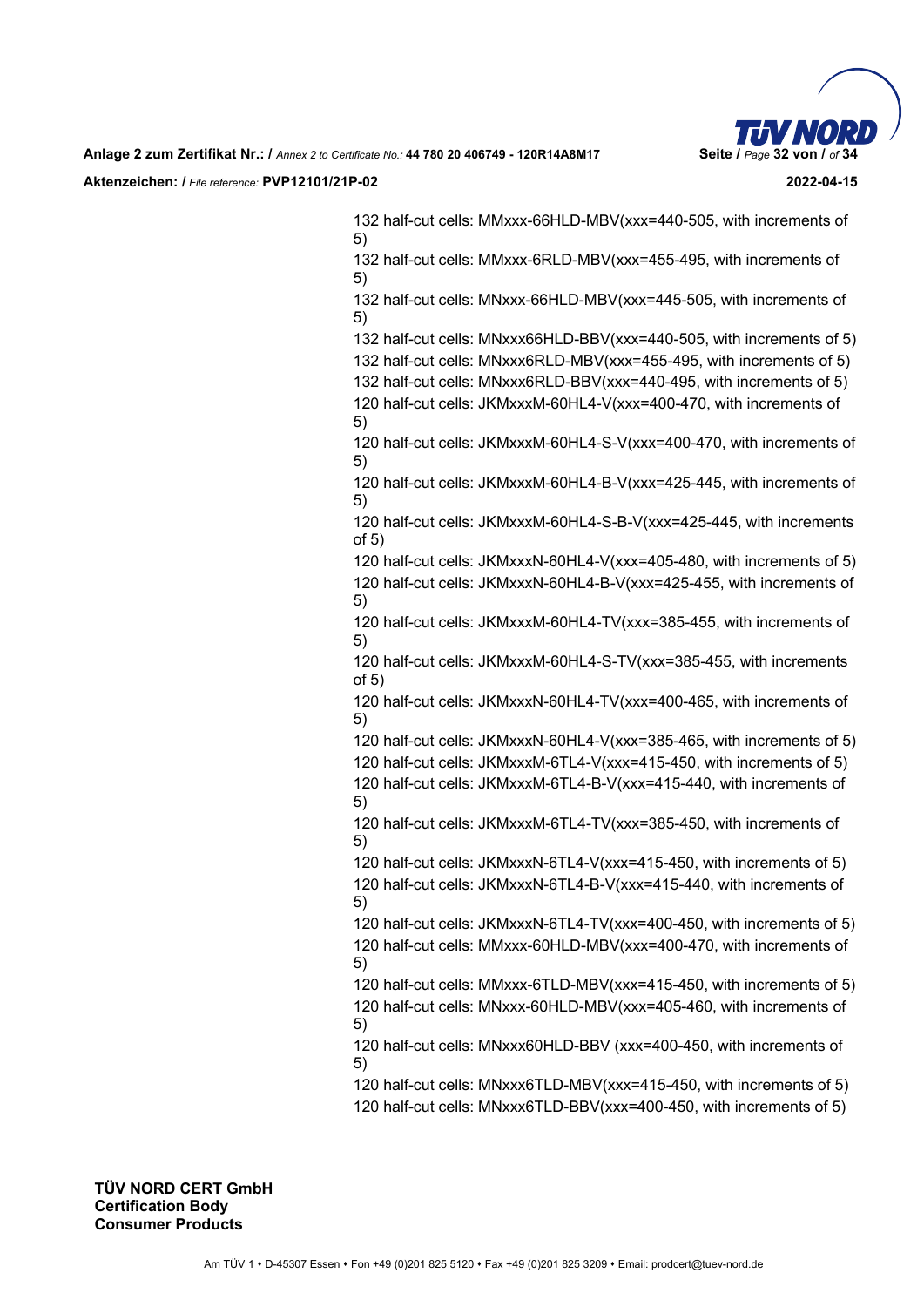

|                              | 108 half-cut cells: JKMxxxM-5RL4-TV(xxx=365-405, with increments of<br>5)       |
|------------------------------|---------------------------------------------------------------------------------|
|                              | 108 half-cut cells: JKMxxxM-5RL4-V(xxx=345-405, with increments of 5)           |
|                              | 108 half-cut cells: JKMxxxM-5RL4-B-V(xxx=375-395, with increments of<br>5)      |
|                              | 108 half-cut cells: JKMxxxN-5RL4-V(xxx=375-405, with increments of 5)           |
|                              | 108 half-cut cells: JKMxxxN-5RL4-B-V(xxx=375-395, with increments of<br>5)      |
|                              | 108 half-cut cells: JKMxxxN-5RL4-TV(xxx=365-405, with increments of<br>5)       |
|                              | 108 half-cut cells: JKMxxxM-54HL4-V(xxx=345-420, with increments of<br>5)       |
|                              | 108 half-cut cells: JKMxxxM-54HL4-S-V(xxx=345-420, with increments of<br>5)     |
|                              | 108 half-cut cells: JKMxxxM-54HL4-B-V(xxx=380-400, with increments of<br>5)     |
|                              | 108 half-cut cells: JKMxxxM-54HL4-S-B-V(xxx=380-400, with increments<br>of $5)$ |
|                              | 108 half-cut cells: JKMxxxM-54HL4-TV(xxx=345-410, with increments of<br>5)      |
|                              | 108 half-cut cells: JKMxxxM-54HL4-S-TV(xxx=345-410, with increments<br>of $5)$  |
|                              | 108 half-cut cells: JKMxxxN-54HL4-V(xxx=365-430, with increments of 5)          |
|                              | 108 half-cut cells: JKMxxxN-54HL4-B-V(xxx=380-400, with increments of<br>5)     |
|                              | 108 half-cut cells: JKMxxxN-54HL4-TV(xxx=360-415, with increments of<br>5)      |
|                              | 108 half-cut cells: MMxxx-54HLD-MBV(xxx=360-420, with increments of<br>5)       |
|                              | 108 half-cut cells: MMxxx-5RLD-MBV(xxx=375-405, with increments of<br>5)        |
|                              | 108 half-cut cells: MNxxx-54HLD-MBV(xxx=365-415, with increments of<br>5)       |
|                              | 108 half-cut cells: MNxxx54HLD-BBV (xxx=360-405, with increments of<br>5)       |
|                              | 108 half-cut cells: MNxxx5RLD-MBV(xxx=375-405, with increments of 5)            |
|                              | 108 half-cut cells: MNxxx5RLD-BBV(xxx=365-405, with increments of 5)            |
| Maximum system voltage:      | 1500V                                                                           |
| Fuse rating:                 | 25A or 30A                                                                      |
| Application class:           | Class A                                                                         |
| Electrical protection class: | Class II                                                                        |
|                              |                                                                                 |

Module types: **PV Modules with 8" Mono-crystalline Silicon Half-cut Solar Cells**